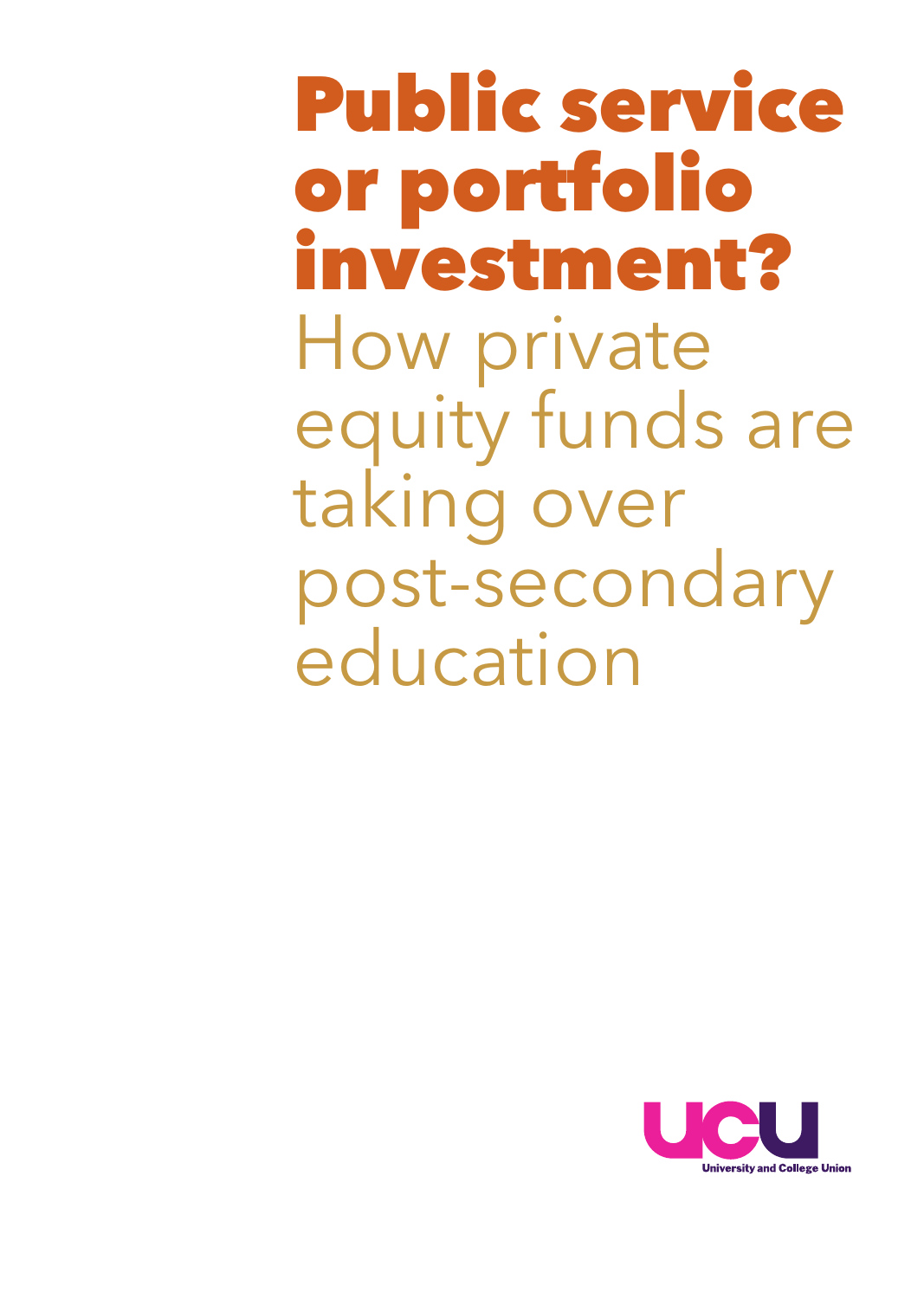**'Private investors would love to invest in a traditional university.'** *Matt Robb, Senior Principal, Parthenon Group Consultancy*

**'This deal will ensure there is a well-funded charity and a successful international higher education business....With the new funding invested in the College, it will be able to build its brand, take its trusted degrees into other countries, and boost British education exports. It's an excellent outcome for everyone.'** *David Willetts responding to the news that the College of Law will be bought by Montagu Private Equity, 17 April 2012*

**'Financial backing is being investigated from both banks and private equity investors, but we are focusing more closely on private equity investors as they too would bring their own ideas, commercial expertise and greater support....I am certain the students in the classroom would see no difference other than improvements.'** *Pete Birkett, Principal, Barnfield College,* FE Week*, 20 April 2012*

**'Private equity's undisclosed business model is value capture through financial engineering focused on the enrichment of a managerial elite, with mass investors mainly involved in providing the cheap debt which makes the whole thing possible.'** *Julie Froud and Karel Williams,* Private Equity and the Culture of Value Extraction*, New Political Economy, 2007*

**'Some financial investors spare no thought for the people whose jobs they destroy. They remain anonymous, have no face, fall like a plague of locusts over our companies, devour everything, then fly on to the next one.'** *Franz Munterfering, SPD politician,* Bild*, 2005*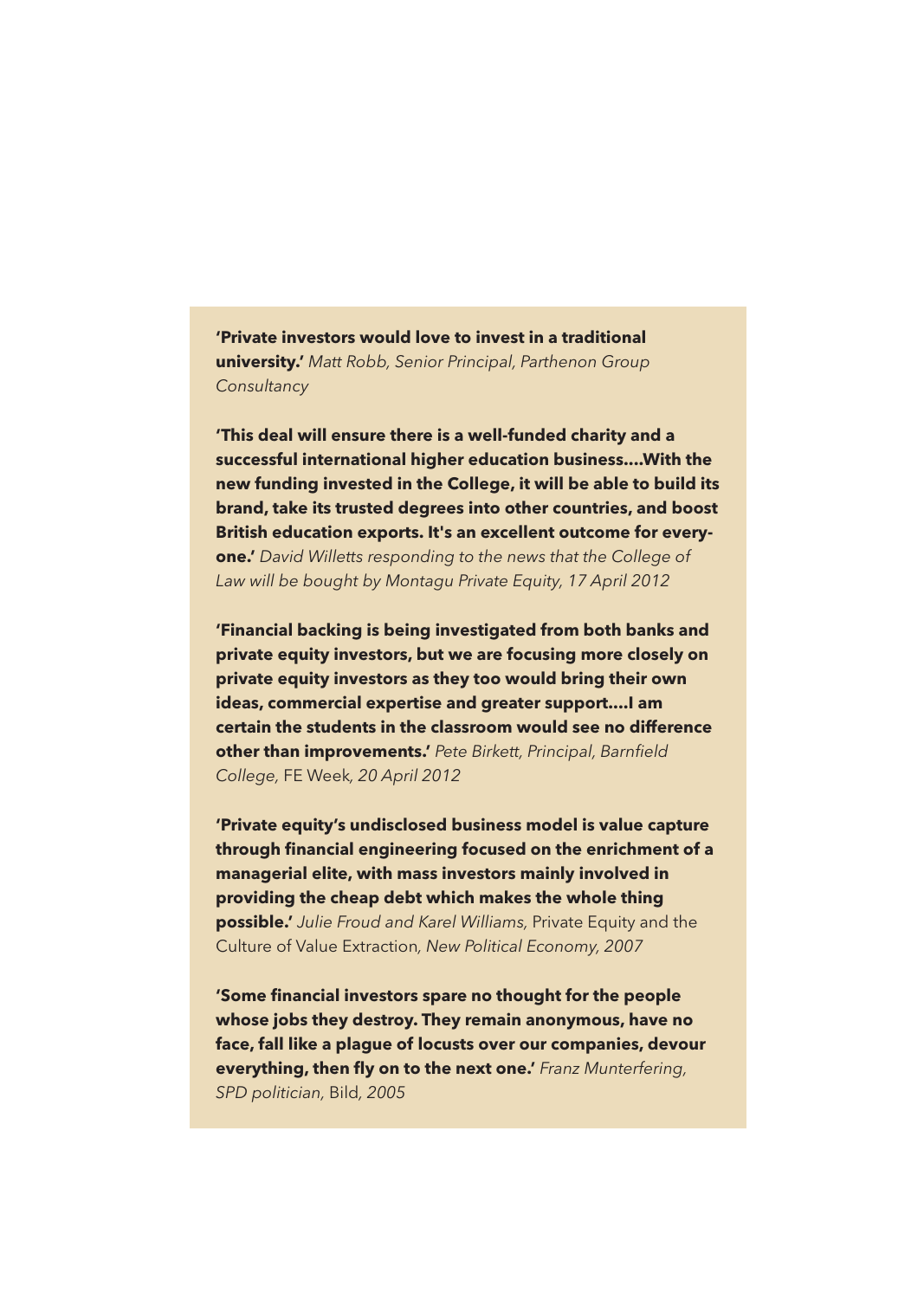# **Public service or portfolio investment?**

How private equity funds are taking over post-secondary education

**A UCU report into private equity and post-secondary education September 2012**

| <b>CONTENTS</b>                                                                                                               |    |
|-------------------------------------------------------------------------------------------------------------------------------|----|
| <b>Executive summary</b>                                                                                                      | 1  |
| <b>Chapter 1</b><br><b>Private equity and post-secondary education</b>                                                        | 7  |
| <b>Chapter 2</b><br>Who pays the piper: private equity and the Coalition's<br>deregulation agenda in post-secondary education | 13 |
| <b>Chapter 3</b><br>Private equity takeover in post-secondary education:<br>is it a real and present danger?                  | 19 |
| <b>Chapter 4</b><br>Why UCU is concerned about private equity<br>in post-secondary education                                  | 29 |
| <b>Recommendations</b>                                                                                                        | 41 |
| <b>Summary of recommendations</b>                                                                                             | 43 |
| <b>Appendix 1</b><br><b>Private equity companies with an interest</b><br>in post-secondary education                          | 45 |
| <b>Appendix 2</b><br><b>Private equity-backed companies and LSC and SFA</b><br>contracts 2005-8 and 2011-12                   | 53 |
| <b>References</b>                                                                                                             | 55 |
|                                                                                                                               |    |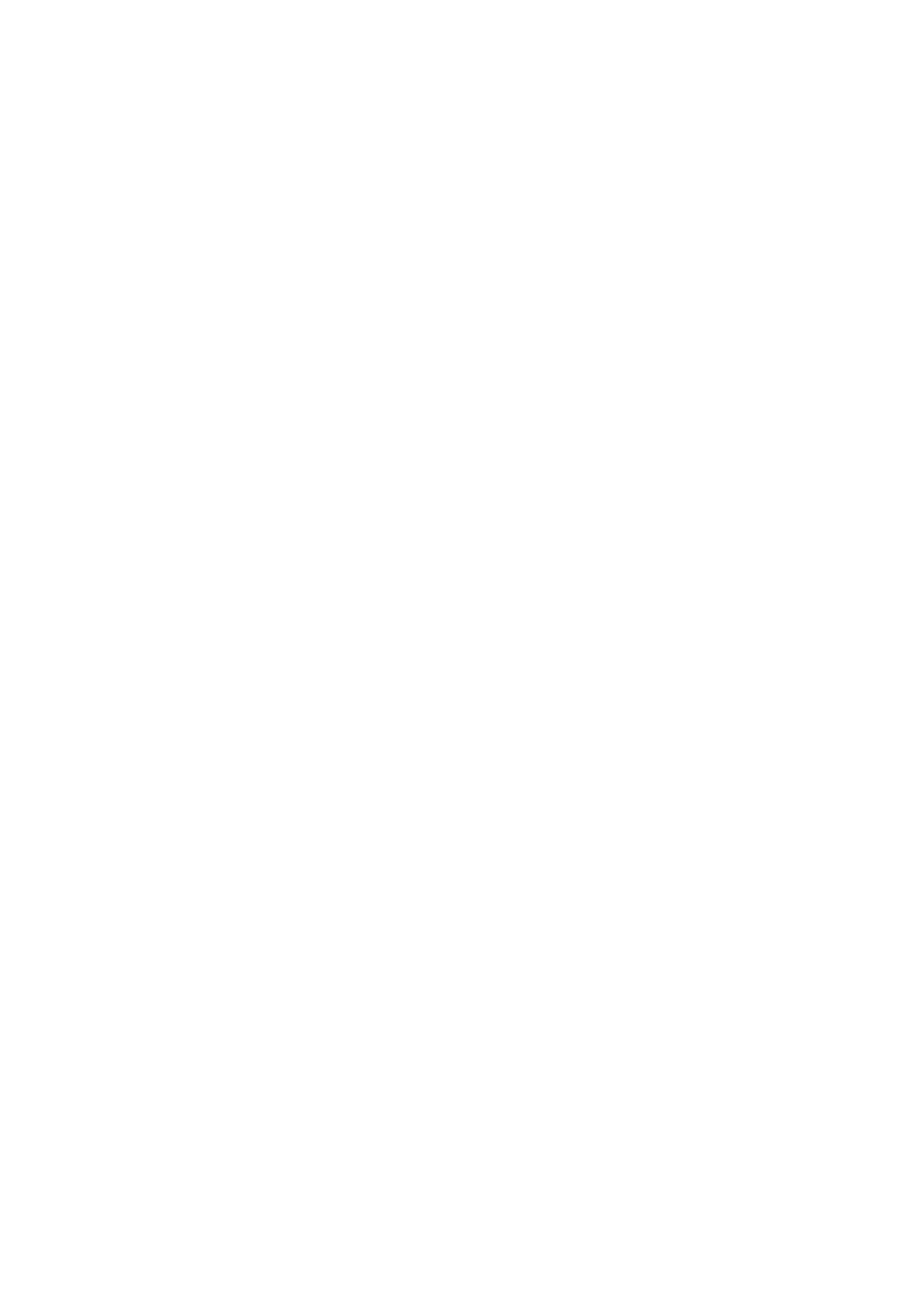# **Executive summary**

### **Private equity in the education headlines**

In March 2012, the Principal of Barnfield College, a federation which sponsors two Academy schools and a Free School, announced that he was in discussions with a private equity (PE) firm about accessing their investment and using the new powers in the Education Act to alter the Instruments of the college accordingly.

A few weeks later, it was announced that Montagu Private Equity had reached an agreement to buy the College of Law.

These events have initiated much speculation in the press about the possibility of private equity firms moving into the higher education sector and acquiring universities.

Matt Robb, senior principal at the consulting firm The Parthenon Group has said that *'private investors would love to invest in a traditional university'* and both he and Glynne Stanfield of Eversheds have claimed to be aware of *five examples of private equity firms looking to invest in universities*. **1**

### **What is private equity?**

Private equity funds are established by financial investors like pension funds, banks, insurance companies and super-rich individuals to provide management and initial capital to buy other companies, either in part or in totality, and take them off the public share markets.

They look to pay their investors dividends from the company's profits and then sell them at a higher price, passing the profits onto the investors. The private equity firm, typically, makes money by charging commission fees on these transactions. Private equity funds typically look to sell on their companies within a period of three to seven years.

### **Chapter 1** *Private equity and post-secondary education*

PE funds are extremely active in the adult vocational training market and are capturing a growing share of government funding in the area.

The private training market is being consolidated by a handful of private equity funds, whose investment platforms are accordingly winning more and more funding from the government. The private equity funds active in this market include LDC, Close Brothers Private Equity, Marwyn, Bridgepoint Capital and Sovereign Capital.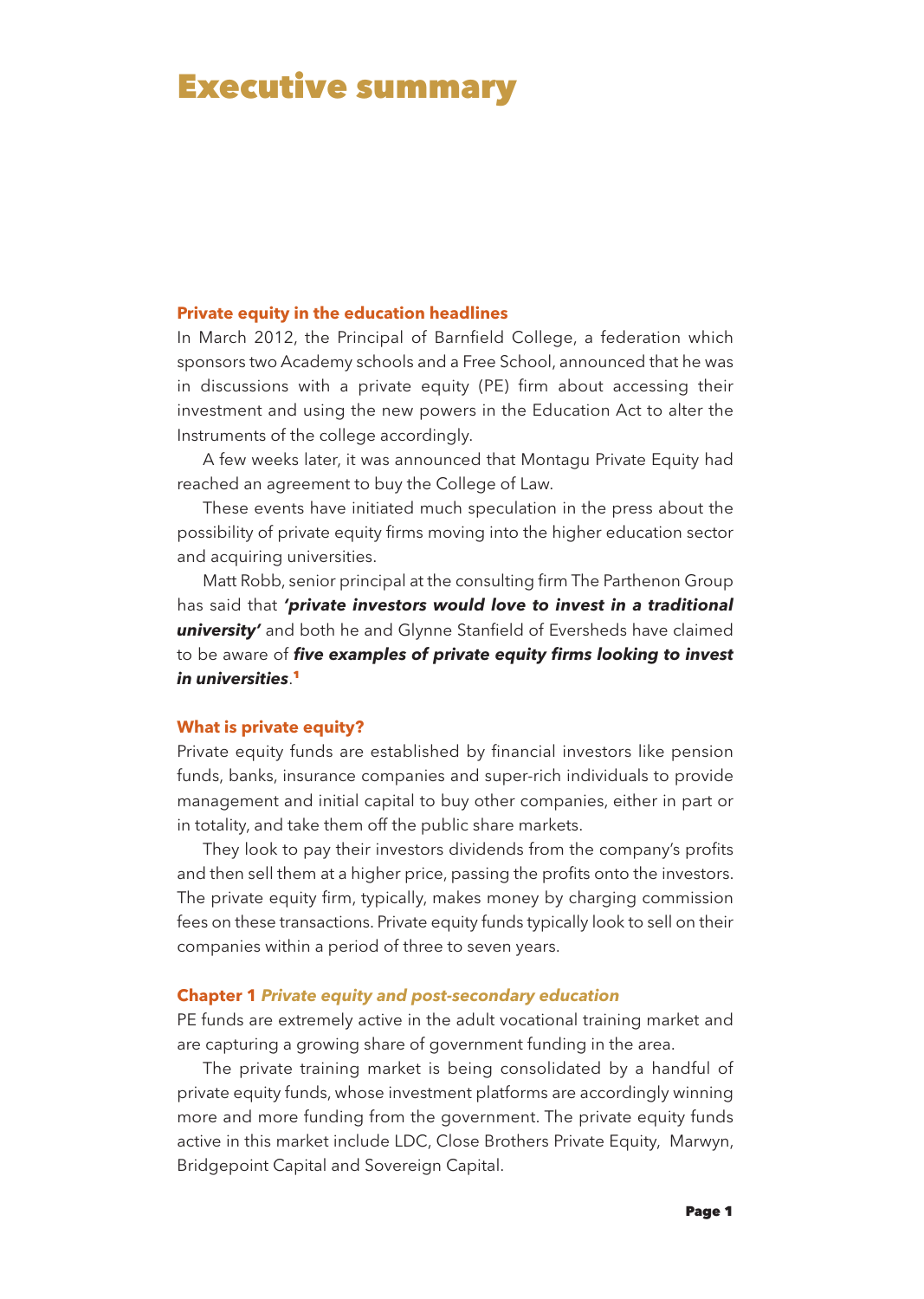Companies owned or backed by these five funds won more than £300 million from the Skills Funding Agency in 2011-12, compared with just over

*Amount of overall funding from the LSC and SFA captured by companies owned by five private equity funds*



£70 million from the LSC in 2005-6, a growth of more than 320%.

In 2008, companies owned by these funds won almost 9% of the entire adult learning budget, compared with 6% three years earlier. In 2011-12, the same companies captured round 9% of a much bigger budget.

Private equity backed companies like BPP, Greenwich School of Management, Study Group International and HE Online are now looking to expand into higher education in the UK. Some of the PE funds

backing them are looking to build on their success in extracting profits from the disastrous growth of the US for-profit higher education system.

### **Chapter 2** *Who pays the piper: private equity and the Coalition's deregulation agenda in post-secondary education*

Twenty-seven per cent of the Conservative Party's funding comes from hedge funds, financiers and private equity funds.

Leading private equity figures have been major donors to key MPs leading the 'public service reform agenda'. For example, John Nash, the founder of Sovereign Capital, which owns healthcare and education companies which stand to gain from public service reform policies, has donated more than £200,000 to the Conservative Party and more than £20,000 to Andrew Lansley.

Private equity figures are also being appointed to key posts in the government, particularly in roles where they can advise on the reform of public services to allow a greater role for private companies. For example, Sovereign's John Nash has been appointed as an adviser to both George Osborne and Michael Gove. Nash's companies are profiting from their contracts from the Skills Funding Agency and from access to public subsidies in higher education, granted to them by David Willetts and the Secretary of State for Business, Innovation and Skills.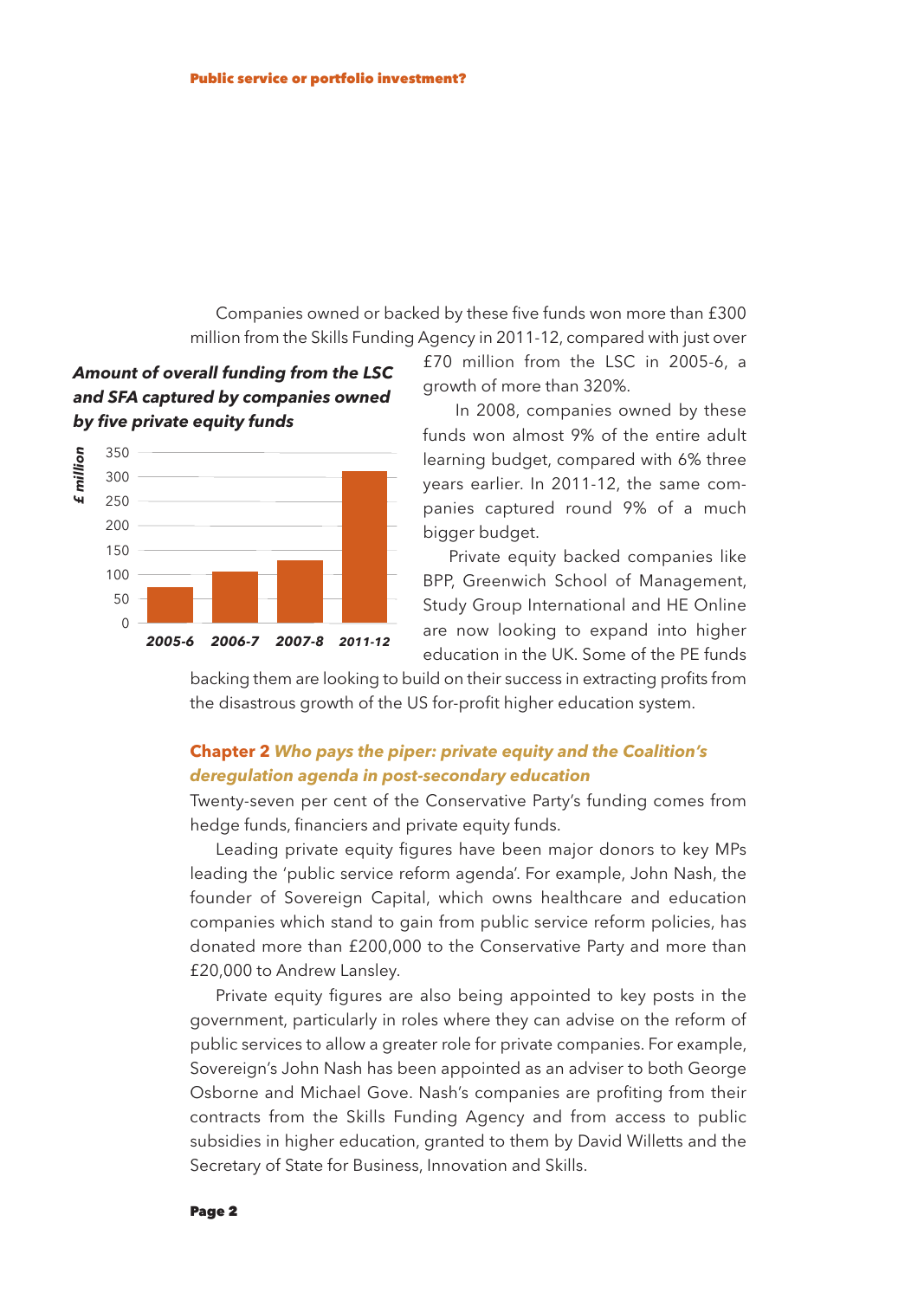Private equity funds have also been lobbying David Willetts for changes in the university sector as part of a for-profit company lobby looking for easier access to subsidies and to tax breaks like VAT exemption, which is granted to not-for-profit universities and colleges. A series of reports by think tanks or consultancies acting as the voices of private providers have identified restrictions on the use of college and university assets as one of the key 'barriers' to private sector investment.

These recommendations have become key parts of the Coalition's deregulatory agenda and threaten to make it easier for private equity funds to move in.

### **Chapter 3** *Private equity takeover in post-secondary education: is it a real and present danger?*

It is becoming clear that charity law will present no obstacle to private equity companies taking over entire universities or colleges.

The sale of the College of Law seems to indicate that it is possible to take over a chartered university but their prestige and greater financial resources make 'joint ventures' with PE funds more likely than buyouts.

Those universities which are higher education corporations, the majority of post-92 or 'new' universities, have restrictions on how their assets can be used.

There are between 20 and 25 universities or higher education institutions which are set up as companies limited by guarantee and these could, in theory be subject to a buyout that handed their assets to a PE fund.

Thanks to the government's Education Act 2011, it is now possible for further education corporations to dissolve themselves and form companies limited by guarantee. This would make it easier for private equity funds to invest in them or buy them out entirely.

### **Chapter 4** *Why UCU is concerned about private equity in postsecondary education*

The record of private equity shows it to be a particularly aggressive form of financial engineering designed to extract profits from companies over a very short time-span, in the interests of a small number of managers but at the cost of their workforces and in many cases, the long-term sustainability of the companies involved.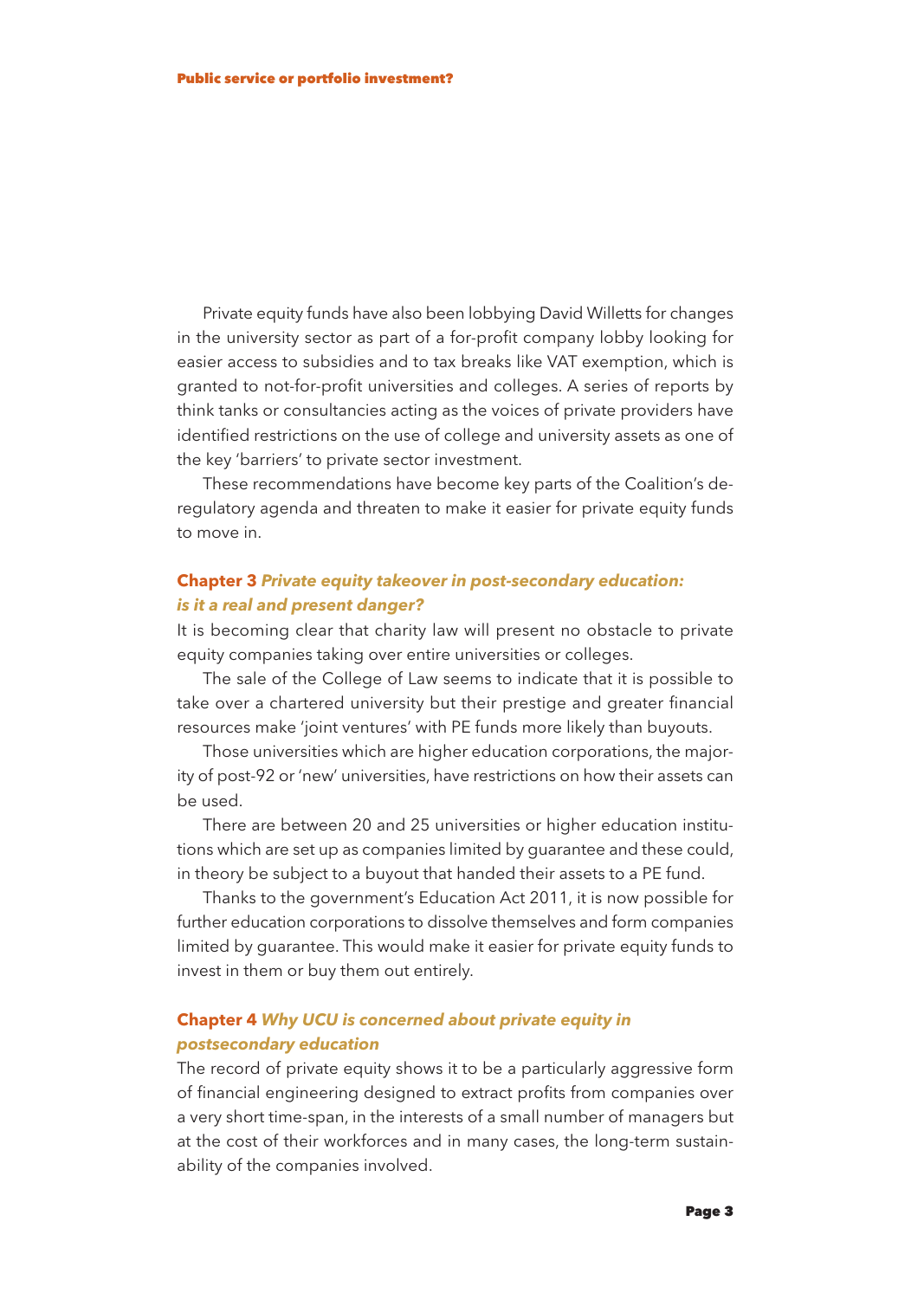Examples like the collapse of Southern Cross and the sale of Qinetiq in the UK show the threat posed to public services and to publicly owned assets by private equity funds.

The overnight collapse of Carter and Carter in 2008, which left 25,000 learners stranded, shows the risks of private equity-fuelled growth in the vocational training market.

Finally, the scandals involving private equity backed for-profit companies in the US like Education Management Corporation and Bridgepoint Education, show what can happen if private equity backed companies are allowed to expand in higher education.

After Education Management Corporation were bought by a consortium of private equity funds including Goldman Sachs Capital, company employees alleged that it pursued a fast expansion strategy, recruiting students to its online courses in greater and greater numbers, regardless of whether the students were ready, using aggressive call-centre methods. In 2011, the company was served with a federal lawsuit alleging \$11 billion of fraud because it illegally paid recruiters according to the number of students they recruited. The company recently slashed 4000 jobs, reportedly as part of a strategy to help boost its share price.

Bridgepoint Education, backed by Warburg Pincus, has pursued a similar strategy, with its Ashford University growing from recruiting 300 students every year in 2004 to 77,000 in 2010.

In 2011, it was accused by US Senator Tom Harkin of being 'a scam' after a Senate investigation showed its profits based on federal subsidies soaring at a time when 84% of its students were dropping out of two-year courses.

UCU argues that if private equity is allowed to expand into postsecondary education, we will see:

- $\blacksquare$  downward pressure on quality through attacks on staff pay, pensions and working conditions and pressure to achieve fast growth and higher revenue;
- $\blacksquare$  a threat learners through the creation of unstable business models;
- $\blacksquare$  a firesale of public assets through the sale of land, buildings and academic reputation to generate cash for the private equity owners;
- $\blacksquare$  the growth of a trade in reputation which will damage the standing of our colleges and universities as a whole.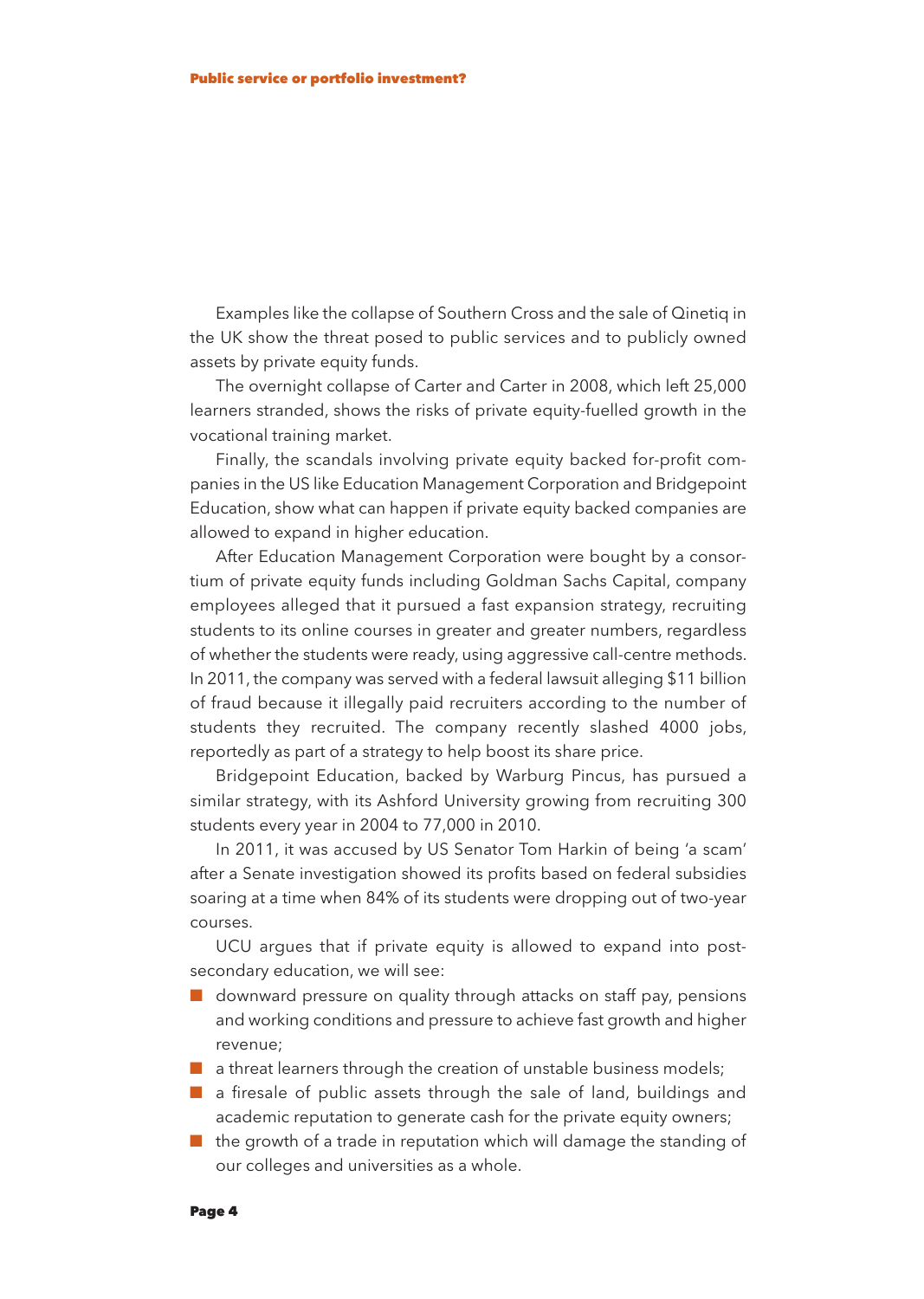### **Recommendations**

**1.** *The government must instruct HEFCE and the Quality Assurance Agency to institute an immediate review of degree awarding powers and access to subsidies upon any change of ownership by any provider.*

**2.** *HEFCE should be given a new explicit duty to ensure that assets accumulated over time through public investment and subsidy are retained for the purposes of advancing the public benefit in education and cannot be disposed of, including disposing of them in part or granting an interest in them, without the approval of the regulator.*

**3.** *UCU would recommend that future legislation should give the Skills Funding Agency a similar duty to that recommended for HEFCE. In the meantime,the government should issue guidance to college principals stating that it expects college assets to be held in not-for-profit company forms.*

**4.** *UCU recommends that any provider which is sets up a for-profit subsidiary or joint venture, or which changes its corporate form should be subjected to an enhanced quality assurance review regime, either by the QAA or Ofsted.*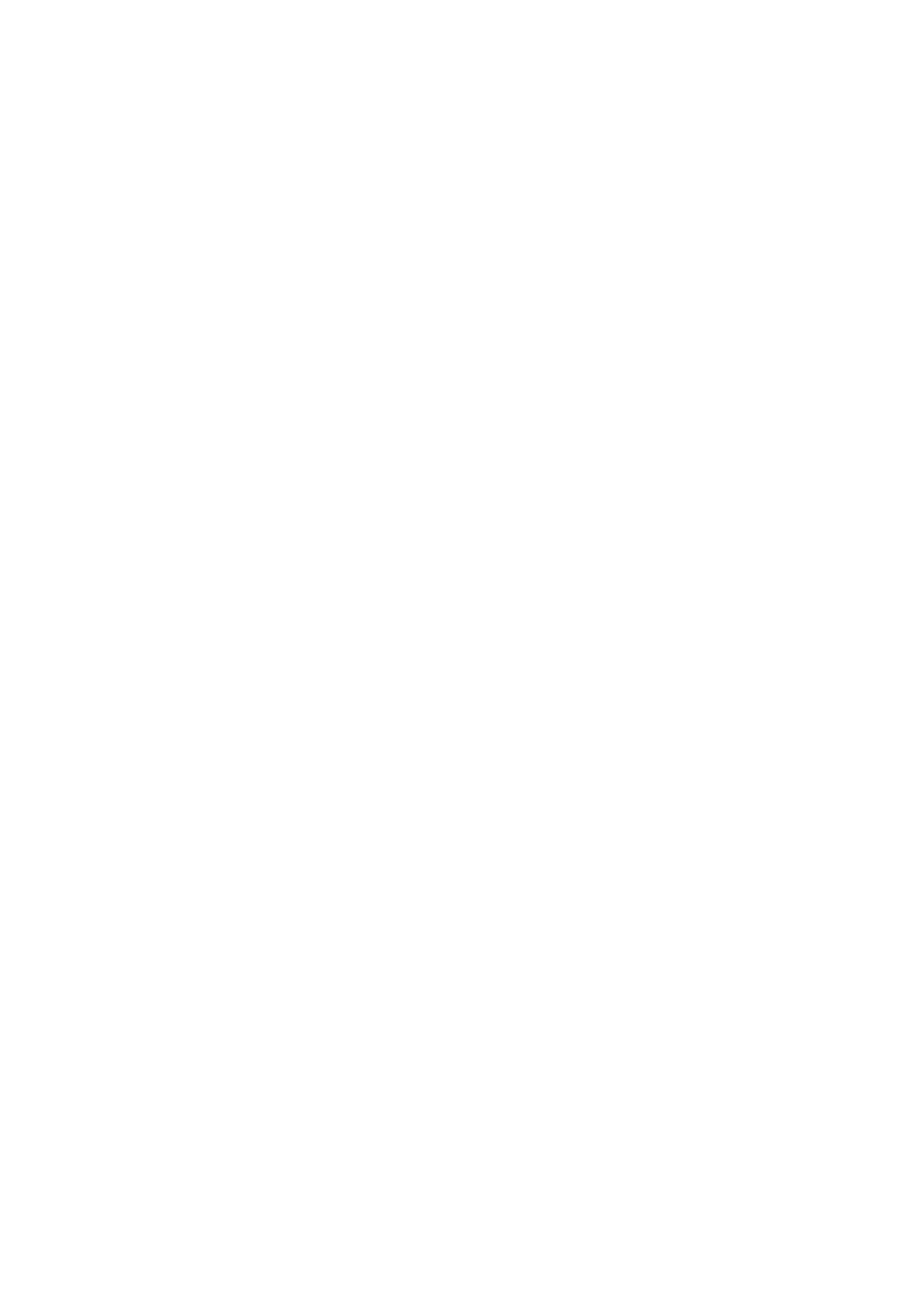# **Chapter 1** Private equity and post-secondary education

*KEY POINTS* **Private equity funds are extremely active in the adult vocational training market and are capturing a growing share of government funding in the area.** n **Companies owned by private equity won more than £300 million from the Skills Funding Agency in 2011-12, compared with just over £70 million from the LSC in 2005-6, a growth of more than 320%.** n **In 2008, companies owned by private equity firms won almost 9% of the entire adult learning budget, compared with 6% three years earlier.** n **Private equity owned companies are now looking to expand into higher education in the UK, building on their success in extracting profits from the US higher education system.**

### **Private equity hits the headlines**

In March 2012, the Principal of Barnfield College, a federation which sponsors two Academy schools and a Free School, announced that he was in discussions with a private equity (PE) firm about accessing their investment and using the new powers in the Education Act to alter the Instruments of the college accordingly. Reports indicate that Barnfield and its prospective investor would set up a private company limited by share in which both would presumably have equity and that the assets might be transferred to that company and leased back to a company limited by guarantee which would take receipt of public funds. **2**

A few weeks later, it was announced that Montagu Private Equity had reached an agreement to buy the College of Law, currently a private sector company limited by guarantee, a chartered institution and charitable body with its own degree awarding powers. In that sense it is a strong proxy for the way in which private equity (PE) will look to enter the pre-92 university market. **3**

These events have initiated much speculation in the press about the possibility of private equity firms moving into the higher education sector and acquiring universities. Matt Robb, senior principal at the consulting firm The Parthenon Group has said that *'private investors would love to invest in a traditional university'* and both he and Glynne Stanfield of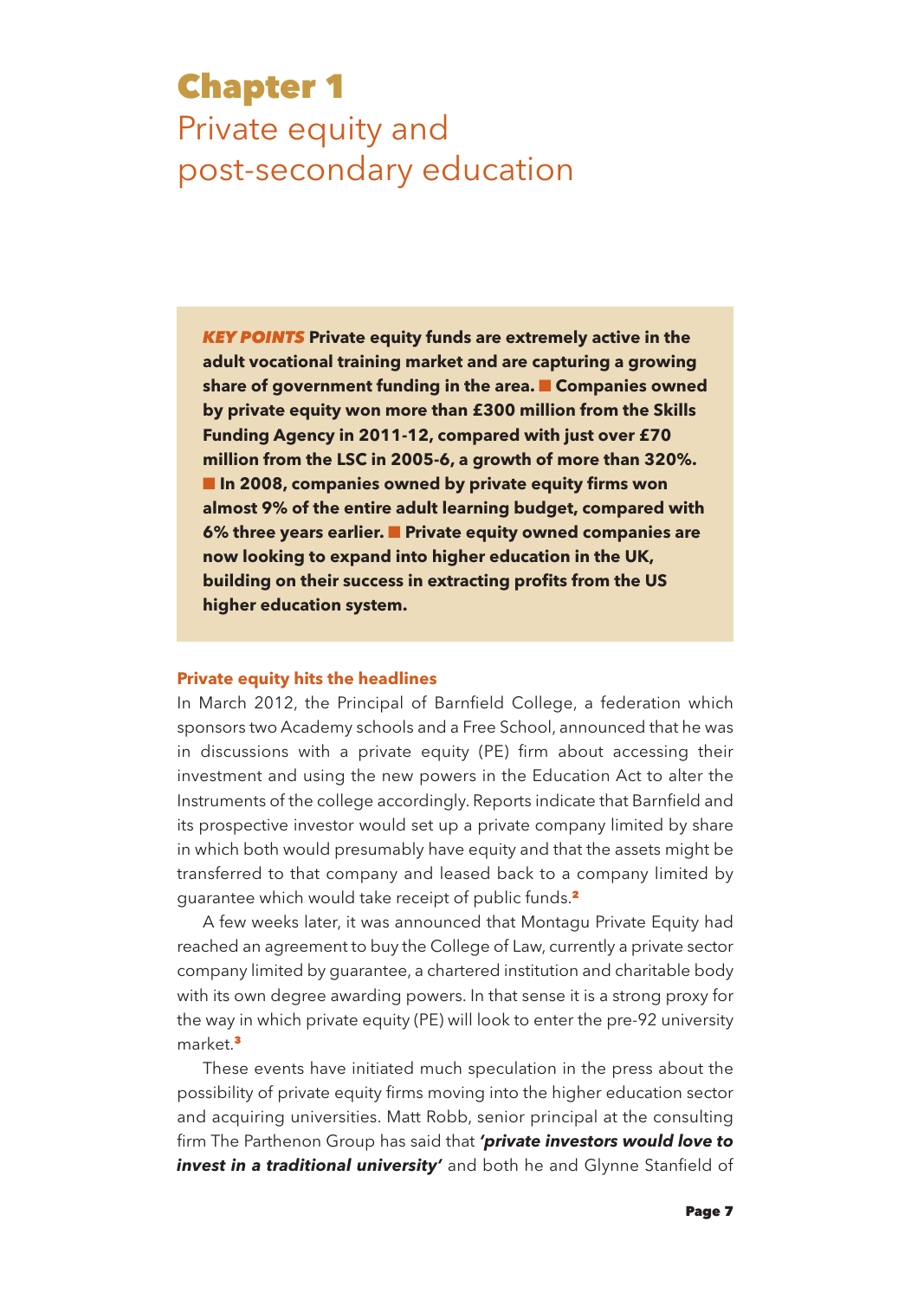Eversheds have claimed to be aware of *five examples of private equity firms looking to invest in universities*. **4**

### **Private equity in the vocational training market**

Private equity is already an increasingly active agent in post-secondary education, largely riding on the back of the private sector's substantial role in delivering government-subsidised adult learning, and has pursued a strategy of targeting private training companies that have been successful in winning funding for adult vocational training from the Learning and Skills Council and its successor the Skills Funding Agency. It has then used these platforms to 'consolidate' what it views as a highly fragmented market, buying up smaller competitor firms to ensure that a greater share of the funding is captured by its companies (see table 1, below).

This process really began in 2000 and 2001, when Bridgepoint Capital, already highly active in the private healthcare market, bought the private

### *Table 1: Private equity acquisitions in the postsecondary education and training market*

| <b>Training company</b>            | <b>Bought by</b>              | <b>Date</b> |
|------------------------------------|-------------------------------|-------------|
| Carter and Carter                  | <b>Bridgepoint Capital</b>    | 2001        |
| <b>ESG</b>                         | Sovereign Capital             | 2004        |
| Sheffield Training Limited         | Sovereign Capital             | 2006        |
| <b>Construction Learning World</b> | Melorio/Marwyn                | 2007        |
| Protocol/First4Skills              | Close Brothers Private Equity | 2007        |
| Zenos                              | Melorio/Marwyn                | 2008        |
| Paragon Education and Skills       | Sovereign Capital             | 2008        |
| <b>JHP</b>                         | <b>LDC</b>                    | 2010        |
| Lifetime Health and Skills         | Sovereign Capital             | 2011        |
| Learndirect                        | <b>LDC</b>                    | 2011        |

training companies Carter and Carter and Protocol. Bridgepoint bought a 46% stake in Carter and Carter for £6.7 million, and used it as a platform for consolidating the private training market, buying up EMTEC, ASSA, Retail Motor Industry Training, Constant Browning Edmonds, Fern Group, Quantica Training, NTP and IMS. Carter and Carter was listed on the stock exchange in 2005 and Bridgepoint were reckoned to have made £35 million from exiting the investment

at this point. Bridgepoint also sold Protocol Skills, which operated in the private training market, to Close Brothers Private Equity for £46 million in 2007. In 2011, the company was renamed First4Skills. **5**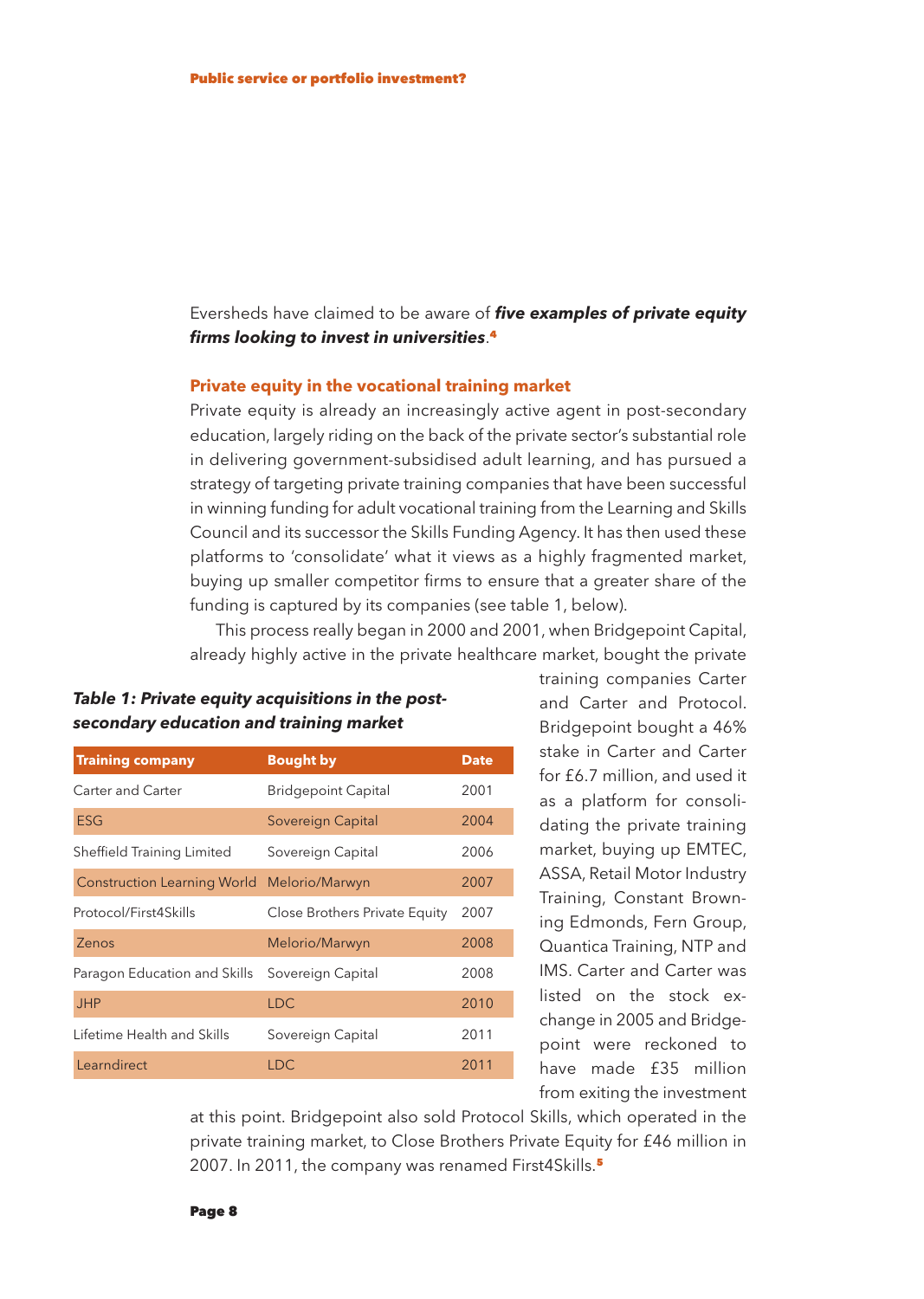In 2004, Sovereign Capital, also active in the private healthcare market, bought up Sencia and Employment Skills Group to create ESG. In 2006, ESG bought Sheffield Training Limited, and Sovereign bought Paragon Skills. In July 2012, Sovereign sold ESG to an investment bank for an undisclosed sum. **<sup>6</sup>** Marwyn, an asset management fund specializing in buying companies to consolidate markets, created an investment vehicle called Melorio Training in 2007 and used it to buy Construction Learning World the same year and then Zenos training in 2008. In late 2011, Marwyn sold its 26% stake in Melorio to Pearson for £99 million. **7**

Recent deals have seen the private equity arm of the Lloyds Banking Group, LDC move into the postsecondary market. In 2010, LDC bought a controlling stake in JHP Training, a major recipient of LSC funding, as part of a management buyout, while the following year it acquired on-line learning provider Learndirect from the Ufi Charitable Trust for £40 million.

As a result of these acquisitions and the consolidations that followed, companies owned by private equity funds have captured a growing share

of the allocations of LSC and SFA funding in the adult skills budgets.

If we look at companies owned or backed by the five private equity firms identified above, for example, we can see this growth clearly (see table 2, right).

In 2005-6, companies owned by LDC, Sovereign Capital, Bridgepoint Capital, Melorio/Marywn or Close Brothers Private Equity won just over £70 million in allocations from the Learning and Skills Council for work-based learning and adult skills.

By 2007-8, this figure had grown to just





under £140 million and by 2011-12, they had won £300 million in allocations from its successor the Skills Funding Agency, an increase of 327%.

The overall proportion of the adult and vocational training budget captured by these firms grew too. In 2005-6, companies backed by PE funds captured just over 6% of the total budget for work-based learning. By 2011-12, they were capturing just under 9% of a far bigger total budget (see table 3, top of page overleaf).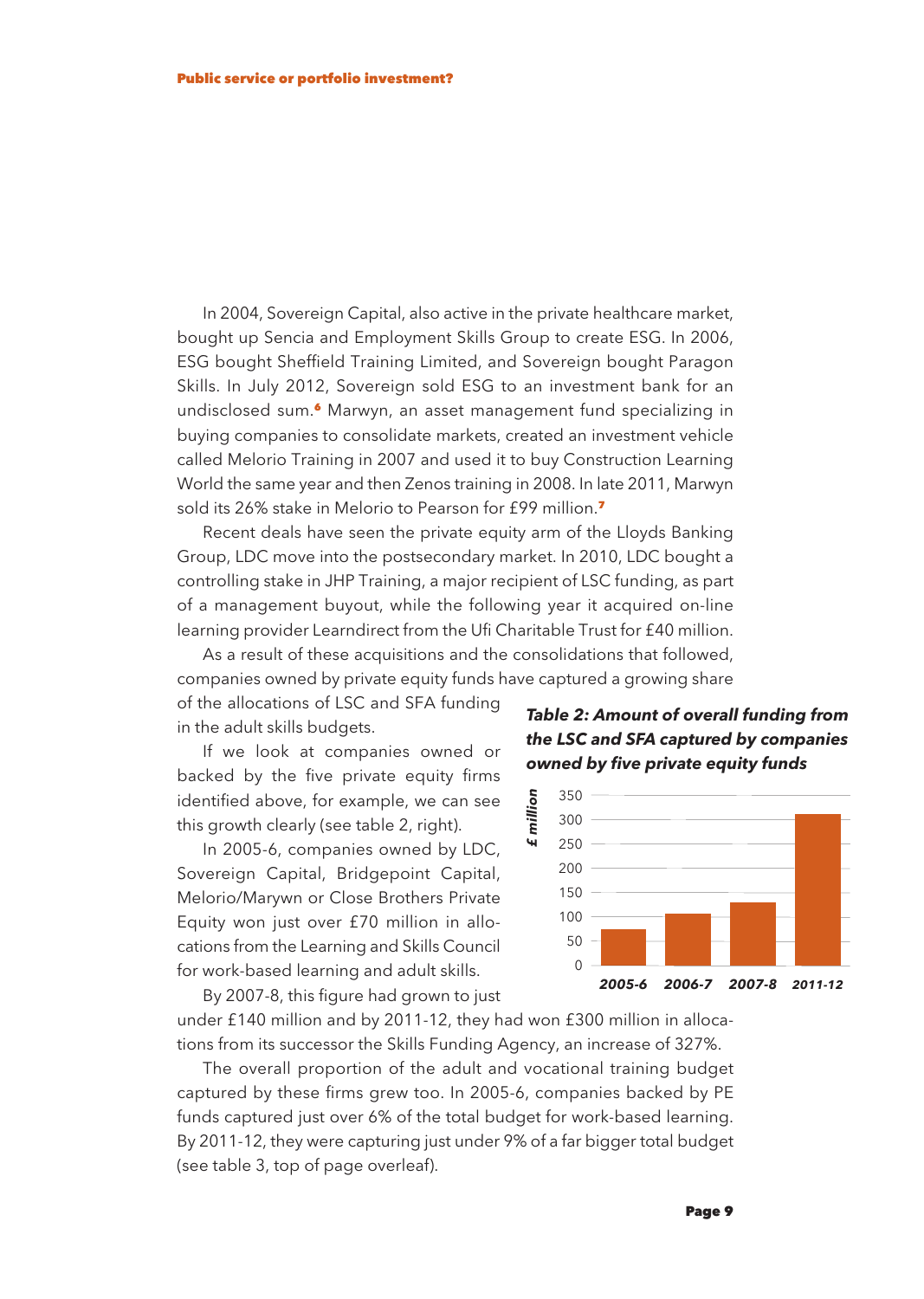*Table 3: Proportion of adult vocational training budgets from the LSC and SFA captured by companies backed by five private equity funds***<sup>8</sup>**

| Year   |                            | Total adult vocational training budget Amount taken by companies owned by 5 PE funds % of budget |       |
|--------|----------------------------|--------------------------------------------------------------------------------------------------|-------|
| 2005-6 | £1,081,354,345*            | £72,648,859                                                                                      | 6.70% |
|        | 2006-7 £1,279,587,624**    | £104,905,759                                                                                     | 8.19% |
| 2007-8 | £1,532,424,829.38***       | £137,118,436                                                                                     | 8.94% |
|        | 2011-12 £3,582,410,140**** | £310,922,783                                                                                     | 8.70% |

\* LSC Work-based learning budget \*\* LSC Work-based learning plus Train2Gain

\*\*\* LSC Work-based learning plus Train2Gain \*\*\* SFA Adult Skills Budget plus 16-18 Apprenticeships

According to Nexus LLP, the corporate finance advisory firm, government decisions will serve to further consolidate this market in favour of the companies backed by private equity funds. The combination of government funding cuts to colleges, coupled with maintained strong support for apprenticeships and the recent decision by the Skills Funding Agency to raise minimum contract thresholds are expected to favour 'buy and build' investment vehicles which can buy up their smaller competitors and achieve economies of scale:

*'Nexus expects higher exit premiums for training providers with existing platforms in place which are scalable as investors back the "best in class" to capitalise on abundant growth opportunities via buyand-build strategies while taking advantage of companies not meeting MCLs. In addition, strong government support and its focus on quality training along with tuition fee increases will all work in strong favour of driving demand for vocational training services.'* **9**

### **Private equity moves into higher education**

In May 2010, BPP Holdings, the parent company of BPP College, a for-profit profit private provider with degree-awarding powers, was purchased by Apollo Global, which is a joint venture, 20% owned by the Apollo Group, which owns the University of Phoenix and the private equity giant, the Carlyle Group. The joint venture paid £368 million for BPP seeing at as a platform for rolling out online learning in the UK higher education model in the same way as the University of Phoenix had achieved in the States.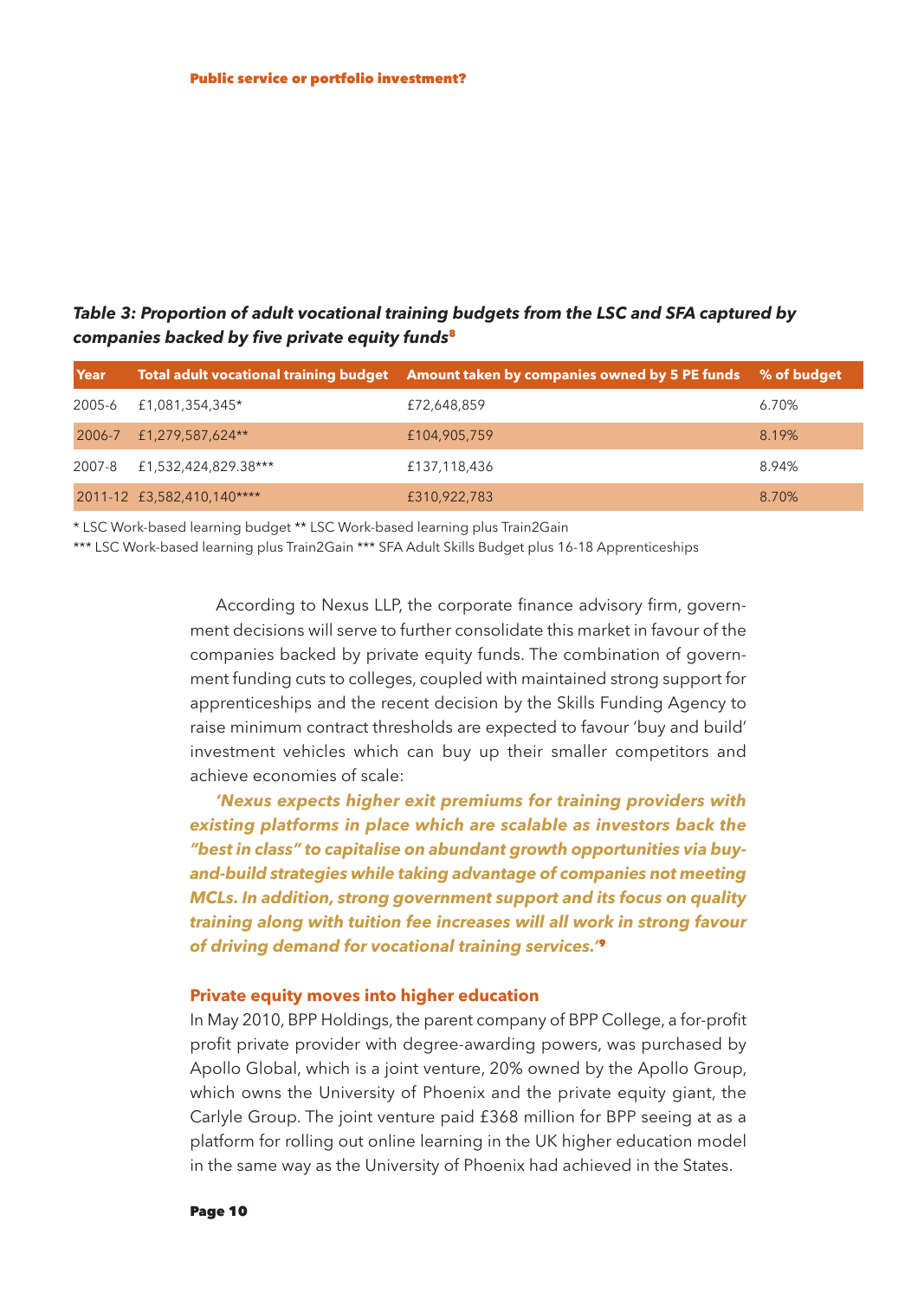Private equity has played a key role in fuelling the growth of US forprofit higher education. As we will see later, Warburg Pincus provided the capital to power the astronomical growth of Bridgepoint Education's Ashford University from recruiting 300 students a year in 2004 to 77,000 online students in 2010. Similarly, Goldman Sachs Capital Partners and Providence Equity were instrumental in the rapid growth of Education Management Corporation. **10**

Now these same funds are looking at the British higher education market. As we saw above, Warburg Pincus was among a group of private equity funds meeting with David Willetts to discuss higher education, while Providence Equity recently bought Study Group International, the pathway provider which has established partnerships with UK universities across the country, adding it to an education portfolio that now includes stakes in both Education Management Corporation and ITT in the US. Ryan Craig, formerly a private equity partner at Warburg Pincus and a director at Bridgepoint, has set up a new PE fund aimed specifically at the UK and European higher education markets called University Ventures. University Ventures owns its own investment platform, the online education provider HE Online and at the time of writing, HE Online was in discussions with at least two UK universities about the possibility of setting up a partnership. **11**

Another pathway provider, Cambridge Education Group was bought in 2007 by Palamon Private Equity, a European based private equity firm. Finally, in 2012 it was revealed that two of the biggest beneficiaries of the loophole that allows for-profit higher education companies to access publicly subsidized student loans were owned by none other than Sovereign Capital. **12**

### **The case of Sovereign Capital**

Sovereign Capital is a private equity firm specializing in the buyout of public services companies, particularly in education and healthcare. Sovereign is now a major provider of domiciliary care and fostering services through its buyout of small agencies and fostering firms. According to UNISON, Sovereign Capital achieved a growth in value of around 100% after buying Tracscare for £26m in 2004, followed by another four care businesses for £20m, and then selling the enlarged group for £200m. It owns City & County Healthcare who are currently undertaking a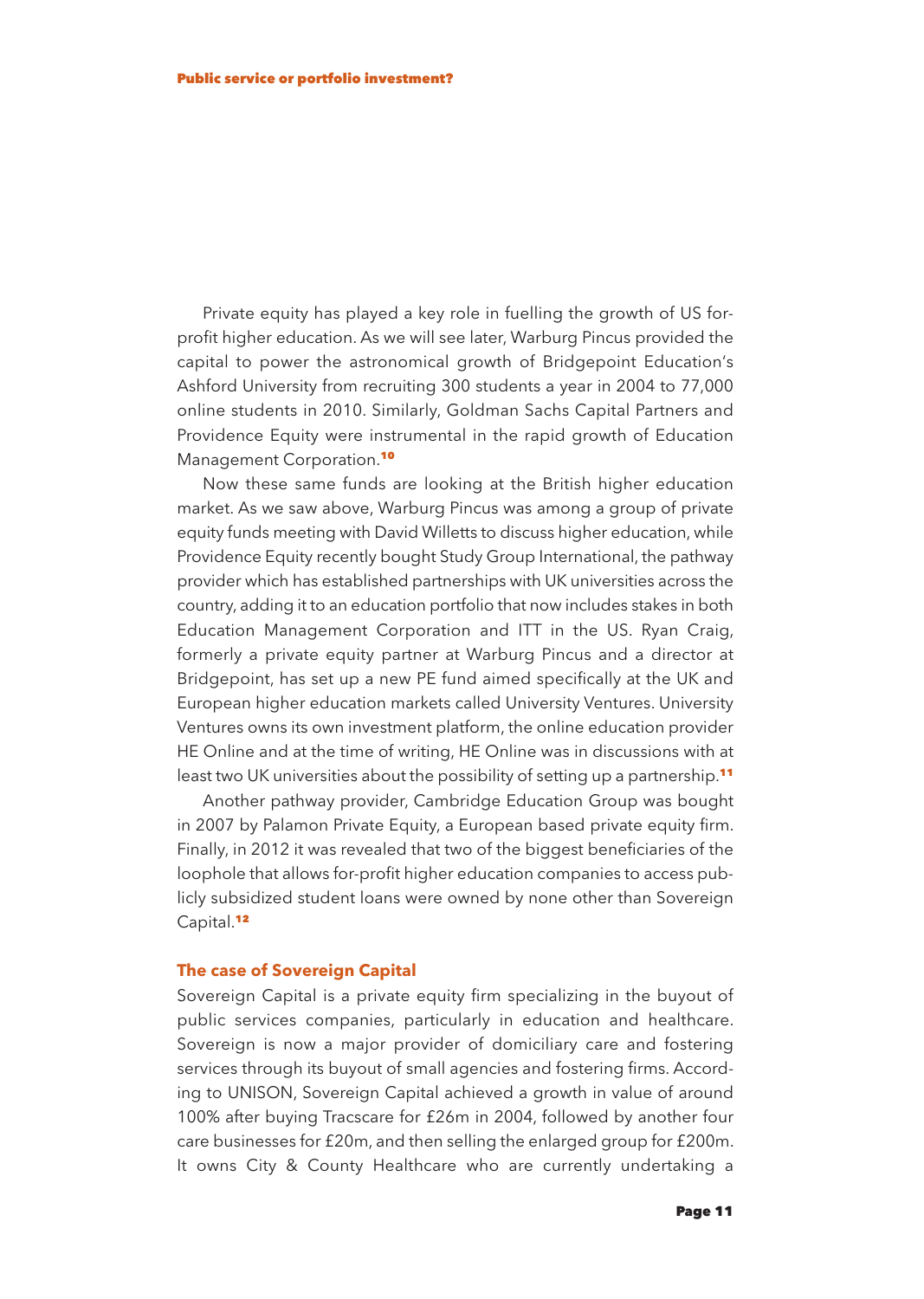programme of acquisitions of other businesses in the domiciliary care sector. As the *Guardian* recently revealed, Sovereign's company ESG have also won £73 million in contracts from the Department for Work and

## *Table 4: SFA allocations to Sovereign Capital-owned companies 2011-11*

| <b>Company name</b>                   | <b>Total</b> |
|---------------------------------------|--------------|
| Lifetime Health and Fitness           | £24,606,198  |
| <b>ESG Intermediate Holdings</b>      | £21,945,597  |
| Paragon Education and Skills          | £11,879,580  |
| Paragon Emplyment Advice and Training | £47,657      |
| <b>All companies</b>                  | £58,479,032  |

\* Skills Funding Agency allocations 2010/11

*http://skillsfundingagency.bis.gov.uk/providers/programmes*

Pensions to deliver the Work Programme. **13**

Sovereign has also moved into the postsecondary training and education markets. In 2011-12, three companies owned by Sovereign Capital were among the top 20 private company recipients of SFA allocations, while four Sovereign-owned companies brought in a total of

£58,479,032 from the SFA (see table 4, above). In addition, two Sovereign owned companies, Greenwich Management and Brighton Institute of

M o d e r n Music, are *Table 5: Sovereign Capital-owned companies with access to student loan and maintenance grant subsidies through designated courses*

| <b>Provider</b>                    | <b>Student loans 2009</b> | <b>Student loans 2010</b> |
|------------------------------------|---------------------------|---------------------------|
| Greenwich School of Management     | £3,494,300                | £4,873,000                |
| Brighton Institute of Modern Music | £2,515,000                | £4,504,000                |
|                                    |                           |                           |

in publicly subsidized higher education student loans for their students (see table 5, above). **14**

Sovereign's success in tapping into public service 'reform' markets, reflect the more general success of private equity funds in targeting growing companies in the deregulated post-secondary markets. But it's also important that Sovereign are very well connected in the Coalition government. As we will see, Sovereign's political connections are also illustrative of their success in influencing both Conservative Party and Coalition policy and in winning them to an agenda that further deregulates the post-secondary market, creating even greater opportunities to extract profit from public subsidies.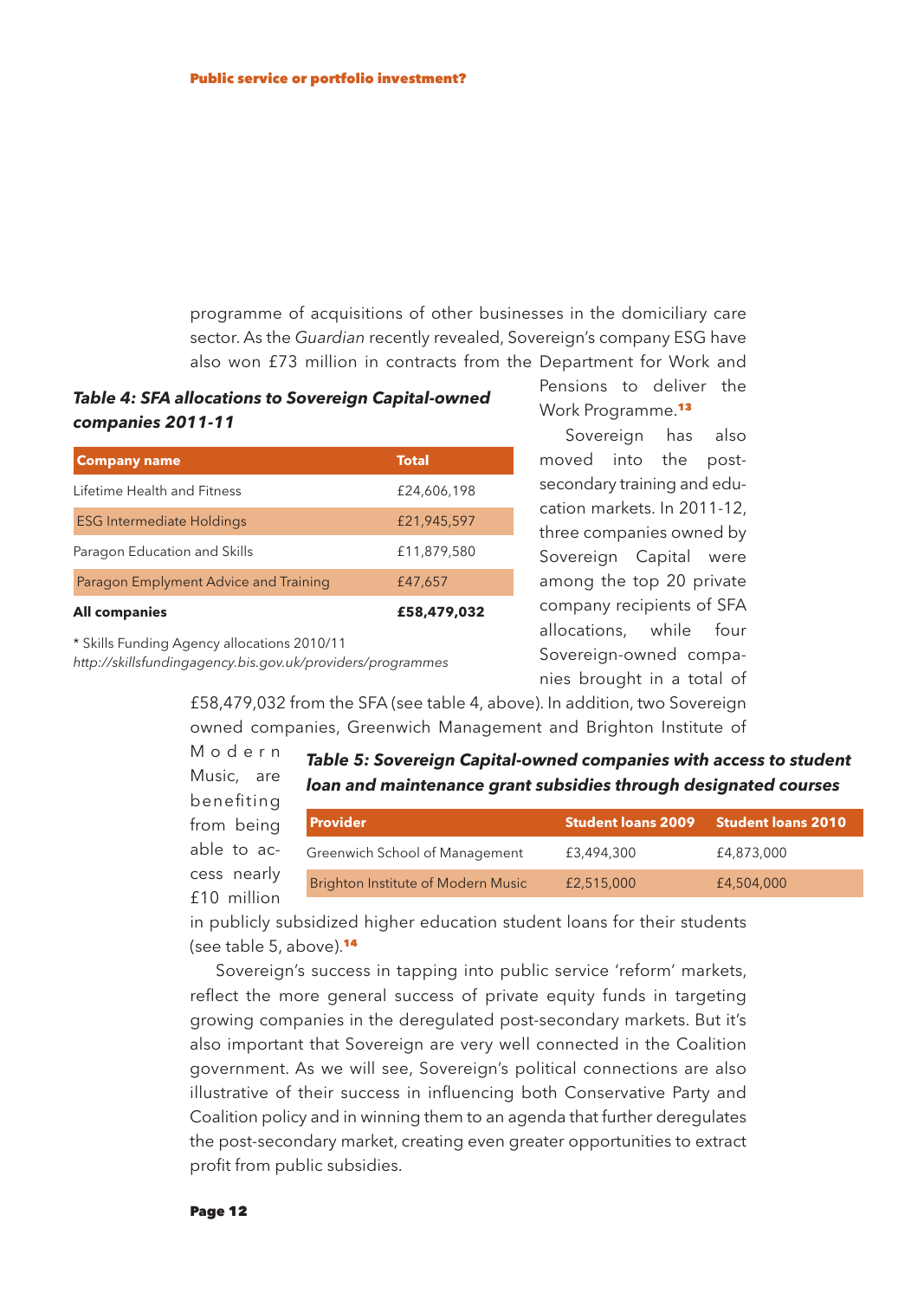# **Chapter 2**

Who pays the piper: private equity and the Coalition's deregulation agenda in post-secondary education

*KEY POINTS* **27% of the Conservative Party's funding comes from hedge funds, financiers and private equity funds.** n **Private equity figures have been leading donors to key MPs leading the 'public service reform agenda'.** n **The founder of Sovereign Capital, which owns healthcare and education companies which have gained from public service reform policies, has donated more than £200,000 to the Conservative Party, more than £20,000 to Andrew Lansley and has been appointed as an adviser to both George Osborne and Michael Gove.** n **Private equity funds have also been lobbying David Willetts for changes in the university sector.** n **A series of reports by thinktanks or consultancies acting as the voices of private providers have identified key 'barriers' to private sector investment, including actions to loosen restrictions on assets.** n **These recommendations have become key parts of the Coalition's deregulatory agenda and threaten to make it easier for private equity funds to move in.**

### **Private equity and the Conservative Party**

The close connections between the private equity sector and the Conservative Party are by now well-known. As the Bureau of Investigative Journalists revealed recently, 27% of the party's funding in 2010-11 came from hedge funds, financiers and private equity firms. **<sup>15</sup>** The British Venture Capital Association, the trade body that lobbies on behalf of private equity funds is chaired by Mark Florman, formerly the senior Deputy Treasurer of the Conservative Party and number six in the Bureau of Investigative Journalists' list of the ten most powerful financial lobbyists. **16**

Individual private equity figures are also leading donors to the party and to key Conservative MPs. For example, Adrian Beecroft, author of the now notorious report recommending the loosening of employment laws to make it simpler to sack staff, was reported to have donated £537,076 to the Conservatives, making him the fifth biggest donor to the party in 2011. **17**

Most revealing perhaps though is the example of Sovereign Capital. One of Sovereign's founding partners, Ryan Robson, donated £252,000 to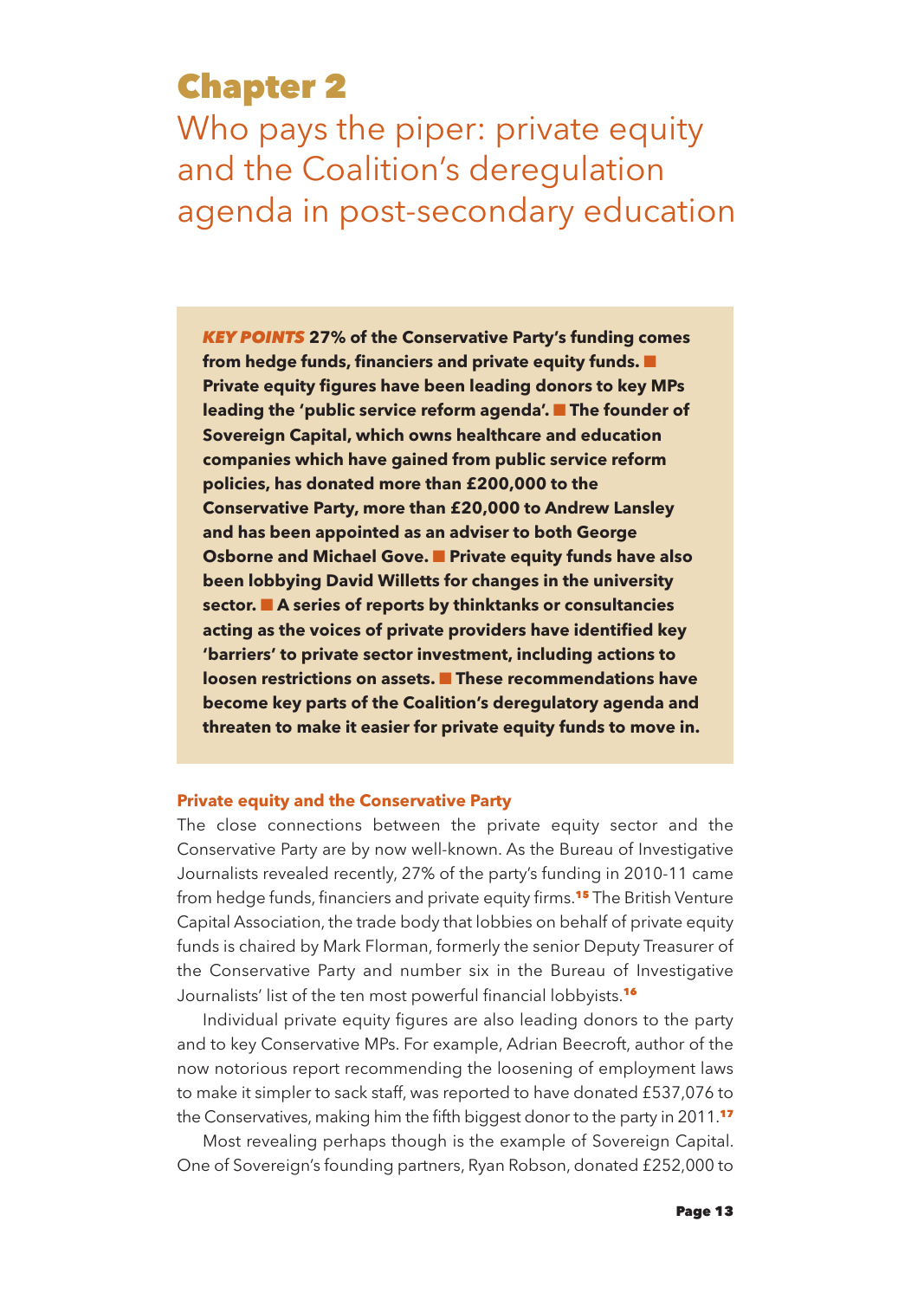the Conservative Party and paid £50,000 to be one of the party's Leader's Group donors, granting him access to David Cameron. Robson left Sovereign recently to pursue his ambition to become a Conservative MP, after years as a Wandsworth councillor; he remains a non-executive director of three Sovereign-owned training and education companies, including Paragon, BIMM and ESG. One of Sovereign's other founders, John Nash, has done even better. In January 2011, it was revealed that on top of donating £200,000 to the Conservative Party over a five-year period, Nash donated £21,000 to Andrew Lansley's parliamentary office. At the time of the donations Nash was chairman of Care UK, while Sovereign own a string of private healthcare companies which stand to gain from Lansley's reforms. Sovereign also owned ESG which has won two lucrative contracts from Iain Duncan Smith's Department of Work and Pensions. **18**

Four months earlier, it had been announced that Nash would be appointed by George Osborne as part of a 'red team' of experts drawn largely from the private equity industry to 'think the unthinkable' about ways to reduce public spending. Alongside him were Adrian Beecroft and Richard Sharp, formerly head of Goldman Sachs' private equity arm. Later the same year, John Nash was appointed by Michael Gove as a nonexecutive board member at the Department of Education. **19**

Meanwhile, over at the Department of Business, Innovation and Skills, it was reported in December 2011 that David Willetts held meetings with a group of private equity firms, including Exponent Private Equity, Duke Street, Providence Equity Partners and Silverfleet Capital 'to discuss higher education'. He separately held a meeting with Warburg Pincus, alongside US for-profit companies. **20**

### **The deregulatory agenda**

We can only speculate about the detail of these meetings, or about what John Nash discusses with Michael Gove and George Osborne, but we can get an idea of what they might have covered by looking at publications by companies lobbying for changes in favour of private providers and private investors. For example, in 2010, Policy Exchange, which is very well connected in the Conservative Party, (David Willetts and Michael Gove were both on the think tank's board) published a document titled *Higher Education in the Age of Austerity*, which identified a series of 'barriers' to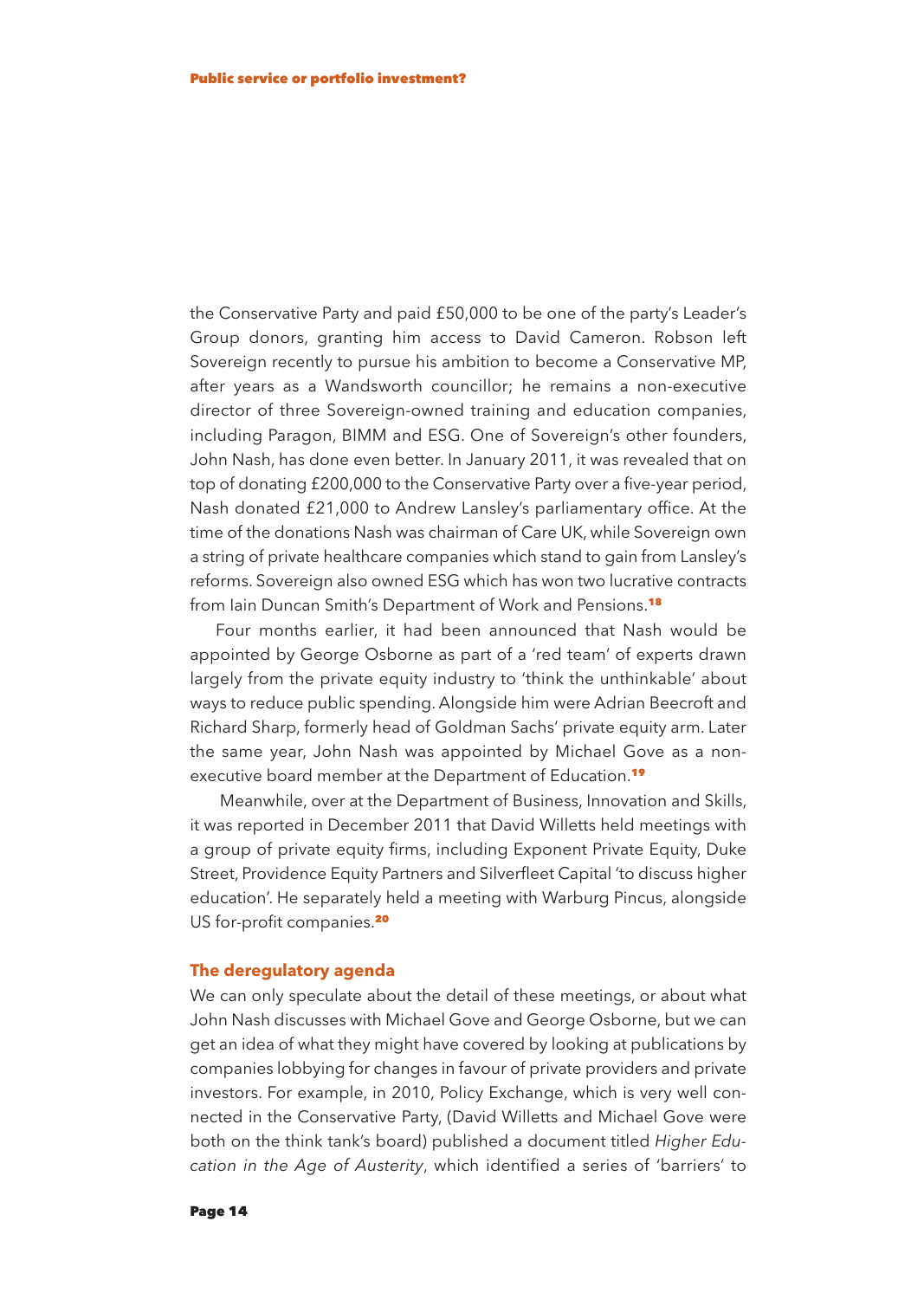private investment in HE and proposed ways in which the government could remove these obstacles. Key barriers identified in the report were:

**1. Lack of access to public funding** Private providers, it was argued, should have access to government subsidised loans regardless of their orientation to profit

**2. The absence of a light-touch 'level playing field' in regulation** Private providers should be able to access degree-awarding powers and university title and be regulated in the same way as public universities and in a way that lightens the overall regulatory burden.

**3. The fact that private providers of education could not access VAT exemption, leaving them at a 'competitive disadvantage'**

## **4. The difficulties faced by institutions wanting to change their legal form in order to attract private investment.**

In relation to the last, the report recommended that the Government should consider 'a blanket Act to allow universities (including those established by Royal Charter) to change their legal status and become a private limited company. This would allow access to private investment without the need for an institutional takeover'. **21**

In May 2010, KPMG, who are also represented on the tax advisory committee of the BVCA, produced a report for the LSC based on discussions with private sector training providers and other companies and which identified similar barriers and recommendations in relation to the Further Education sector. *Delivering Value for Money through Infrastructural Change* identified the lack of access to VAT exemption, the cost of public sector pensions and the restraints on colleges' governing bodies in creating innovative new structures, including federations, mergers and new collaborations. *'By far the most important of these'*, said the report, *'are the rules governing VAT and TUPE (the transfer of undertakings, ie. The requirement to offer 'broadly comparable' terms and conditions to staff on taking over a service previously run by another organization), particularly pensions'. For many private sector providers, it was claimed, 'pensions are the ultimate barrier to them becoming more involved in FE.'* **22**

The report proposed that the government 'remove tax barriers for the whole of the education sector': *'The current VAT and Corporation Tax*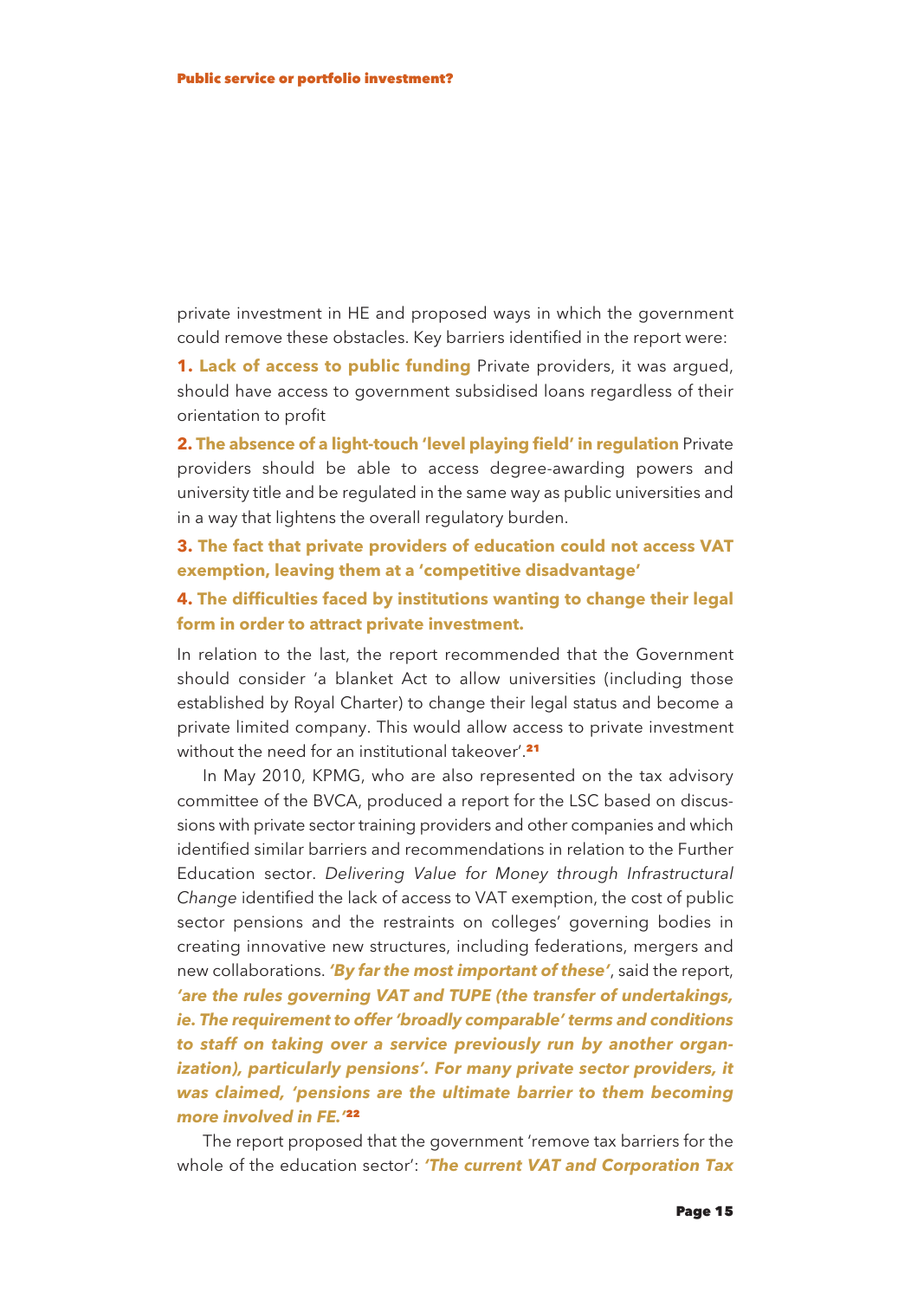*regime is not equitable across the public sector or even across the wider education sector. We consider that opening up the education market to the private sector to provide competitive neutrality would drive forward VfM (value for money) by:*

*• Encouraging more private and voluntary sector involvement and investment*

*• Allowing colleges to work more closely with the private sector in innovative Joint Ventues*

- *• Support the development of shared services*
- *• Allow for true market testing of failing colleges.'* **23**

The report also identified the need to 'provide wider freedom of action for the sector to innovate', including rethinking some aspects of legislation and guidance, including the Instruments and Articles of Government to free up the sector to make further changes, to 'support the development of further innovative structures'. **24**

It's easy to see, therefore, the outlines of the deregulatory agenda that might have been discussed in detail by ministers in their meetings with private equity firms. In response, the Coalition government has responded positively to these suggestions.

On the cost of pensions, for example, the government believes it has made progress toward meeting the needs of the private sector. Chief Secretary to the Treasury, Danny Alexander told the House of Commons in December 2011 that the government's proposals for the basis of an agreement over reform of public sector pensions (including the Teachers' Pension Scheme) would make the schemes 'substantially more affordable to alternative providers'. **25**

Similarly, the most recent budget contained proposals to address the VAT 'barrier'. Tucked away in the document was a proposal to 'review the VAT exemption for providers of education, in particular at university degree level, to ensure that commercial universities are treated fairly.' This is aimed primarily at commercial providers offering degrees in the first instance but may well be extended to all commercial providers. **26**

The centrepiece of the de-regulatory agenda in higher education was to have been the White Paper *Students at the Heart of the System*. This contained proposals to allow private providers to access publicly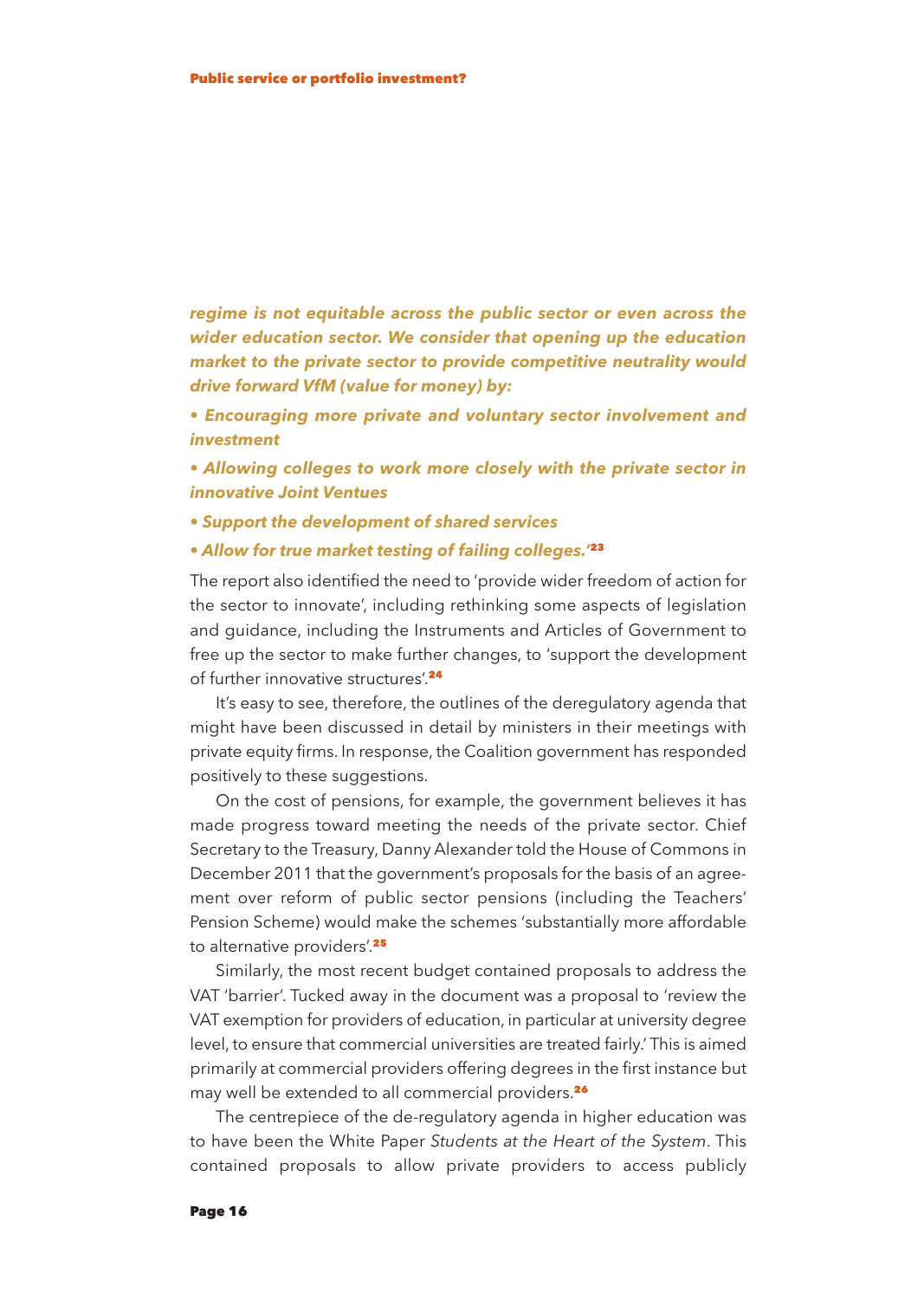subsidised loans on an equal footing with public universities, to create a lighter touch regulatory regime and a 'level playing field' in access to degree-awarding powers and university title. Crucially, the White Paper offered to 'simplify the process for changing corporate status', noting that: *'it has been argued that it would be helpful to institutions to ease their ability to convert to a legal status of their choosing—for example, to make it easier for them to attract private investment'.*

As we will see, this meant enabling universities which were constituted as higher education corporations to change from being corporations to being companies limited by guarantee. In Chapter 3 we will see why this would be so important to private equity funds. **27**

This particular proposal however, fell foul of the more general furore around the White Paper, mainly focused on the prospect of for-profit companies entering the sector. Thanks in part to campaigning by UCU, political pressure to shelve the bill grew within the Coalition, and in January 2012 it was reported that the government would indeed be delaying the bill, which would not feature in the Queen's Speech. The issue has not gone away, but indications are that most institutions themselves were lukewarm about the idea of changing corporate form. **28**

However, in further education, the government was able to secure deregulatory reforms through largely unscrutinised amendments to the 2011 Education Act. In December 2011, the Department for Business, Innovation and Skills explained how the reforms fitted into its strategy: *'We have removed a wide range of restrictions and controls on college corporations, putting colleges on a similar footing to charities operating within the independent/private sector. Corporations no longer need to seek permission to change their Instrument and Articles and the legislative requirements for these are now reduced to a minimum core of essential elements. A Corporation can decide to dissolve the college itself, if this seems the best approach to ensure the provision of high quality, flexible provision to meet the needs of their local areas.'* **29**

The document goes on to suggest that new organisational and business models might involve setting up companies or, trust or mutualisation models. As we will see below, as a consequence, colleges will find it easier to alter their powers to suit new corporate forms that could be backed by private equity.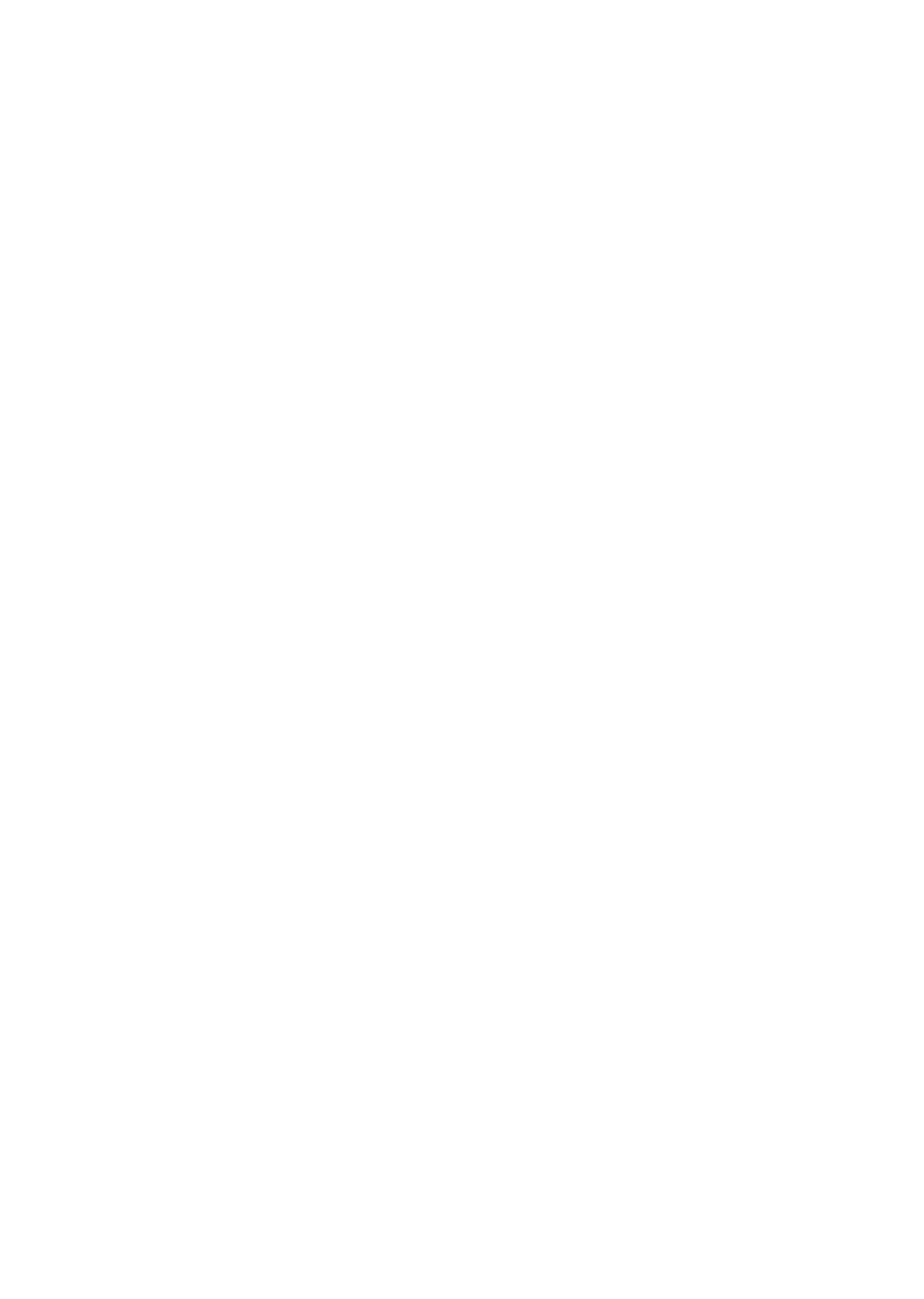# **Chapter 3**

Private equity takeover in post-secondary education: is it a real and present danger?

*KEY POINTS* **Charity law will present no obstacle to private equity companies taking over entire universities or colleges.** n **The sale of the College of Law seems to indicate that it is possible to take over a chartered university but 'joint ventures' with private equity funds are more likely.** n **Those universities which are higher education corporations have restrictions on how their assets can be used, whereas those which are companies limited by guarantee can be bought out.** n **The Education Act 2011 makes it possible for further education corporations to dissolve themselves and form companies limited by guarantee, making it easier for private equity funds to invest or buy them out.**

Can colleges and universities be bought or taken over by private equity funds? The key factors determining whether this will happen are the ease with which the assets of colleges and universities can be unlocked and the behaviour of the various regulatory agencies.

Eversheds' Glynne Stanfield has developed a model of how this could work in practice for further education colleges and higher education institutions (HEIs). Under this model, the existing HEI retains its position as an institution designated for public support through HEFCE and the SLC, as well as its own degree-awarding powers, its own governing body and its responsibilities in relation to student education. In return for a cash sum (the total cash value of its assets including its goodwill, it will transfer its physical assets, its undertakings and its agreed liabilities to a new company in which both the parties have interests. **<sup>30</sup>** The main obstacles to this happening have been seen as charity law and corporate form. We will examine these in turn, assessing to what extent they are a practical impediment to private equity investment and how they would shape company strategy in relation to the post-secondary education sector.

### **Charitable status**

It has been thought that the biggest obstacle to private equity investment is the charitable status of universities and colleges. Almost all higher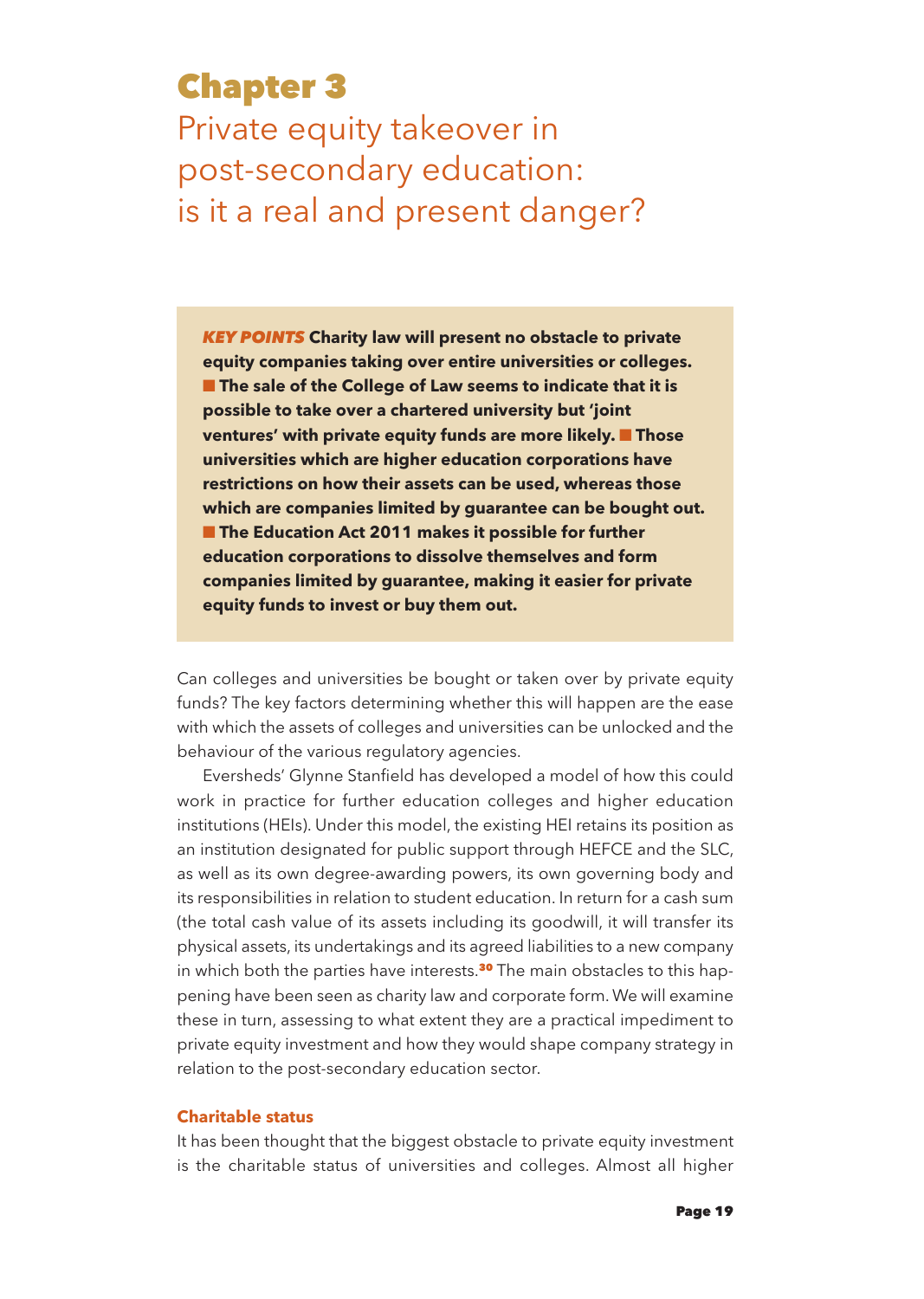education institutions and colleges are either exempt charities or registered charities, regulated by HEFCE under Charity Commission monitoring.

The Charity Commission explained the limits this imposes in its response to the Technical Consultation following speculation that this could make it easier for universities and colleges to become for-profit enterprises. The Charity Commission response indicated that it welcomed proposals to enable charities to change their constitutional form but warned that: *'charitable assets cannot simply be transferred to a noncharitable organization (such as a for-profit company) for its own benefit or purposes. They must continue to be held for exclusively charitable purposes. Charities cannot simply opt to cease being charities.'* **31**

Similarly, in advice circulated at the same time, HEFCE warned that: *'A charity cannot just stop being a charity. Its trustees may convert some or all of its assets into cash by selling them but they must continue to use that cash to deliver their charitable purpose.'* **32**

What steps would the trustees of a charity have to take to sell its assets? According to HEFCE's Charity law expert, the sale of a college or unversity's assets would need to take into account complex factors around brand, reputation and 'goodwill': *'The assets of a charity are not just physical, but include intangible assets such as brand, reputation and potential the charity's "goodwill". To maximize the value of any assets sold, trustees are obliged to take indepdendent financial advice. Goodwill is not easy to value, but the terms of the sale may need to include 'overage' provisions to secure for the charity a stake in foreseeable but hard-to-quantify increases in value. To reduce the risk of selling at an undervalue, an HEI's trustees will need to consider such things as the value (the potential for increase in the value) of degree awarding powers, of university or university college title, and of the development value of land. The trustees will also need to consider how they will apply the sale proceeds in furtherance of the institution's charitable purpose of advancing higher education for the public benefit. This might include funding research and/or providing student bursaries. In turn this may need changes to the objects or powers (with Charity Commission approval) its constitution.'* **33**

There is a precedent for this in the way that Edexcel's assets and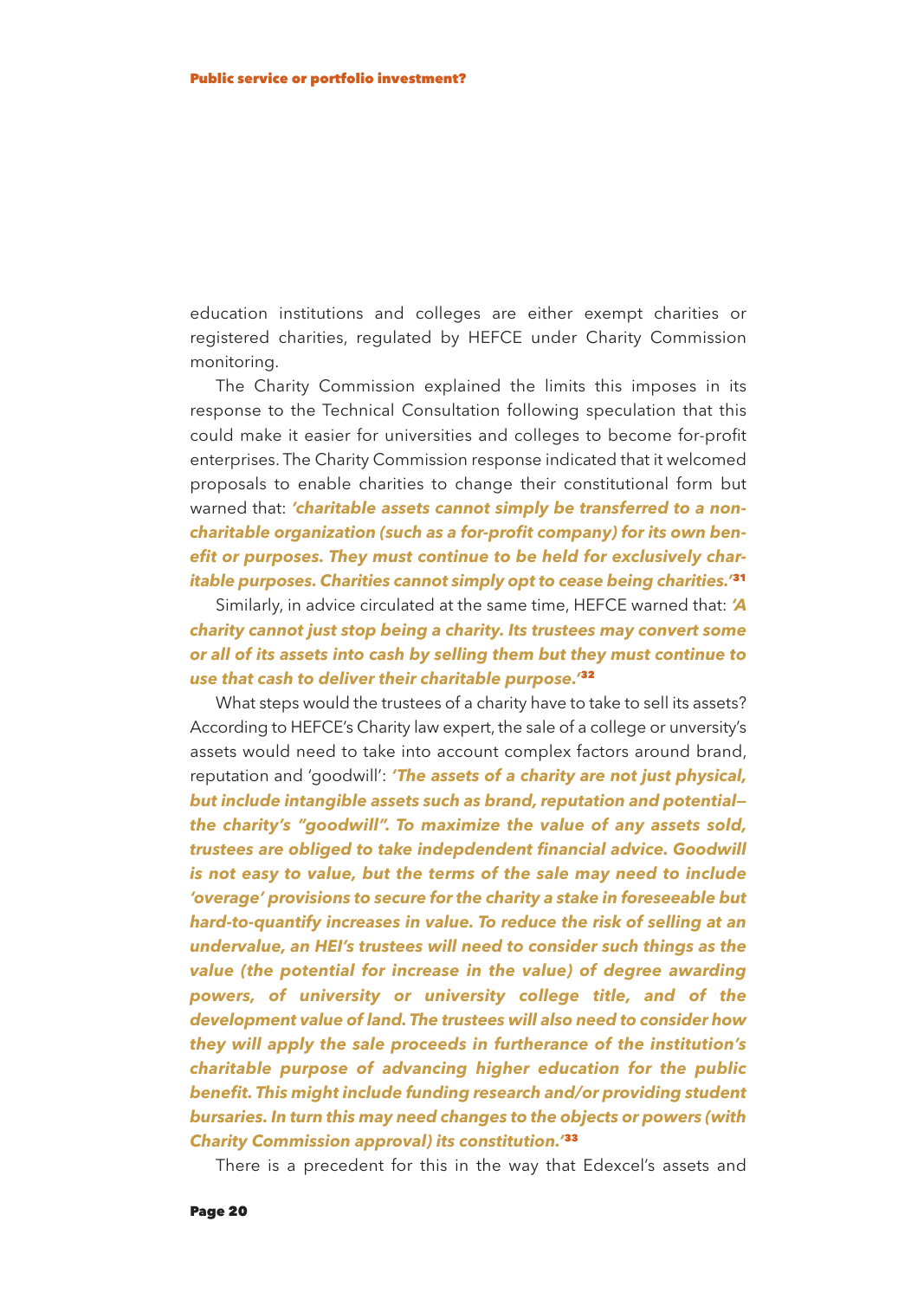activities became a subsidiary of Pearson. When the examinations organisation Edexcel was sold to Pearson plc in May 2003 the money went to a holding charity called the Edexcel Foundation. In 2004 the trustees decided that the charity should promote practical and vocational learning and in May 2004 it was officially renamed the Edge Foundation. Meanwhile Pearson and Edexcel set up a new company called London Qualifications Ltd, which traded under the name of Edexcel. The new company was 75% owned by Pearson and 25% by the Edexcel Foundation. All of the business activities and staff transferred to the new company. **34**

Now the fact that the Charity Commission has waved through the College of Law sale makes it clear that Charity Law will be no practical impediment to private equity unlocking the assets of colleges and universities.

#### **Corporate form**

Given that exempt charity status is clearly not an obstacle to private equity investment, it's time to look at corporate form. The corporate form that a university or college has determines the powers it has to do certain things, including to change its form, enter into partnership and so on. Corporate form also determines the level of control a university or college has over its assets – whether it can dispose of them, use them as collateral for raising loans or turn them into equity, for example. Universities or colleges tend to take one of a range of forms. The pre-92 universities tend to have been established by Royal Charter. Most post-92 or 'new universities' are higher education corporations, though some are companies limited by guarantee. Most FE colleges are further education corporations. As we will see, these forms carry significant variations in what they can do with their assets. This affects how private equity can become involved and determines how attractive certain universities and colleges are likely to be for such investors.

*Pre-92 universities* Most pre-92 universities' powers are embodied in their charter and statutes, received from the Privy Council. As chartered corporations, they enjoy certain freedoms that are not enjoyed by higher education corporations. For example, as well as borrowing money from banks, they can go to the capital markets directly by issuing bonds to finance developments and expansion. This may make the idea of com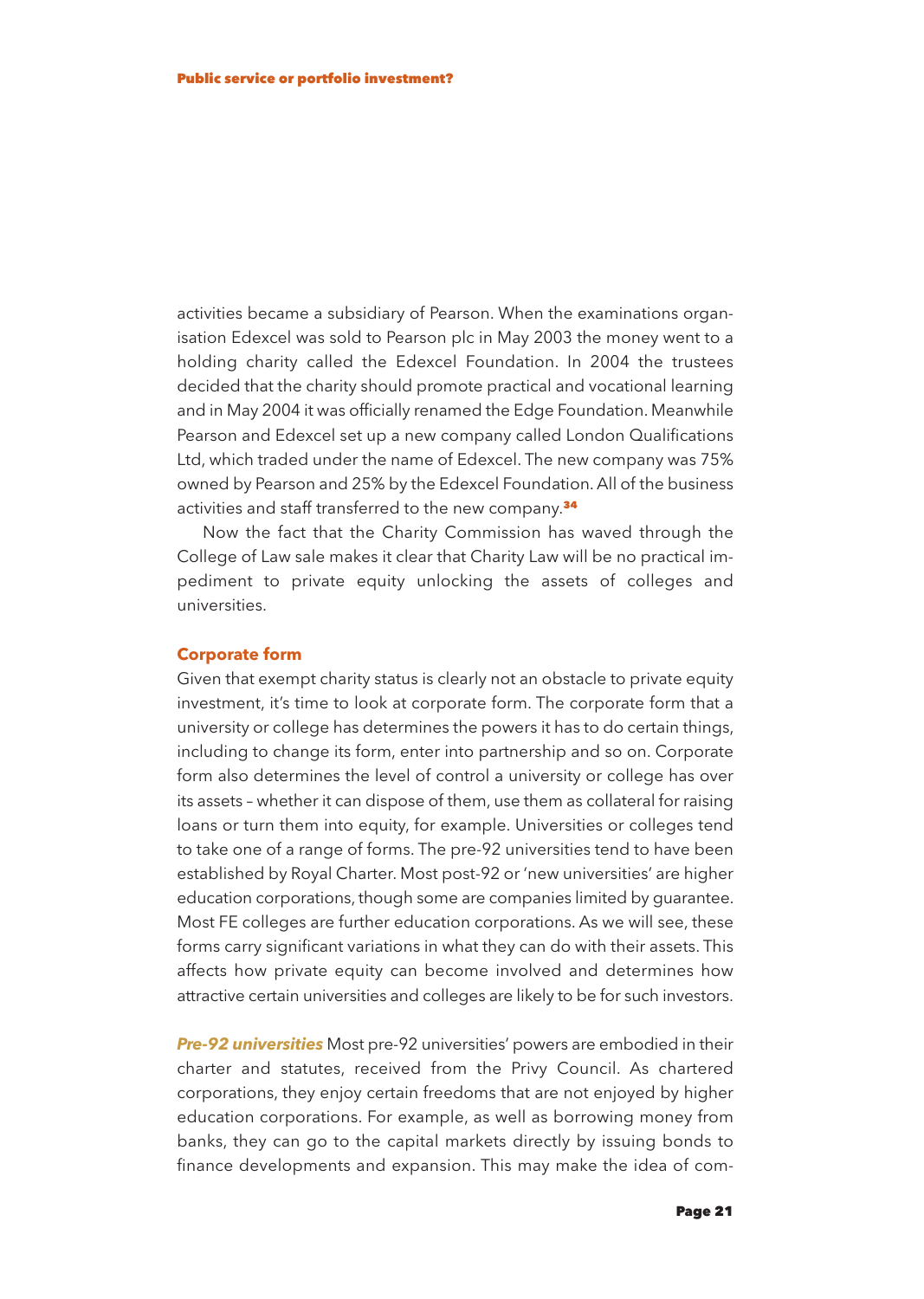mitting equity to a joint venture less attractive to such a university. However, it is clear that it is technically possible for a pre-92 university to engage in a joint venture with a private equity company. Pre-92 universities have for example, created joint ventures with for-profit companies like INTO University Partnerships to develop estate and facilities for the recruitment and teaching of international students.

However, it also appears that it would be possible for a private equity company to buy out a pre-92 university in its entirety. The College of Law sale shows us how. In theory, it should not be possible for a chartered institution to be a subsidiary of another body. However, the sale of the College of Law to Montagu Private Equity seems to show that it is technically possible with a bit of deft footwork.

The College of Law was an entirely private institution, a company limited by guarantee and an exempt charity, but also a chartered institution in receipt of degree awarding powers from the Privy Council. As Andrew McGettigan and other commentators have pointed out, this makes it a reasonable proxy for a pre-92 university. **<sup>35</sup>** The sale to Montagu Private Equity appears to have been achieved in much the same manner as the buyout of Edexcel by Pearson before it. The charitable entity has been split off from the educational body. The educational institution that made up the College of Law and all its assets have been sold to Montagu, which will form a new company limited by share. In line with charity law, the proceeds of the sale will be used for charitable ends. In this case, that means that they will be used to set up a new £200 million charitable trust called the Legal Foundation, disbursing bursaries to law students. Presumably at least some of these bursaries will return to the new owners through assistance to College of Law students. **36**

There are still unresolved problems. For example, it is unclear at this stage what precisely will happen to the degree awarding powers, which will have been a big driver for the deal. While under charity law, these must have been valued and included in the transaction price, they cannot technically be traded as assets. It may be that the management of the College of Law have argued with the Privy Council and the QAA that the institution remains the same, whatever its corporate form as the entire body of assets has simply transferred as a whole and that the particular ownership or corporate form that this body of assets takes is not relevant. This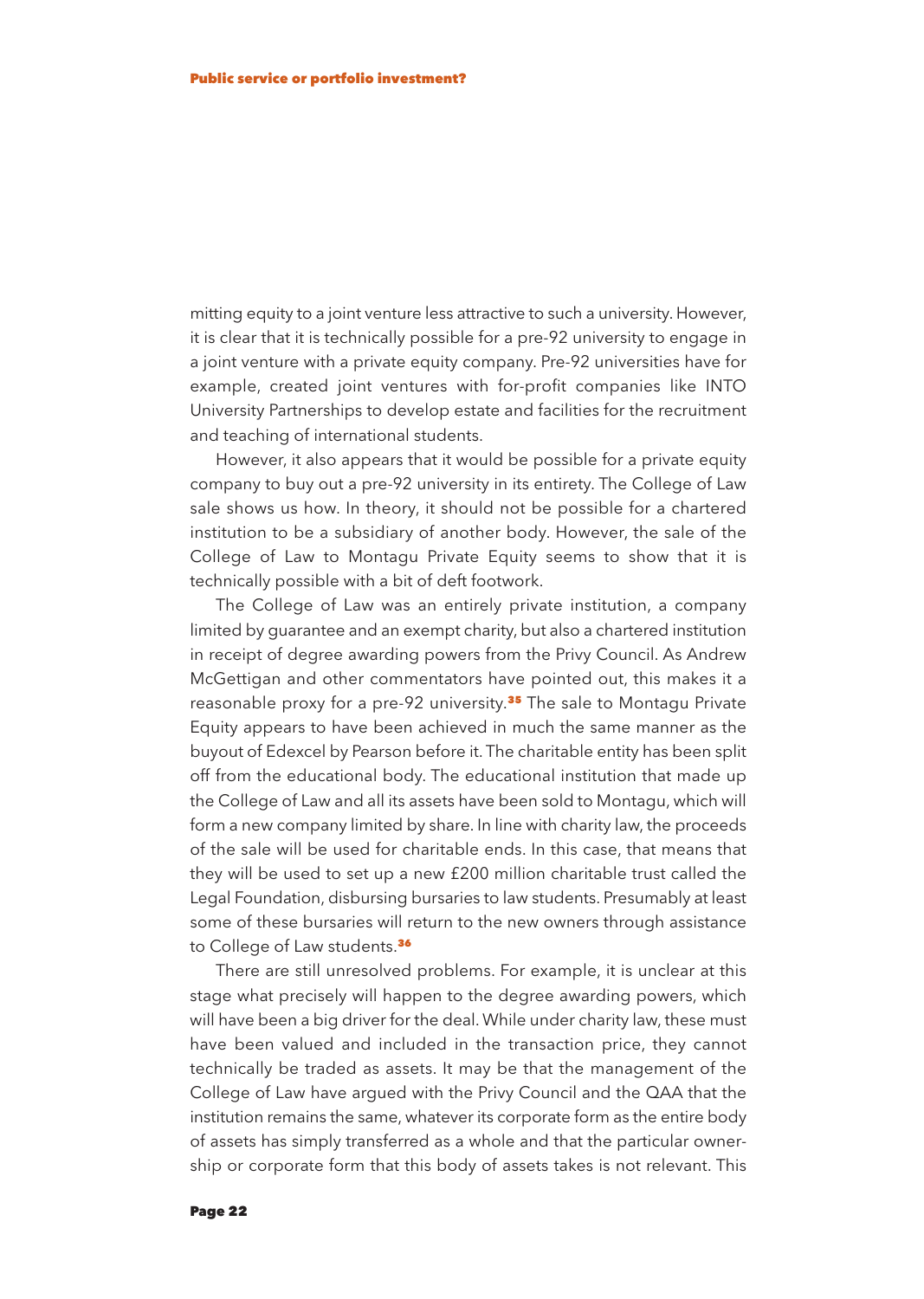seems to be what the College are arguing as their website says: *'Degree awarding powers (or DAPS) are granted by Order of the Privy Council. They are granted to institutions and ring-fenced to those institutions. DAPS cannot be sold neither can they be transferred from one institution to another…. In the case of The College of Law,for example, the DAPs have been granted to the institution that is the College. In purchasing the College Montagu does not gain the DAPs,these powers remain solely with the College of Law. To retain the DAPs, the College must maintain the standards, value and integrity of what they represent.'* **37**

It may also be relevant that as a private provider, its degree awarding powers are up for renewal this year and that the College will look to secure these to the new institution.

Then there is the question of its chartered status. If a chartered body cannot be a subsidiary of another body, it may be that the College will look to amend or revoke its charter, either of which it could do by a petition to the Privy Council. The Privy Council would then issue an Order of Council which has the force of primary legislation. **38**

The technical complications of this deal are important as they raise questions about how attractive such a transaction would be either for a university or for a private equity company.

While College of Law is a reasonable proxy for a pre-92 university in terms of its chartered status, a university selling itself to a private equity fund would have to maintain the part of its operation receiving HEFCE funding separately from any for-profit enterprise. This is not overly problematic but there are other potential problems. As David Palfreyman and Dennis Farrington have pointed out, the QAA and Privy Council might take a different view of any transaction that involved the degree awarding powers of a university granted in perpetuity to one involving a private college which has to have them renewed. **<sup>39</sup>** Equally, chartered status is a mark of prestige that universities would have to think hard about threatening. From the point of view of private equity companies, it may be that the regulatory uncertainties might outweigh the attractions of buying out a traditional university tout court. It may be that joint ventures remain for the time being the best option for private equity anxious to get involved with a pre-92 university. The example of INTO University Partnerships Joint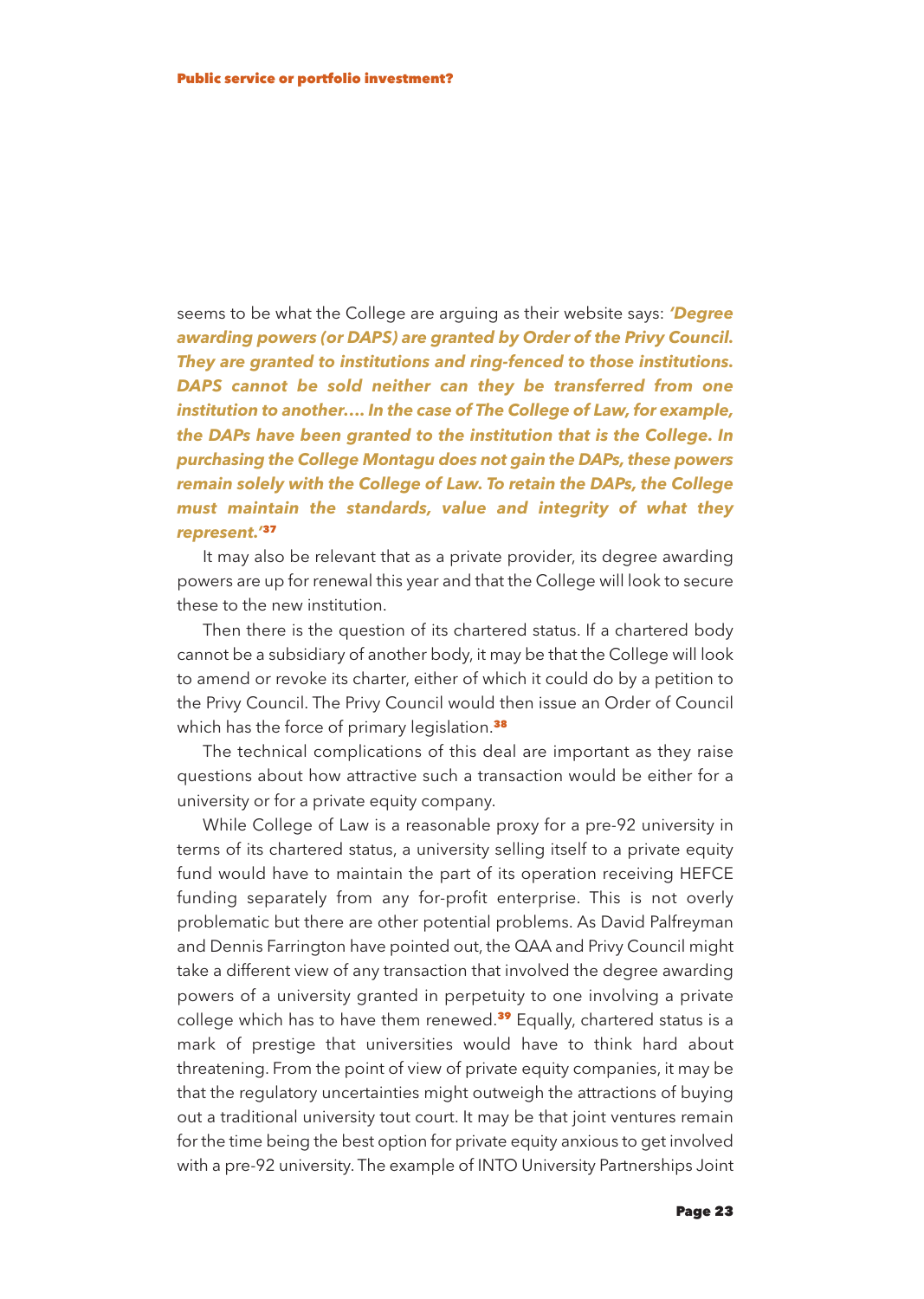Ventures, in which university assets are handed to a joint venture with a private company for development, gives an indication of how this would be possible.

*Post-92 universities* Most post-92 universities are higher education corporations with powers laid down in the 1988 Education Reform Act. As such, to alter them or to dissolve the corporation would currently need the consent of the Secretary of State. While a higher education corporation can borrow money and can create subsidiary companies, it is limited in what it can do with its assets. Crucially, the 1988 Act also contains a partial asset lock in a clause that sets out what happens to its assets in the event of the corporation's dissolution. Any property transferred under an order to dissolve a higher education corporation 'must be transferred on trust to be used for charitable purposes which are exclusively educational purposes'. **40**

The statutory limit that any property must be held in trust effectively impedes the kind of buyout seen at the College of Law as it would appear to prevent a private equity firm forming a company limited by share out of the assets of a dissolved higher education corporation. A company limited by guarantee, whether it is charitable or not, has more freedom to transfer its assets to the control of a company limited by share, which can generate a profit, than a higher education corporation. This is one reason why proponents of private sector involvement like Eversheds and Policy Exchange, have advocated the government passing a blanket act to make it easier for higher education institutions to become companies limited by guarantee rather than corporations. The government was clearly attracted to the idea, which was why the government's abortive initial White Paper talked about making it easier to change corporate form. As things stand, it might be possible for a higher education corporation to argue that certain assets can be used for joint ventures or to sell them off piecemeal, but a large scale transfer looks difficult. **41**

There are between 20 and 25 higher education institutions, including universities like LSE, Greenwich and London Metropolitan which are already companies limited by guarantee. This would make the issue of transferring their assets wholesale to a different company form far easier. In these cases, the only practical restraint would be fulfilling the terms of charity law. As we have seen, this actually represents very little impediment.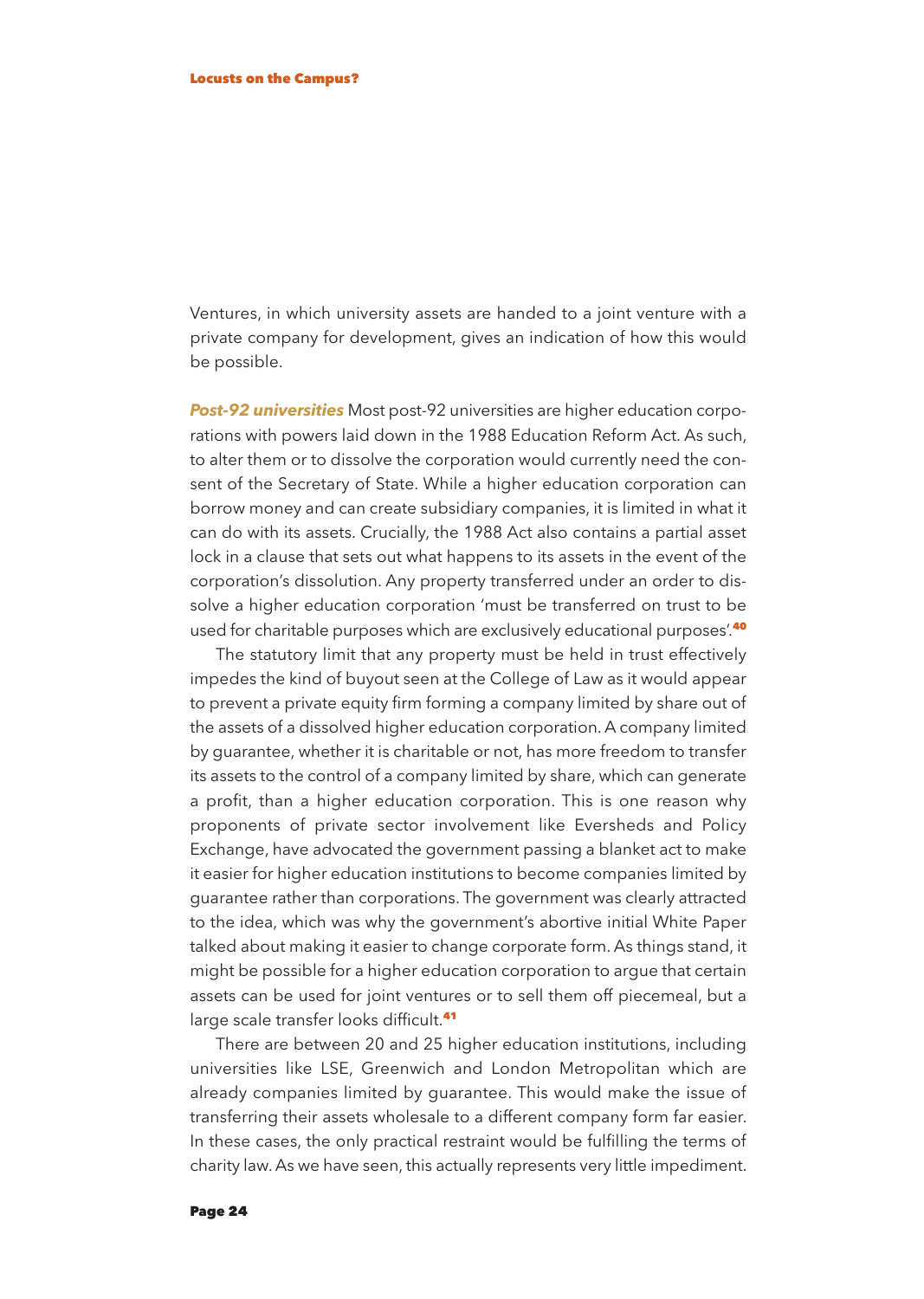In these cases, the model developed by Glynne Stanfield at Eversheds looks entirely plausible. In this model, the assets of the university would be transferred to a new company limited by share, jointly owned by a private

company and the university management, while the legal form of the university would remain a separate charitable body, in the form of a company limited by guarantee, with its degree-awarding powers intact. The new company would then lease or contract back use of its assets to the charitable company limited by guarantee. **<sup>42</sup>** The plausibility of such a scenario would then depend on how much the university needed the equity and whether a private equity company would want a university in that amount of financial trouble.

While some commentators are doubtful that private equity companies would be interested in a struggling university, the lesson of the US market is that for-profit companies of all kinds have targeted struggling colleges for their accreditation and then radically developed them as online providers. One of the biggest forprofit higher education companies in the US, Bridgepoint Education, was built in exactly this way, through the development of struggling 'bricks and mortar' accredited colleges into two massive online universities. It is not difficult to imagine such a scenario in the UK.

## *Table 6: Higher education institutions which are currently companies limited by guarantee*

#### **England**

Conservatoire for Dance and Drama University of Gloucestershire University of Greenwich University College Plymouth St Mark and St John Leeds Trinity University College Leeds College of Music Liverpool Hope University London School of Economics London Metropolitan University London South Bank University St Mary's University College Newman University College Roehampton University University College Suffolk Trinity Laban Conservatoire of Music and Dance University of Westminster University of Winchester York St John University

#### **Scotland**

The University of the Highlands and Islands Scottish Agricultural College Glasgow School of Art Royal Conservatoire of Scotland

### *Further education corporations* Perhaps

the most likely target institution for private equity in the immediate term is the further education college. Most FE colleges are corporations whose powers derive, ultimately, from the 1988 Education Act and the 1992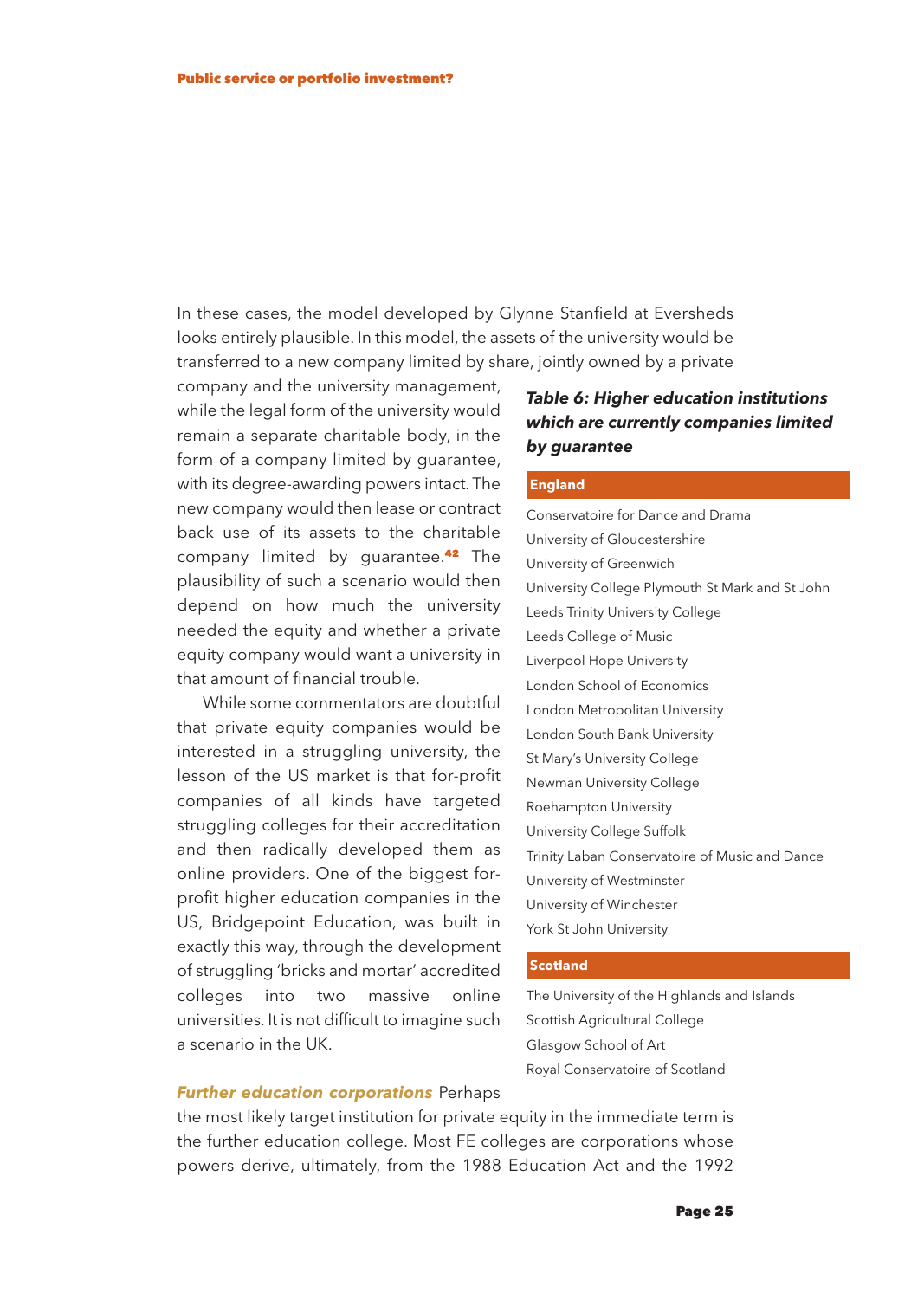Further and Higher Education Act. As with higher education corporations they are also and must remain exempt charities.

As we've seen, under the Education Act 2011, the government has put in place a range of technical reforms that make it easier for further education corporations to change their instruments and articles, form new companies and, crucially to change their form to companies limited by guarantee without having to get the approval of the Secretary of State.

With their new powers, the governing bodies of Further Education Corporations can now alter their instruments and articles and form new companies without reference to either the Secretary of State or the Skills Funding Agency, though they must not jeopardise their charitable status. While they remain in the form of a further education corporation, colleges cannot form companies limited by share or use any profits to pay dividends. Any profits from subsidiary companies must go back into the charitable business. **43**

However, governing bodies can now, without reference to the Secretary of State, dissolve their corporations and change their legal form to those of a company limited by guarantee. This would remain consistent with the requirement not to threaten exempt charitable status but as we've seen in the case of higher education corporations, once this is done, the corporation's assets are less locked in and the company can establish subsidiary companies limited by share, to which their assets could be transferred.

This seems to be confirmed in an Eversheds briefing which advises colleges that: *'Apart from merger,the other situation in which a college corporation may wish to consider dissolving itself would be if it felt that it would be advantageous to convert to a different legal form, for example to a private company limited by guarantee. Colleges may also wish to consider a wide variety of innovative structures, including federation and other collaborative arrangements, perhaps involving the use of joint venture companies.'* **44**

This appears to be precisely what is being proposed at Barnfield College. In the case of Barnfield, the principal, Pete Birkett, has said 'By changing our legal form to being a company limited by guarantee there could be greater financial flexibility as the company limited by guarantee could possibly establish a subsidiary, a company limited by shares, which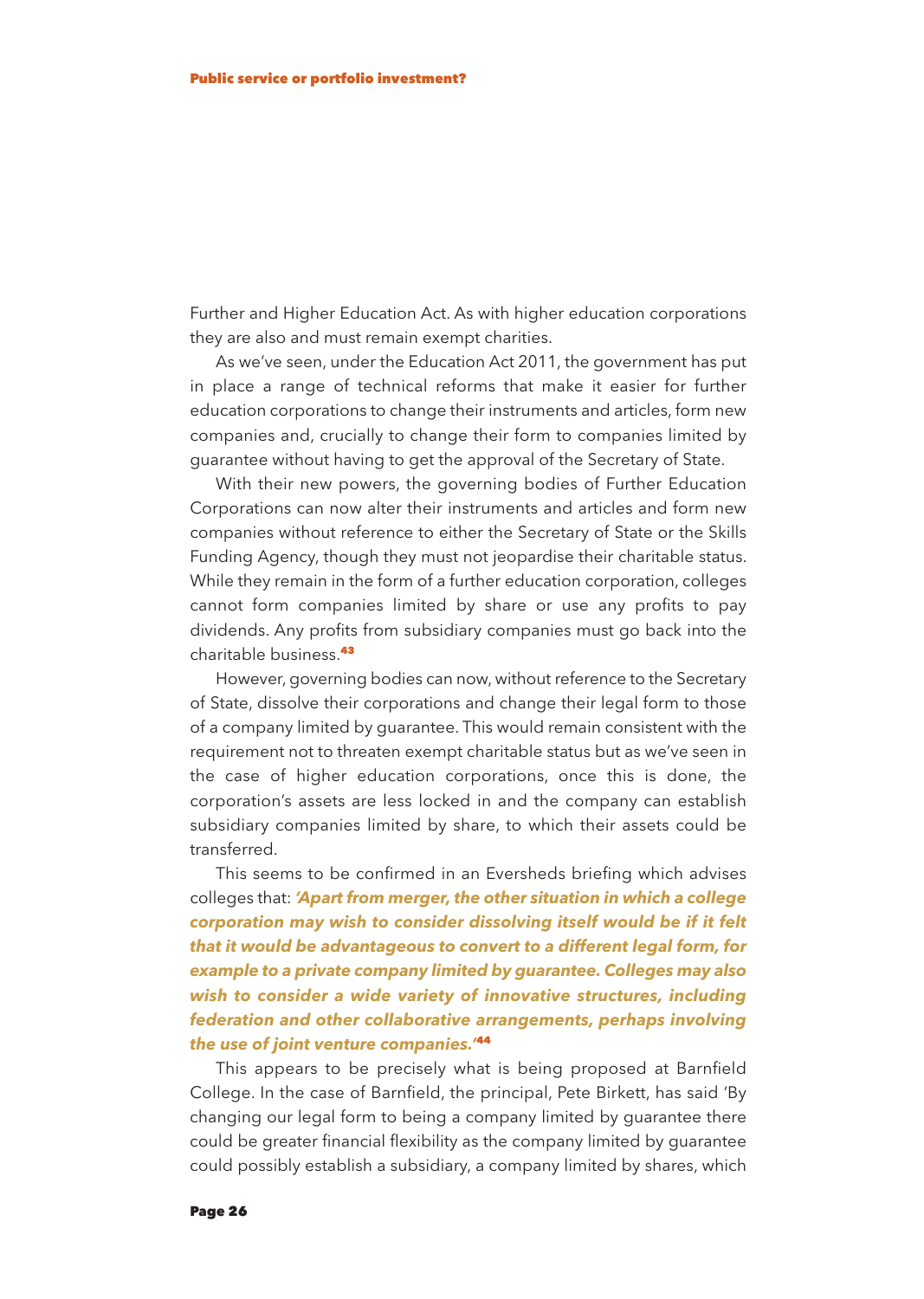could then seek investment and make a surplus.' **45**

What this means is that the government has achieved with further education colleges precisely the reform that was being considered in relation to higher education corporations in the White Paper and the potential beneficiaries might well be private equity companies looking to break into post-secondary education.

Furthermore, crucially, because the government has opened up the market in HEFCE controlled student places to competition from FE colleges, a private equity company now has the prospect of buying a 'platform' for investment with the potential for expansion into the HE market and a pathway to seeking teaching degree awarding powers without the problems associated with taking over or buying a stake in a traditional university. Further education colleges, therefore, might represent the most straightforward way into both the vocational training market and the prestigious HE market. As a recent article in *Education Investor* magazine put it: *'If an investor wants to buy its way to the fabled degree-awarding powers, FE colleges are looking like the best bet.'* **46**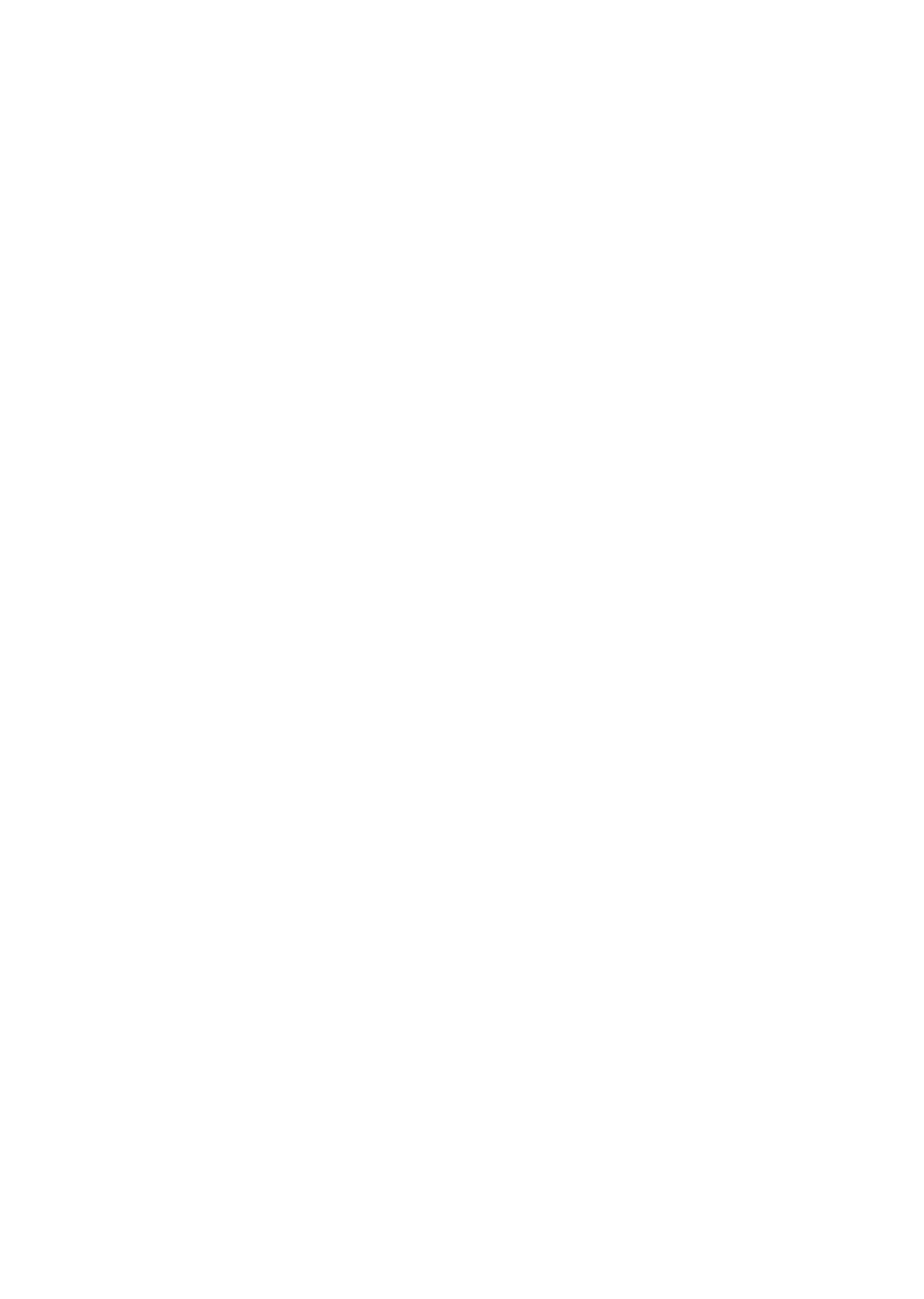# **Chapter 4** Why UCU is concerned about private equity in post-secondary education

*KEY POINTS* **The record of private equity shows it to be a particularly aggressive form of financial engineering designed to extract profits from companies over a very short timespan, in the interests of a small number of managers but at the cost of their workforces and in many cases, the longterm sustainability of the companies involved.** n **If it is allowed to expand into post-secondary education it will lead to: downward pressure on quality through attacks on staff pay, pensions and working conditions and pressure to achieve fast growth and higher revenue; a threat to learners through the creation of unstable business models; a firesale of public assets through the sale of land, buildings and academic reputation to generate cash for the private equity owners; and the growth of a trade in reputation which will damage the standing of our colleges and universities as a whole.**

### **The growth of private equity funds**

Private equity, as a distinctive form of investment vehicle, originated and has grown most markedly in the US and the UK, where Wall Street and the City of London form major international financial centres.

The deregulation of these financial centres in the 1980s, prompted a bloating of the financial sector and an abundance of cheap credit, as capital was sucked in from China, Russia and the Middle East, fuelling a series of speculative booms in property and company shares. Private equity emerged from the mergers and acquisitions by banks and other financial institutions in the 1980s and 90s.

From its own point of view, private equity is a solution to the a perceived problem within publicly regulated shareholder owned companies—that the interests of owners and managers diverge and that owners don't see enough of the rewards. It also has the benefit that companies owned by private equity evade much of the regulation that surrounds plcs and protects the interests of wide groups of shareholders. Private equity's advocates see it as a 'purer' form of capitalism that ensures that small numbers of owners get higher rewards for their 'risk'.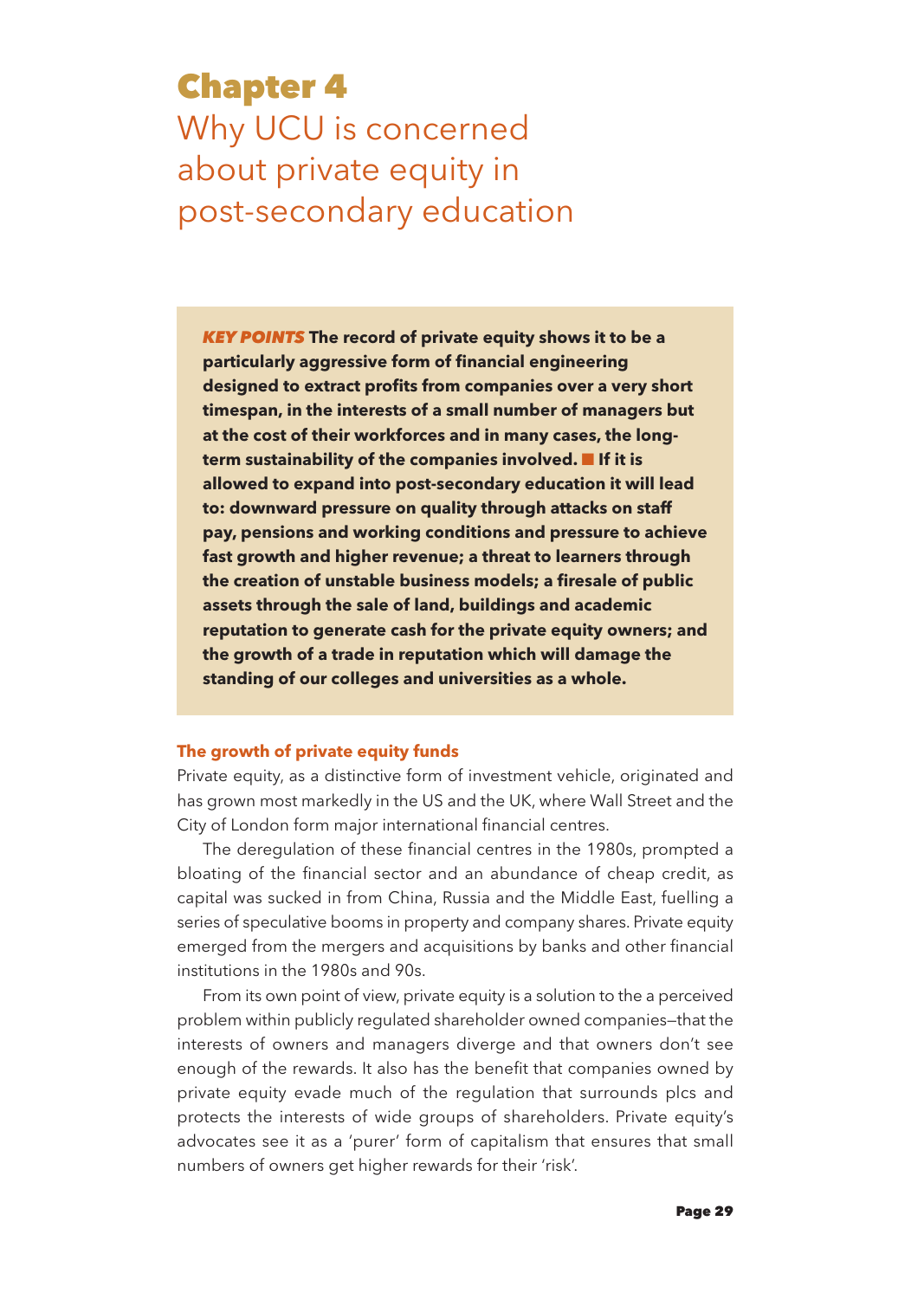In the US and the UK, the growth of private equity has been phenomenal. Between 1995 and 2007, the value of private equity in the UK alone deals grew from £10 billion to £46 billion, while the scale of the biggest deals also grew. By 2007, 67 out of 1330 companies receiving private equity backing accounted for 76% of the total value of UK private equity deals. The biggest firms, like Goldman Sachs, control funds as big as £35 billion. It has been estimated that only 200 companies in the world are too big to be targeted by private equity syndicates. **47**

### **How private equity works in practice**

The advocates of private equity make some heroic claims for their industry. The British Venture Capital Association, the trade body that lobbies for private equity in the UK, has claimed that private equity investment increases employment by 9% per year on average. It also estimates that one in five British workers is employed by a company either owned by or making use of private equity investment.

However, the public perception of this industry has been permanently damaged by a series of high profile public scandals and a Select Committee enquiry, following active campaigning by trade unions. These turned around particularly notorious takeovers of companies with wellestablished public brands, like the AA and Debenhams. **<sup>48</sup>** In Germany, in 2005, Social Democrat politician Franz Munterfering famously referred to private equity funds as 'locusts'.

Studies by academics like Julie Froud, Karel Williams, David Hall and Glenn Morgan, as well as trade union studies by Peter Rossman and Gerard Greenfield, have shed a brighter light on the way in which these funds operate. They show how private equity funds operate in practice not so much to create value and employment than to extract value from companies through financial engineering. This value is then redistributed to a small number of investors over a short term investment horizon, while companies are ladened with heavy and sometimes unmanageable debts and workforces face greater job insecurity and attacks on wages and conditions. **49**

Typically, a private equity fund will look to make between ten and 20 investments in companies, often in widely different sectors but all identified as having the potential for fast growth over a 3-7 year period. The fund will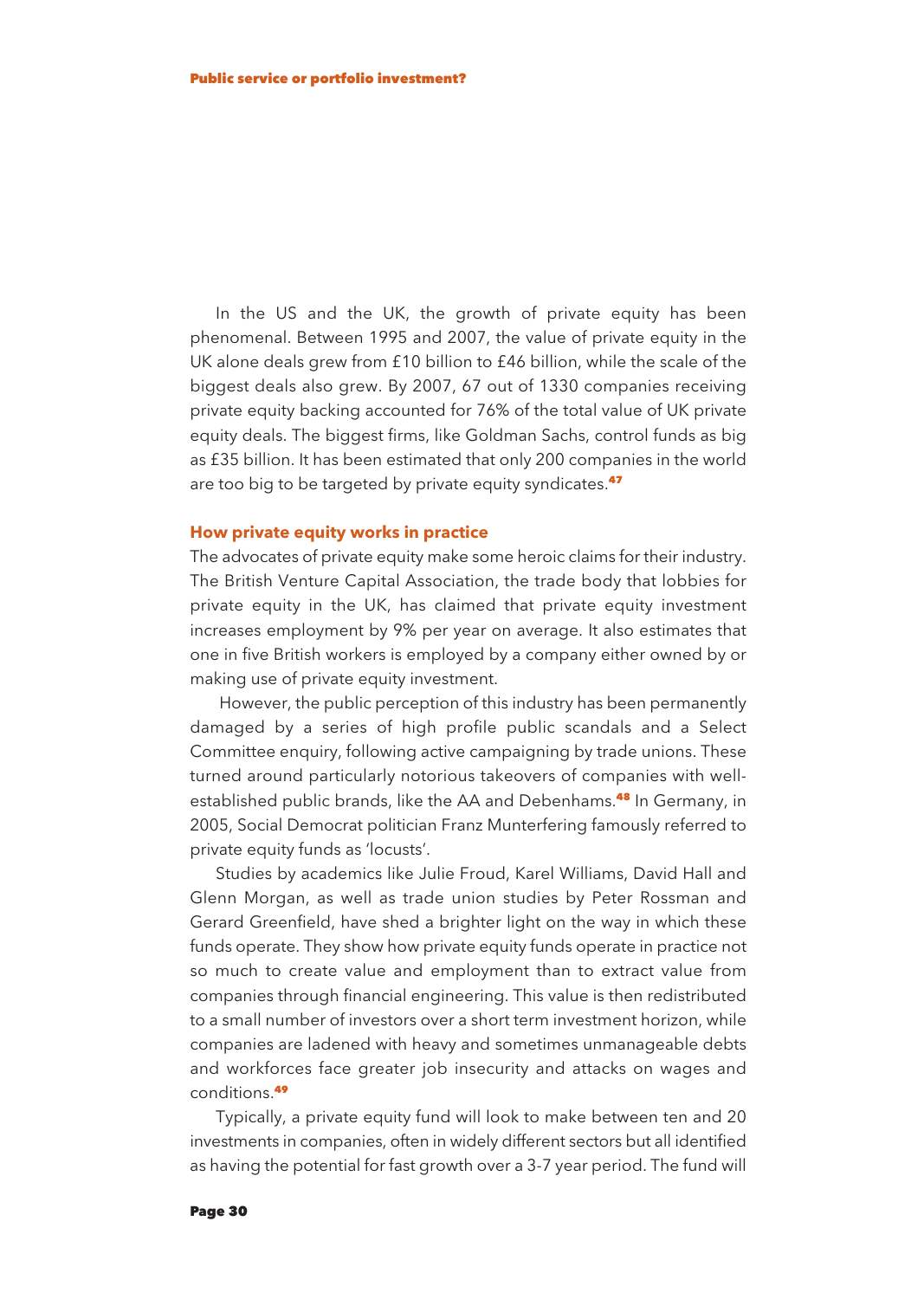attempt to buy the company or a major stake in the company. This can be done by a management buyout, in which the existing management team continues in place, a management buy-in, in which the fund places several managers on the board, or an institutional buyout in which the entire board is replaced. As with a normal takeover, the sale price is paid for by a combination of debt (borrowing from banks) and equity (the purchase of shares). But the ratio of these elements is radically different in a private equity buyout. Typically, only 30% of the price will be paid for with equity and 70% will be raised through debt, meaning that the buyout is highly leveraged.

The private equity owners will then place two or three managers on the board of the company, usually including a partner of the equity fund. The company will then be geared entirely toward generating high returns very fast. This enables it to grow in profitability and the fund will then sell the company—'exit'—at a higher price after a period of between three and seven years.

As Froud and Williams, among others, have shown, the structure of private equity investment is designed to redistribute and extract value for the benefit of a very small number of managers. At a time of cheap credit, it was possible to borrow 70% of the asking price of a company at low cost. The costs of servicing this debt were capped. With only 30% of the value of the company held in the form of equity, fast growth in revenue and high profitability could be turned into very high dividends for a small number of equity holders.

But revenue growth and profitability are misleading guides to what's actually happening to companies subject to buyouts. The structure of private equity investment also creates incentives to destroy capacity in the search for short-term profitability. Management's incentive is to reduce the heavy debts incurred at acquisition in order to ensure that the company can pay short-term fees to its private equity owners and that as much of the value of the company at sale is captured by the small number of equity holders. This leads them to take a range of measures that are designed to create fast growth in revenue or 'cash': sale of non-core assets like land; refinancing debt; cutting jobs and plant closures; restructure; pensions holidays; casualisation and outsourcing and attacks on wages. Academic research looking at institutional buyouts, for example, has shown that these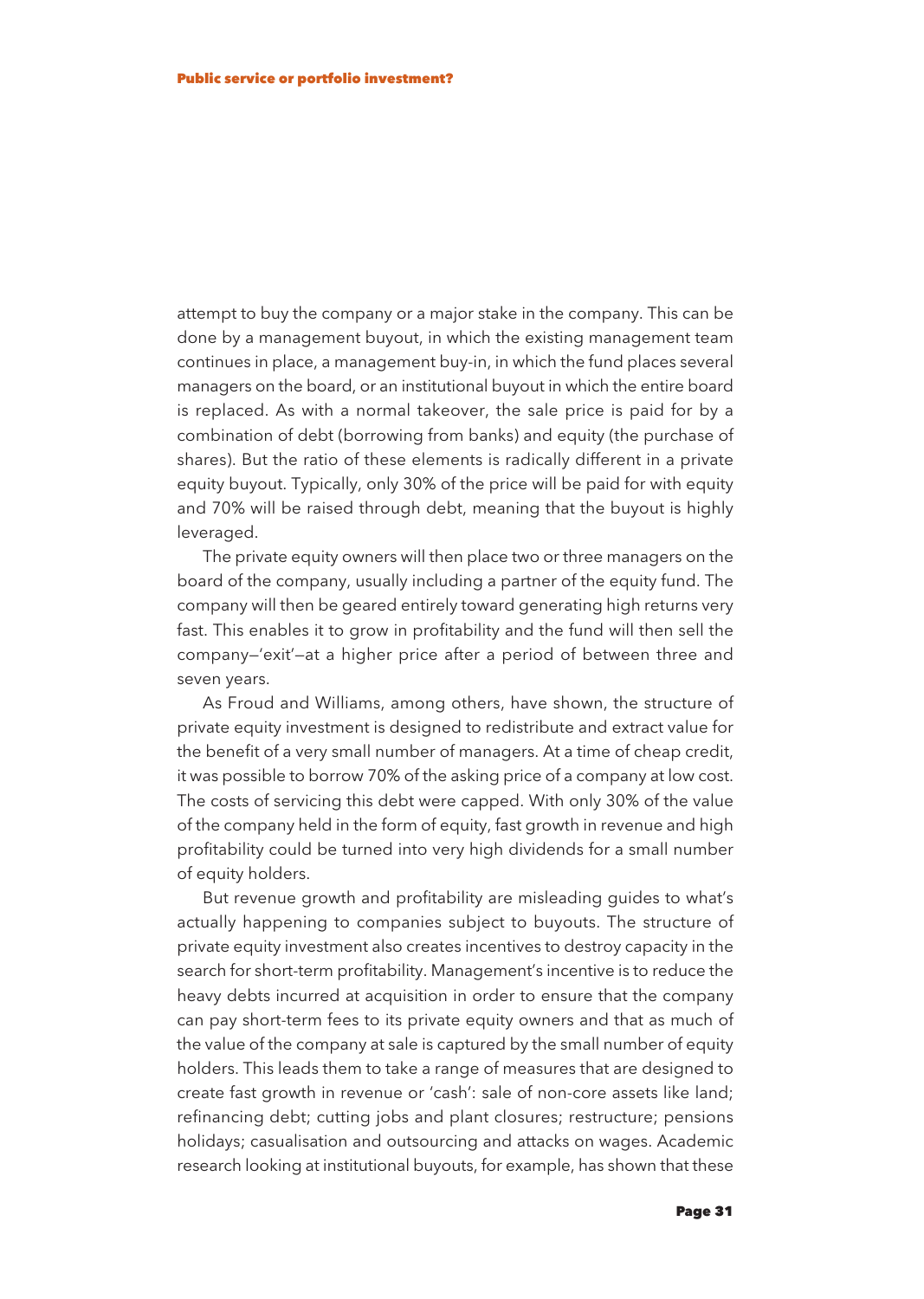lead to attacks on jobs without any corresponding increase in the productivity or profitability of the firms. This reinforces the analysis that private equity buyouts are peculiarly destructive. Typically, attacks on jobs and wages are driven not by any consideration of whether the enterprise is productive, but by the short-term needs of private equity investors. Profit is no longer dependent on productive investment but depends rather on redistributing value away from employees and actively eliminating productive capacity. **50**

This helps to explain an apparent paradox. The record of private equity investment in delivering profitable companies over the longer term is very patchy. As some commentators have pointed out, given that these investors pick companies that are likely to see growth, the record should be better, but some analysts claim that half of all mid-market private equity fund investments perform less well than than comparably timed 'public' investments, while the overall average returns are not noticeably superior to those of plcs. There have also been some notorious public failures of private equity investments, usually due to the heavy debts incurred by the companies, as with the Southern Cross care homes scandal. **51**

Yet in spite of this, many private equity fund managers and partners have become staggeringly wealthy. For example, in 2012 in the UK alone, John Moulton, founder of Better Capital, was assessed as being worth £143 million and ranked 529th in the *Sunday Times* Rich List; Greg Hands, the founder of Terra Firma was valued at £93 million; and Damon Buffini from Permira was said to be worth £95 million. **52**

In summary, private equity has grown as a particularly aggressive form of financial engineering designed to extract profits from companies over a very short timespan, in the interests of a small number of managers but at the cost of their workforces and in many cases, the long-term sustainability of the companies involved.

The financial crisis which began in 2008-9, created a worsened credit environment which has also thrown doubt on the sustainability of many private equity acquisitions. As we've seen, private equity depended for its growth on a context of cheap and readily available credit to fund high levels of debt in buyouts, together with a ready supply of potential buyers. With banks less ready to lend and fewer buyers for their 'exits', many private equity funds are finding it harder to raise the borrowing they need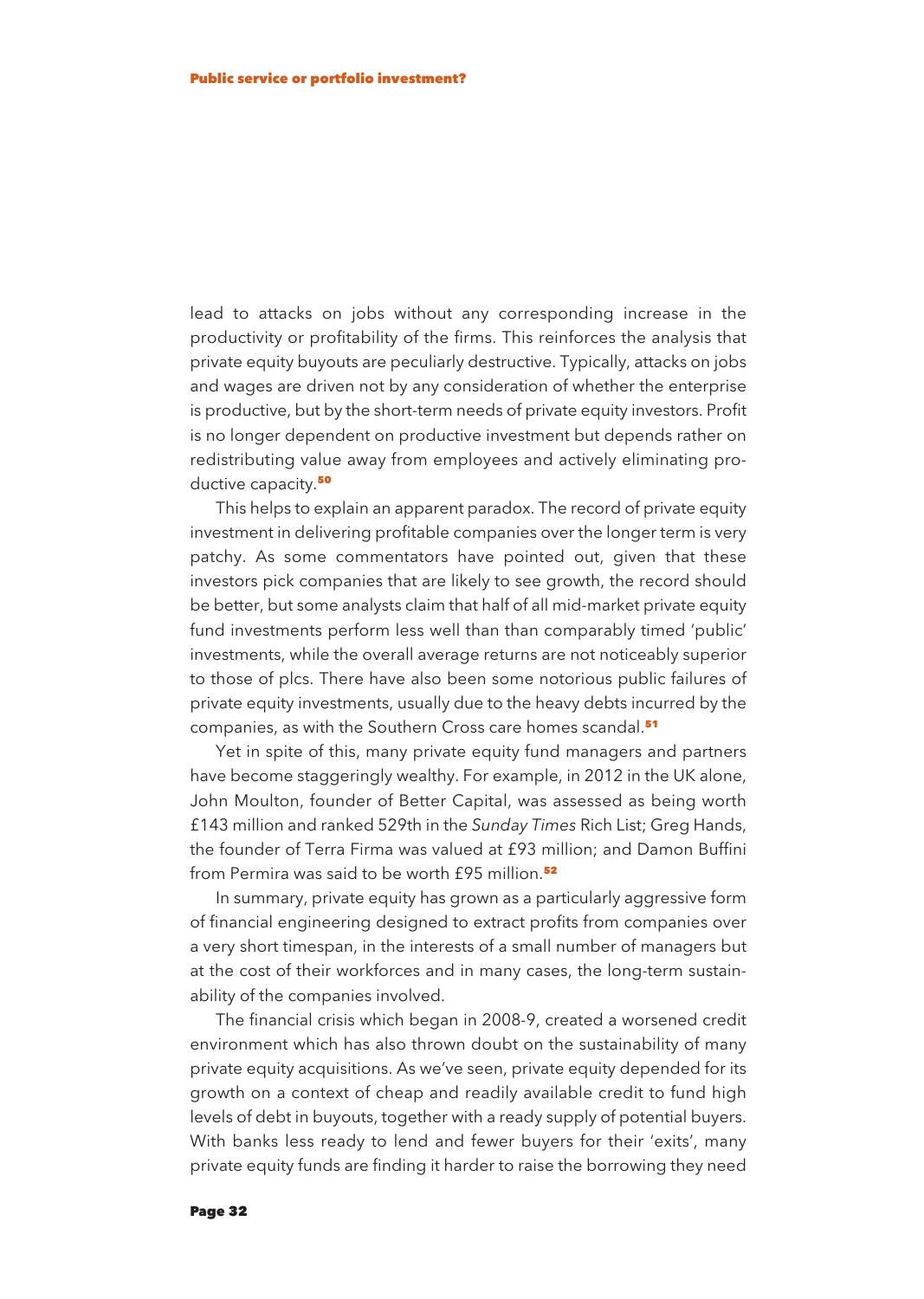and to dispense with their acquisitions at a profit. The result can be that private equity firms are stuck with managing their companies as profitably as possible and given the debt that needs to be serviced and the fees charged by the funds themselves, this can mean a greater resort to asset stripping, plant closure and job cuts. **53**

### **Private equity's record in public services**

Private equity is now active across the increasingly privatised public services and utilities, particularly in water, waste management, energy, healthcare and social services. **54**

The peculiar form of private equity investments and the 'value extraction' that follows have tended to accelerate the worst tendencies of private sector ownership in public services. For example, the growth of the private sector care industry has seen falling wages, worsening terms and conditions for staff and worsening standards of care with some notorious cases exposed by the BBC's *Panorama* programme. PE firms now own a significant proportion of these care companies, caring for an estimated 200,000 vulnerable people. **<sup>55</sup>** Private equity ownership has added an extra element of risk, as witnessed by the collapse of healthcare company Southern Cross and the problems faced by its main competitor Four Seasons. **56**

Both companies embarked on aggressive expansion plans fuelled by private equity ownership. In 2004, Southern Cross was sold by its then owners, West Private Equity, to Blackstone, a Wall Street private equity firm specializing in buyouts. Southern Cross had developed a fast growth and high dividend model whereby they sold the freeholds of their care homes to private landlords and paid the rents with the fees they collected from residents. Blackstone benefited from a rapid growth period before selling the company on for £500 million, three times the value of its initial investment. Blackstone also owned and sold at a profit, the main landlord company benefiting from leasing the homes back to Southern Cross. However, shortly afterwards, falling standards of care in the homes led to a drop in fee income at the same time that the financial crisis saw rents rise sharply. Southern Cross collapsed in 2011 and 140 of its 755 care homes were taken over by its competitor Four Seasons.

Four Seasons was bought by Allianz Capital Partners in 2004 for £775 million and then sold on to a Qatari Sovereign Wealth Fund in 2008 for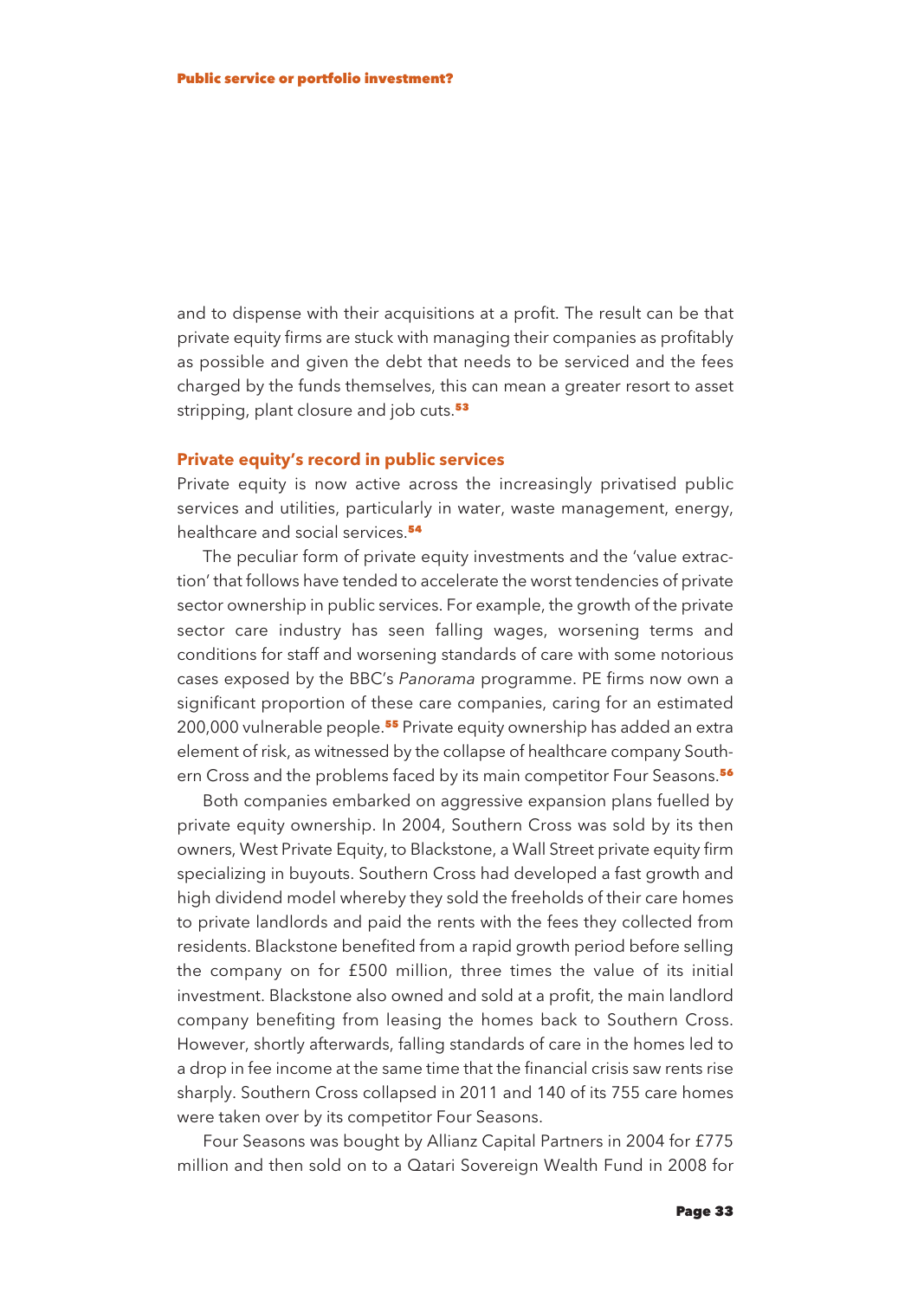£1.4 billion. The cost of this expansion was that Four Seasons was saddled with heavy debts when the financial crisis broke. In 2009, Four Seasons had a debt of £1.6 billion which it halved by issuing equity in exchange for bonds. The company is still carrying £780 million in debt which it cannot refinance in the current environment and which falls due in September 2012. In 2011, Four Seasons took over 140 homes from the collapsed Southern Cross. In February 2012, Four Seasons announced that it was trying to raise up to £230 million in new equity from existing and new shareholders in order to refinance as much as possible of its debt. That month, City insiders were predicting that Four Seasons would not be able to achieve their refinancing targets.

In April 2012, it was announced that Four Seasons would be bought by the private equity giant Terra Firma for around £825 million, financed by around £300 million of new equity and £500 million in new debt. Five hundred care homes, 30,000 staff and 20,000 elderly residents transfer into Terra Firma's control. **57**

Now increasingly, private equity funds are becoming interested in the investment possibilities of the education sector.

### **What would be the effect of private equity growth in post-secondary education?**

UCU is opposed to the privatisation of post-secondary education in general but the union has four particularly serious concerns about the growing interest from private equity firms, based on experience in other sectors and in the US education system:

**1. Downward pressure on quality through attacks on staff pay, pensions and working conditions and pressure to achieve fast growth and higher revenue.**

**2. Threat to learners through the creation of unstable business models.**

**3. A firesale of public assets through the sale of land, buildings and academic reputation to generate cash for the private equity owners.**

**4. The growth of a trade in reputation which will damage the standing**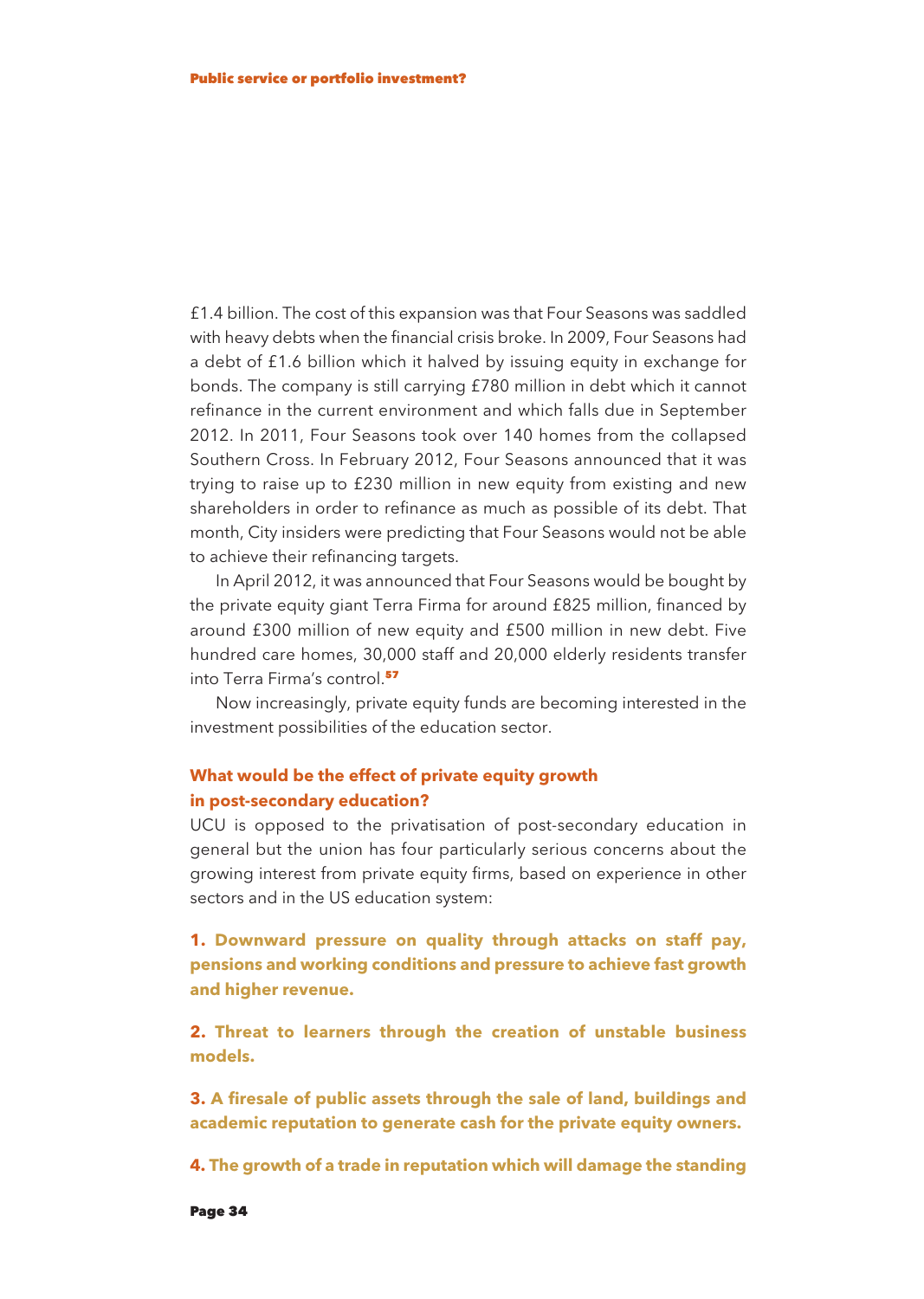### **of our colleges and universities as a whole.**

*Downward pressure on quality* As we've seen elsewhere in the private and public sectors, private equity ownership has led to sharp downward pressure on staff pay, terms and conditions and jobs. This inevitably has a negative effect on quality. As well as the general points made earlier about private equity's search for high dividends within a short timescale, we have examples of private equity takeovers of colleges in the USA.

US private equity firms have pursued a strategy of acquiring 'platforms' for expansion, either through buying up accredited not-for-profit colleges and turning them into online providers, or by buying and rapidly expanding existing for-profit providers.

In 2006, the for-profit provider Education Management Corporation was acquired in a leveraged buyout by a consortium of private equity firms including Goldman Sachs Capital Partners, Providence Equity and Leeds Equity. **<sup>58</sup>** Private equity ownership helped the company achieve rapid growth. Education Management Corporation's enrollment numbers doubled, from about 80,000 to nearly 160,000, it became the second largest for-profit higher education company in the country, and its revenues tripled to around \$2.8 billion. The vast bulk of this growth in enrolment was achieved by the expansion of online provision. **59**

But growth came at a cost. A series of press stories have exposed some of the practices used at Education Management Corporation (EDMC) following the private equity takeover. These included the creation of a hothousing working atmosphere for recruitment staff in search of ever more enrolments. According to the Post report: *'employees recounted a distinct culture shift once the company went private under Goldman Sachs and the other private equity investors, as day-to-day operations warped from a commitment to students and their success into an environment laser-focused on hitting mandated enrollment targets. New recruits were viewed simply as a conduit for federal student assistance dollars,the employees said, and pressure mounted from management to enroll anyone at any cost.'*

At the same time, the quality of the education on offer at EDMC's schools has deteriorated. The rate at which students of EDMC's schools defaulted on their loans within two years of completing their courses almost doubled between 2008 and 2009. **60**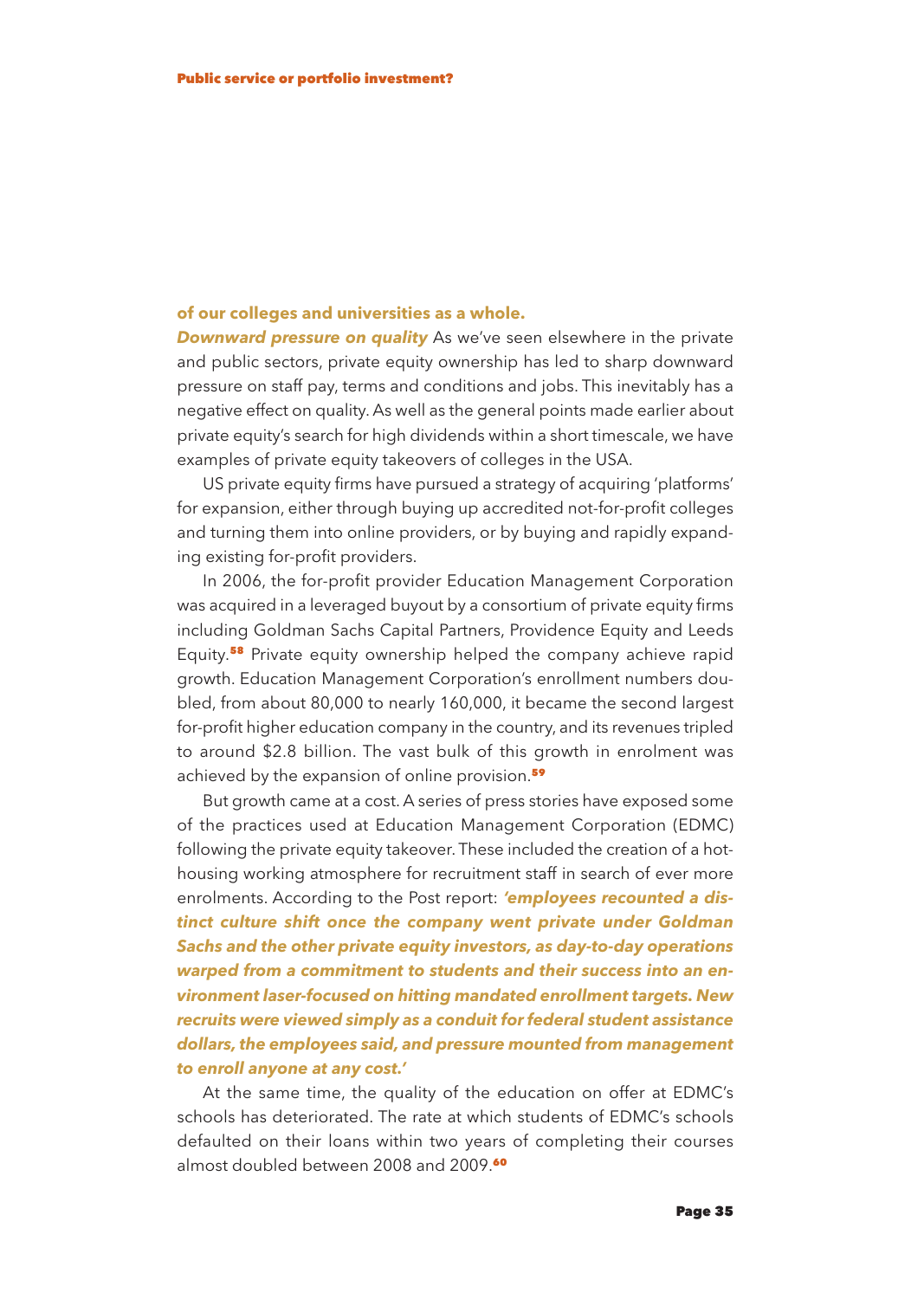In February this year, Education Management announced a new program of buying back shares, a tactic typically used to boost the company's cash for the private equity owners. By February 2012, they had spent \$291 million on this buyback. At the same time, the company laid off between 3 and 4000 staff to cut costs in the teeth of falling enrolments. As one commentator noted, *'this has Goldman Sachs written all over it.'* **61**

Bridgepoint Education's story is an even starker warning about the dangers to quality of private equity fuelled growth. In 2004, Bridgepoint was a small online provider until its CEO, Andrew Clark, teamed up with Ryan Craig, a partner at Warburg Pincus Private Equity to provide the capital for its massive expansion.

Using Warburg funds, Bridgepoint bought a small struggling accredited religious college and renamed it Ashford University. In 2004, Ashford recruited just over 300 students per year. By 2010, it recruited 77,000 to its online courses. Yet in the process, Bridgepoint's performance and the quality of its education became a public scandal. In 2010, Senator Tom Harkin from the US Congress Health, Education, Labor and Pensions Committee released a report into Bridgepoint which exposed its record. Bridgepoint was making massive profits from tapping into federal subsidies in the form of loans to poorer students, while its drop-out rate soared to 84%.

As Senator Harkin put it: *'These dismal outcomes are deeply disturbing to me—and should be deeply disturbing to American taxpayers. But, remarkably, the withdrawal of nearly two-thirds of its students in less than two years doesn't seem to trouble Bridgepoint's executives in the least. Instead, they are basking in the applause of Wall Street for growing the company's student enrollment and increasing profits from \$81 million in 2009 to \$216 million in 2010. In the world of for-profit higher education, spectacular business success is possible despite an equally spectacular record of student failure.'* **62**

Harkin continued: *'Data reviewed by this Committee paints a picture of a company—and perhaps an industry—that is premised on aggressively recruiting largely low-income, disadvantaged students...collecting their federal grants and loans even as the vast majority of students drop out...and lavishly rewarding executives and shareholders with mostly taxpayer dollars...From a strictly business*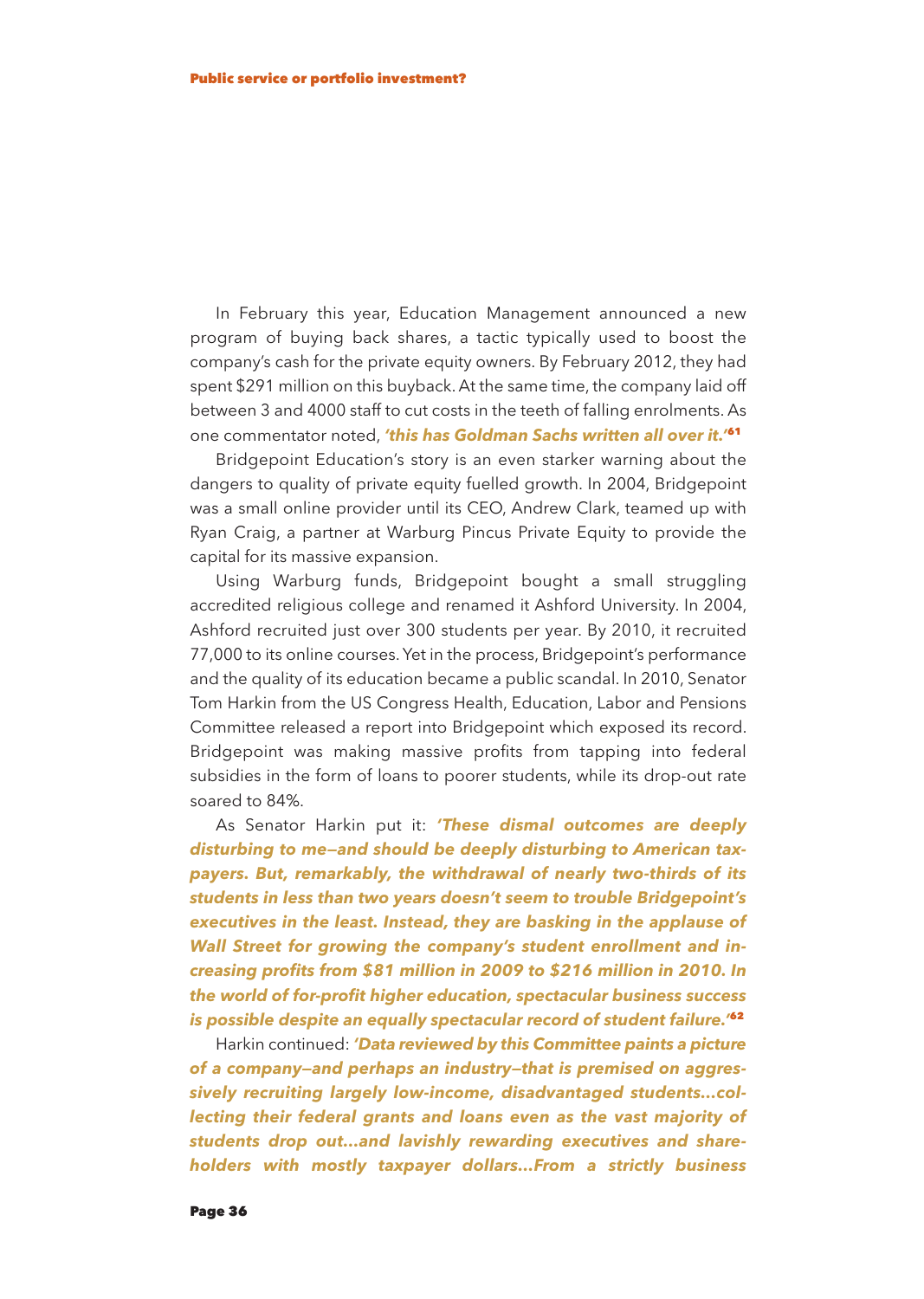## *perspective, this is a highly successful model. But, I must say, from an educational perspective—and, frankly, from an ethical perspective—it is a deeply disturbing model.'* **63**

**Threat to learners** The risks to company sustainability posed by private equity-fuelled growth in the private training market were clearly demonstrated back in 2008 with the collapse of the private training firm Carter and Carter. Carter and Carter's growth was enabled by the acquisition of a 46% stake by Bridgepoint Capital in 2001. Bridgepoint used Carter and Carter as a platform for consolidating the highly fragmented private training market, buying up EMTEC, ASSA, Retail Motor Industry Training, Constant Browning Edmonds, Fern Group, Quantica Training, NTP and IMS. Carter and Carter was listed on the stock exchange in 2005. Two years later the company collapsed with debts of £130 million and 25,000 learners on its books.

The company's fall was prompted by revelations of poor management and the falsification of learner records in the pursuit of LSC funding. Both could be seen as results of the pressure placed on the company by its City owners. As was noted at the time, *'Carter & Carter is basically the product of a string of acquisitions of training companies. The acceleration of growth in the past couple of years was too hard for management to keep up with.'* Bridgepoint Capital were reputed to have made around £35 million on exiting the company. **64**

*A firesale of public assets* UCU is also concerned about the threat posed by private equity to public assets. There is huge inherent value locked up in the assets of the education sector in the form of goodwill and the land and property upon which they are situated. While they are legally independent of the state, colleges and universities have assets in the form of property that is held by them from the state, built up out of public investment over years. They are also dependent on public funding and subsidies for their existence. If that public subsidy was removed, they would cease to exist.

The public has a large interest embedded in our colleges and universities, manifested in the investment made by past and present generations of taxpayers. The encouragement of joint ventures with or buyouts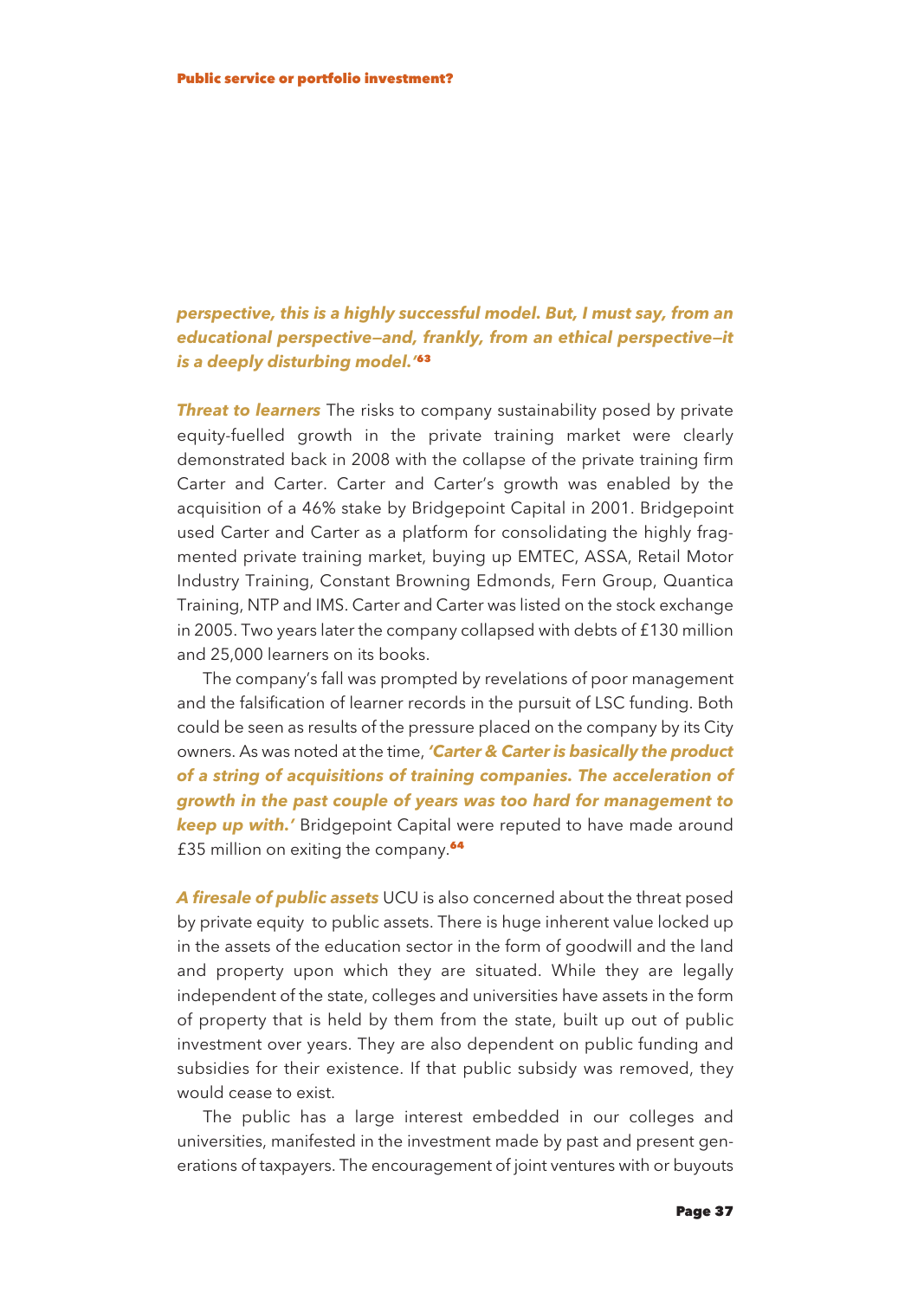by private equity firms raises the spectre of public assets and funding being used to generate shareholder profit. The government is aware that this could be problematic. In its consultation document on the regulatory reforms in the White Paper on higher education, the Depart-ment for Business, Innovation and Skills said that the benefits of encouraging private investment needed to be balanced against the concern that: *'as the assets of a university have been acquired over time, partly as a result of direct public funding, there is a wider societal interest which may need to be protected in any change of status'.* **65**

This is not as impressive as it sounds. As things stand it seems that the wider societal interest might amount to the payment of a cash sum to the Treasury. As the Cabinet Office guidance on dissolving charitable bodies in receipt of public grants states: *'As a matter of general policy, when a non-Exchequer body disposes of assets (either tangible or intangible) which were wholly or partly funded by grants or grants-in-aid, the proceeds or an appropriate portion of them should be paid to the* **Exchequer.'** In UCU's view this is a woefully inadequate defence of the public interest. **66**

There is also a serious risk that not even this attenuated interpretation of the public interest will be properly defended. In 2008, for example, the Committee of Public Accounts judged that the taxpayer had been effectively ripped off, possibly to the tune of tens of millions of pounds by the government's failure to protect the public interest in the sale of one third of the privatised defence company Qinetiq to the Carlyle Group. **67**

*Trading in reputation* UCU has a major concern about the development of a trade in the reputation of UK higher ducation. We can get some sense of the relative value placed on degree awarding powers by private investors by looking at the recent sale of the online for-profit provider Resource Development International (RDI) in August 2011.

RDI is a small but growing higher education company providing online courses, validated by a range of university partners. The company was bought by a US for-profit company named Capella as a platform for expansion into the UK HE market. Capella paid £9.3 million for RDI. At the time of the sale RDI was in the midst of applying for degree-awarding powers. Capella agreed to pay another £4 million to RDI if the application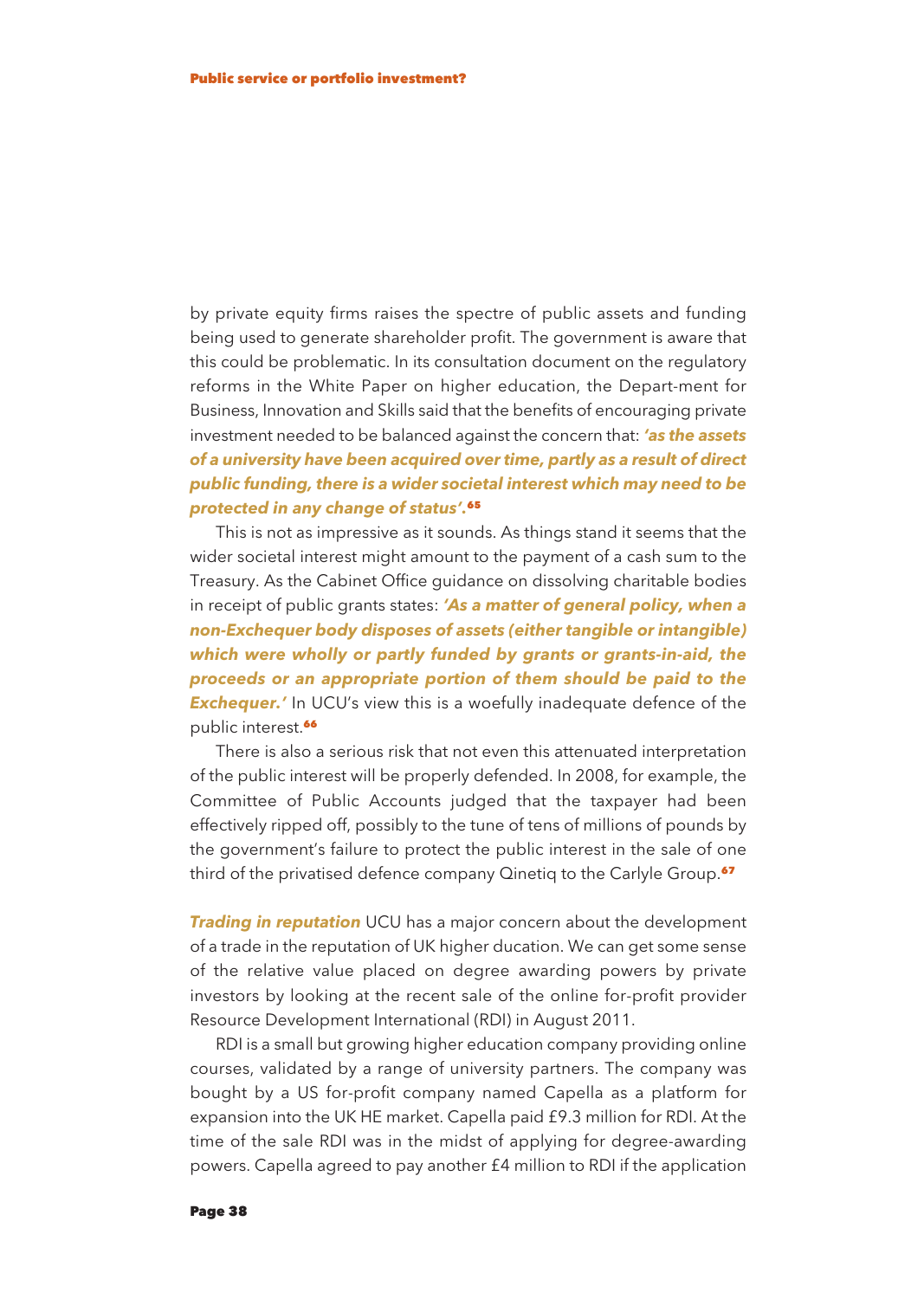was successful. So if it is successful in its application, RDI will pay almost half the sale price again. **<sup>68</sup>** Undoubtedly the degree awarding powers held by College of Law will have accounted for a large part of the £200 million paid by Montagu Private Equity.

As we've seen, degree awarding powers are not technically tradable assets. They are granted to a particular body by the Privy Council on the advice of the Quality Assurance Agency. Yet the sales of College of Law, BPP and RDI raise the question of whether the regulatory apparatus currently in place is adequate to deal with a sector whose bodies are being encouraged to place themselves at the disposal of the private sector and its rapidly changing ownership structures.

Both BPP and College of Law have now been acquired by large forprofit companies without any consequence for the degree awarding powers. When BPP was bought by Apollo, it was reported that the QAA's position was that BPP's degree awarding powers were unaffected as long as BPP *'continues to operate as the entity which has been granted degree-awarding powers, and within the terms of the criteria relating to those powers.'*

UCU's view is that this is desperately vague, leaving the huge power to award degrees increasingly vulnerable to acquisition and trading. As Roger Brown and Geoffrey Alderman have pointed out, the formal responsibility for the degree awarding powers within any institution lies with the council or board of governors of any institution. Changes of ownership which may involve substantial changes in corporate direction and control currently have no consequences within this framework. The Quality Assurance Agency has itself raised concerns about this. Its director of reviews Stephen Jackson was quoted recently saying: *'The concern is that new owners might have plans for an entity which might go beyond those originally envisaged when it was given degreeawarding powers.'* **69**

Interestingly, this regulatory problem is not so marked in the USA, where the lighter-touch regulatory framework does at least include the suspension of accreditation for institutions changing hands, while a new review is conducted. Unless this happens, UCU is concerned that we will see private equity firms acquiring and trading on the quality and reputation of our universities. Combined with the threats posed to the quality of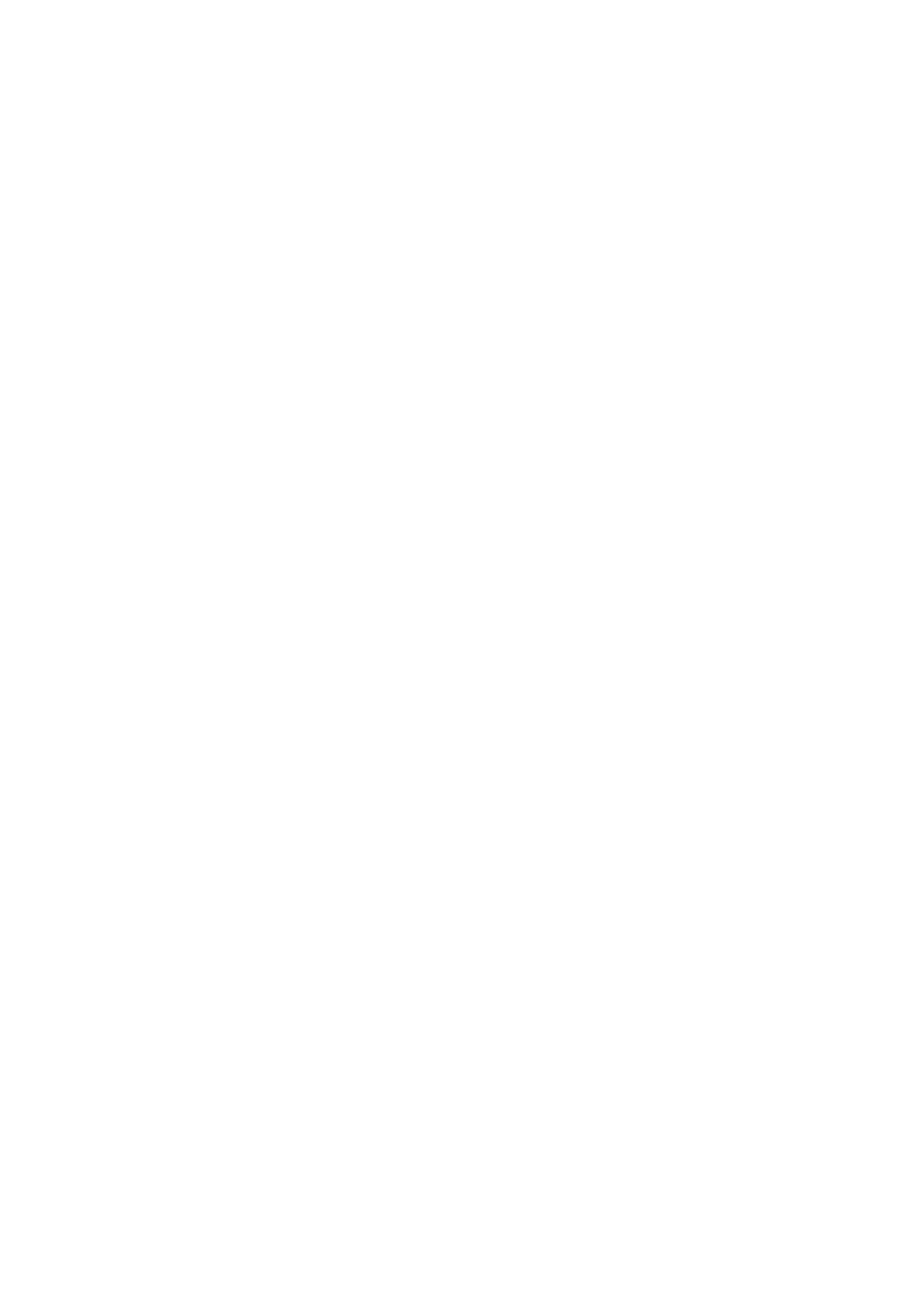# **Recommendations**

UCU is opposed to the promotion of a for-profit private higher education sector in general, but it is clear from the US example that private equity ownership poses a threat even to a more marketised system.

UCU's view is that that the government must take urgent action to safeguard learners, to protect public assets and to maintain the reputation of UK higher education.

The first measure the government can take is very simple. **The government must instruct HEFCE and the Quality Assurance Agency to institute an immediate review of degree awarding powers and access to subsidies upon any change of ownership by any provider.** In doing this, it would be following the recommendations of the BIS Select Committee, which said that *'any change of ownership of a higher education provider with a university title or degree-awarding powers should trigger a QAA review to ensure that the institution continues to meet the standards expected of it.'* **71**

Secondly, the government needs to ensure the protection of public assets and funding. This is more complicated, but it could be done by the application of an asset lock. In higher education, this could be achieved by slightly expanding the funding council and lead regulating body, HEFCE's, duties.

HEFCE currently has a duty to ensure that *'universities in receipt of public funds provide value for money and are responsible in the use of these funds'*. HEFCE also act as the principal regulator for those universities and colleges that are exempt charities, advising the Charity Commission where appropriate'.

The government's White Paper defines HEFCE's new role as containing a *'duty to ensure not only the proper use of HEFCE's own funding but also that of publicly-backed student loans'.* It also retains the role of principal regulator of HEIs that are exempt charities.

**HEFCE should be given a new explicit duty to ensure that assets accumulated over time through public investment and subsidy are retained for the purposes of advancing the public benefit in education and cannot be disposed of, including disposing of them in part or granting an interest in them, without the approval of the regulator.**

This would not stop institutions being able to issue loan bonds, but they could not alienate or sell their assets without the regulator agreeing and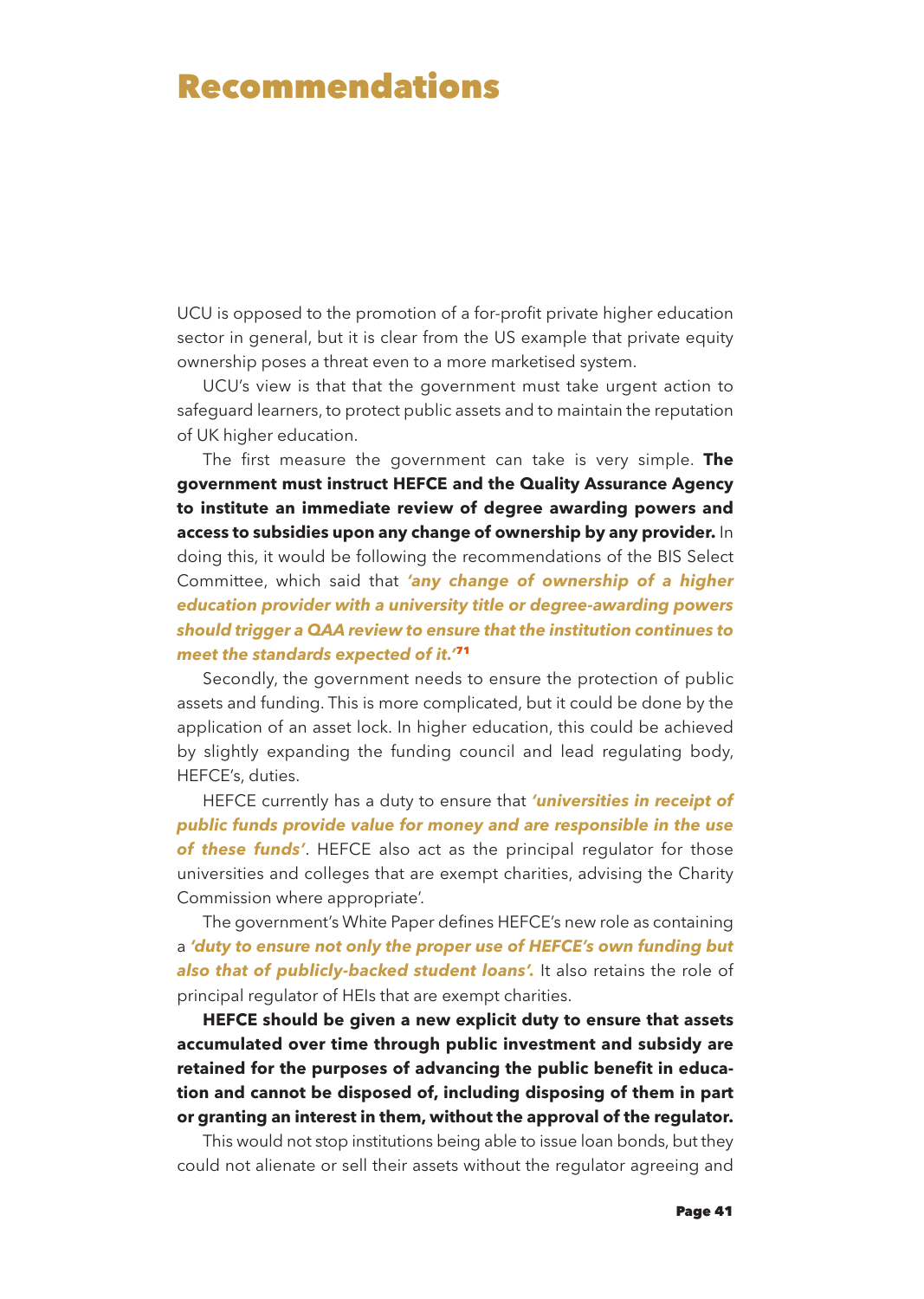the regulator would have the duty to ensure that they were not used in any way that would conflict with the public benefit in education.

This is already in place in the NHS, for example, where the assets of Foundation Hospitals are similarly locked. NHS foundation trusts *'may not dispose of any protected property without the approval of the regulator'*, including *'disposing of part of it or granting an interest in it'.* **72**

In further education, this would be more difficult as the government has only just legislated to loosen the regulatory apparatus in which the requirement to lock in assets could be embedded. To reverse this would require new legislation to return to the Skills Funding Agency a duty similar to that outlined above.

**UCU would recommend that future legislation should give the Skills Funding Agency a similar duty to that recommended for HEFCE. In the meantime, the government should issue guidance to college principals stating that it expects college assets to be held in not-forprofit company forms.**

In the meantime, however, under the new act, Further Education corporations are obliged to undertake a full public consultation before dissolving themselves and to take account of the results. It would be possible for stakeholders to request that any change in legal status writes in an asset lock, similar to that above or to those that are available to protect the assets of social enterprises, industrial and provident societies and community benefit societies. UCU will campaign in every way possible to defend public assets and maintain the public good.

Further, it is also important to mitigate more generally against the increased risk to reputation, quality and assets that would ensure from the setting up of a for-profit venture, especially with a private equity fund.

**UCU recommends that any provider which sets up a for-profit subsidiary or joint venture, or which changes its corporate form should be subjected to an enhanced quality assurance review, either by the QAA or Ofsted to offset the increased risk posed by their corporate form.**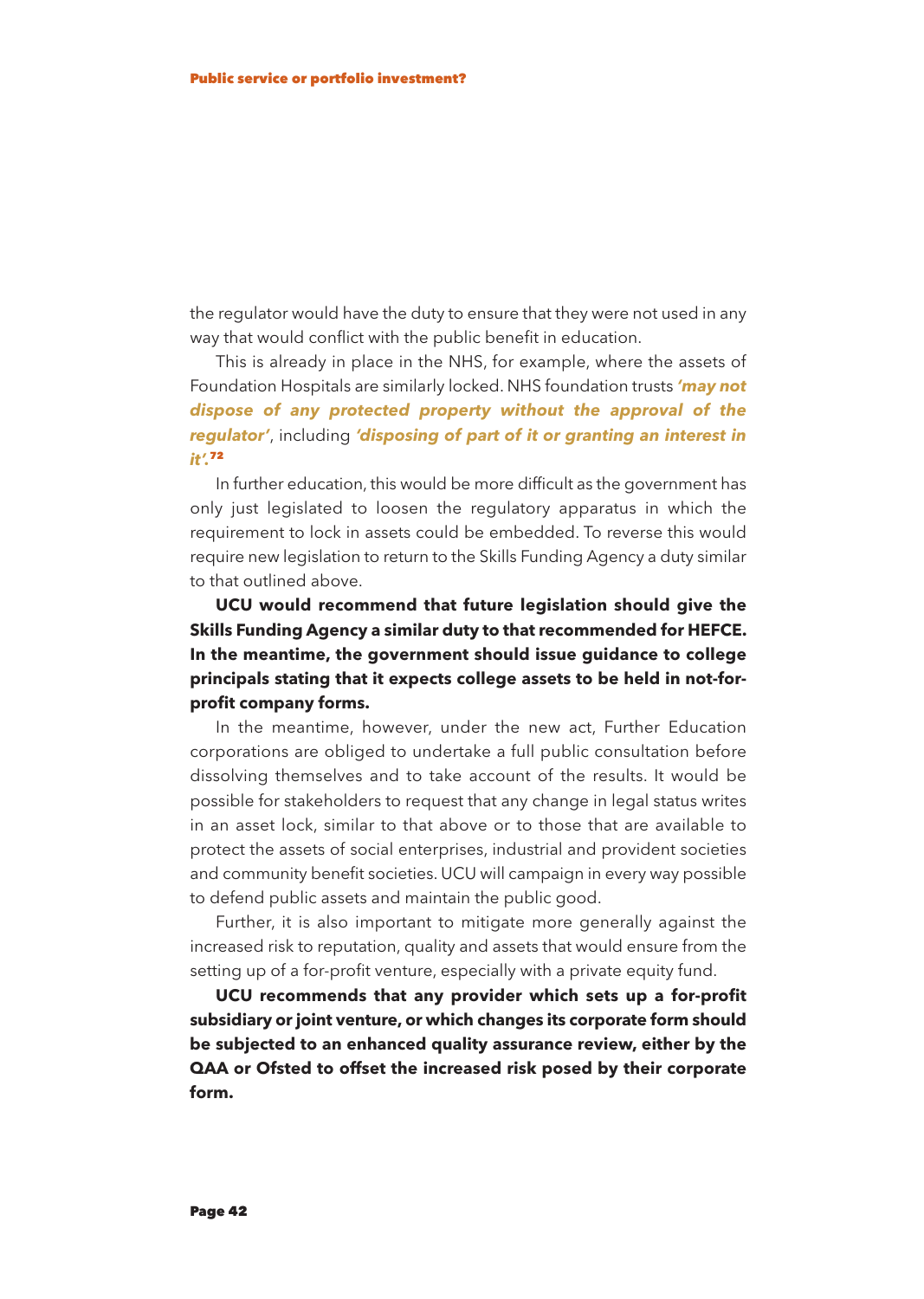# **Summary of recommendations**

**The government must instruct HEFCE and the Quality Assurance Agency to institute an immediate review of degree awarding powers and access to subsidies upon any change of ownership by any provider.** n **HEFCE should be given a new explicit duty to ensure that assets accumulated over time through public investment and subsidy are retained for the purposes of advancing the public benefit in education and cannot be disposed of, including disposing of them in part or granting an interest in them, without the approval of the regulator.** n **UCU would recommend that future legislation should give the Skills Funding Agency a similar duty to that recommended for HEFCE. In the meantime, the government should issue guidance to college principals stating that it expects college assets to be held in not-for-profit company forms.** n **UCU recommends that any provider which sets up a for-profit subsidiary or joint venture, or which changes its corporate form should be subjected to an enhanced quality assurance review, either by the QAA or Ofsted to offset the increased risk posed by their corporate form.**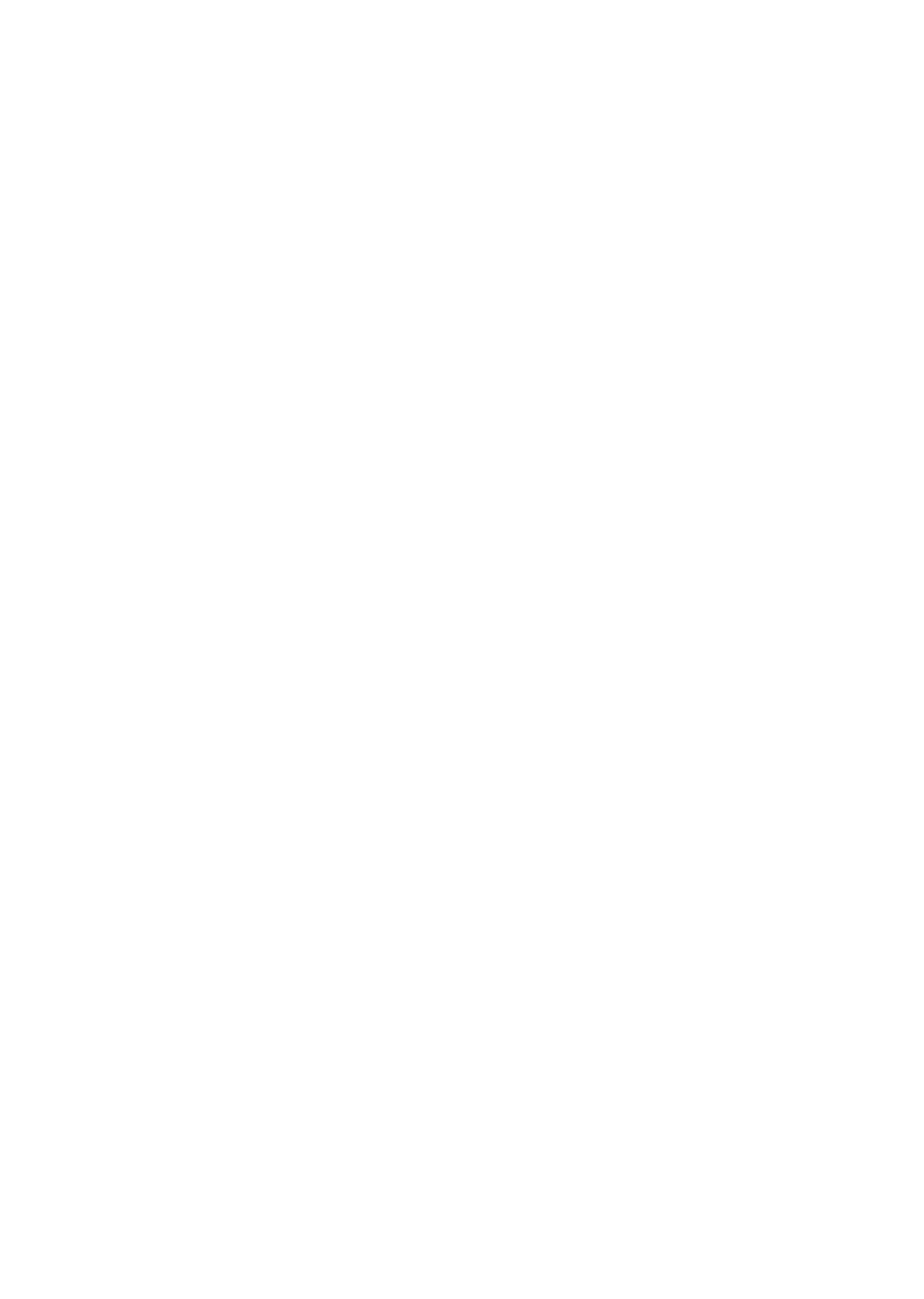# **Appendix 1** Private equity companies with an interest in post-secondary education

### **Bridgepoint Capital**

Bridgepoint Capital is a UK-based private equity firm started 25 years ago as an arm of Natwest Bank and specialising in healthcare. Notoriously, Alan Milburn went on to advise them after his time as health secretary for the Labour government. They own or have owned private companies specializing in providing elderly care homes, healthcare agency staff and healthcare infrastructure and equipment.

Bridgepoint moved into the education market in 2001 with the acquisition of a 46% stake in Carter and Carter, which they used as a platform for consolidating the private training market, buying up EMTEC, ASSA, Retail Motor Industry Training, Constant Browning Edmonds, Fern Group, Quantica Training, NTP and IMS. Carter and Carter was listed on the stock exchange in 2005 and two years later, collapsed with debts of £130 million and 25,000 learners on its books.

The company's collapse was prompted by revelations of poor management and the falsification of learner records in the pursuit of LSC funding. Both could be seen as results of the pressure placed on the company by its City owners. As was noted at the time, 'Carter & Carter is basically the product of a string of acquisitions of training companies. The acceleration of growth in the past couple of years was too hard for management to keep up with.' **73**

Bridgepoint also bought Protocol Associates, a firm specializing in supplying agency staff to schools and colleges, in 2000. It then used Protocol to acquire a number of other training firms, including ELS, IPS, Tektra, Harmser and others, subsuming them into Protocol to form what it claimed was the biggest private training provider in the UK. In 2007, Bridgepoint sold one arm of this company, Protocol Skills, to Close Brothers, another Private equity firm, for £46 million. In 2011, it sold its supply teacher arm, Protocol Education, to Teaching Personnel, a private training provider owned by Graphite Capital, yet another private equity firm, for an undisclosed sum. Bridgepoint retains Protocol National, which supplied FE colleges with agency lecturers. **74**

### **Carlyle Group**

The Carlyle Group is one of the world's largest and best known private equity firms, particularly given revelations about their political links to both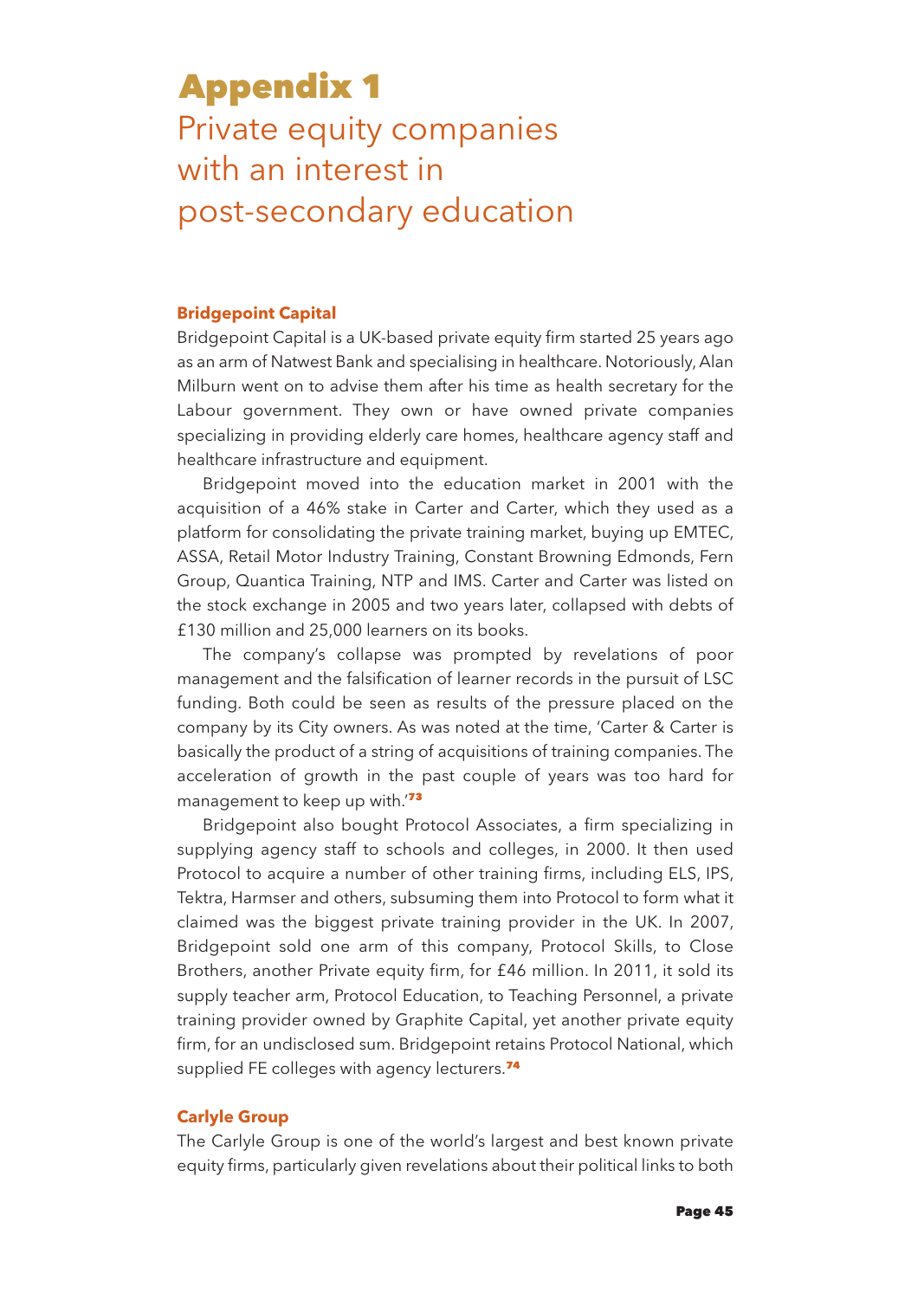the US Republican party and the British Conservative party and the extent of their investments in the US defence industry. Both George Bush Senior and John Major have been employed by Carlyle and their investors have included, famously, the Bin Laden family. **75**

Carlyle dwarfs many other funds. It has 84 active and distinct funds, targeted at particular markets. In 2010, it completed the most deals and spent the most money of any private-equity firm. It is one of the world's two largest private-equity firms, with \$150 billion under management neck-and-neck with the Blackstone Group. It is expected to list itself on the stock exchange as a plc in the next year or two. **76**

In October 2007, Carlyle Group moved into the US education market by forming a \$1 billion joint venture with the Apollo Group Inc, the company that owns the massive University of Phoenix. The joint venture, named Apollo Global, was 19.9% owned by Carlyle and was set up to 'make a range of investments in the international education services sector. Apollo Global will target investments and partnerships primarily in countries outside the US with attractive demographic and economic growth characteristics.' **77**

In August 2009, Apollo Global acquired the British for-profit provider BPP Holdings and its associated companies for £368 million. **<sup>78</sup>** BPP has its own degree awarding powers and Apollo Global is looking to grow BPP's business fast in the UK.

Apollo Global's CEO was quoted saying: 'We are excited to welcome BPP to Apollo Global and look forward to joining together to provide enhanced educational advancement and career development opportunities to professionals in the UK and throughout Europe. BPP provides us with an ideal platform from which we can expand our European presence.' **79**

### **CBPE Capital**

Close Brothers Private Equity Capital is a spin off from the Close Brothers merchant bank. It specializes in supporting management buyouts in 'midmarket companies' in a range of sectors including support services, transport, consumer goods, healthcare and pharmaceuticals and leisure. **80**

In 2007, CBPE bought Protocol Skills from Bridgepoint Capital and in 2011 renamed it First4Skills.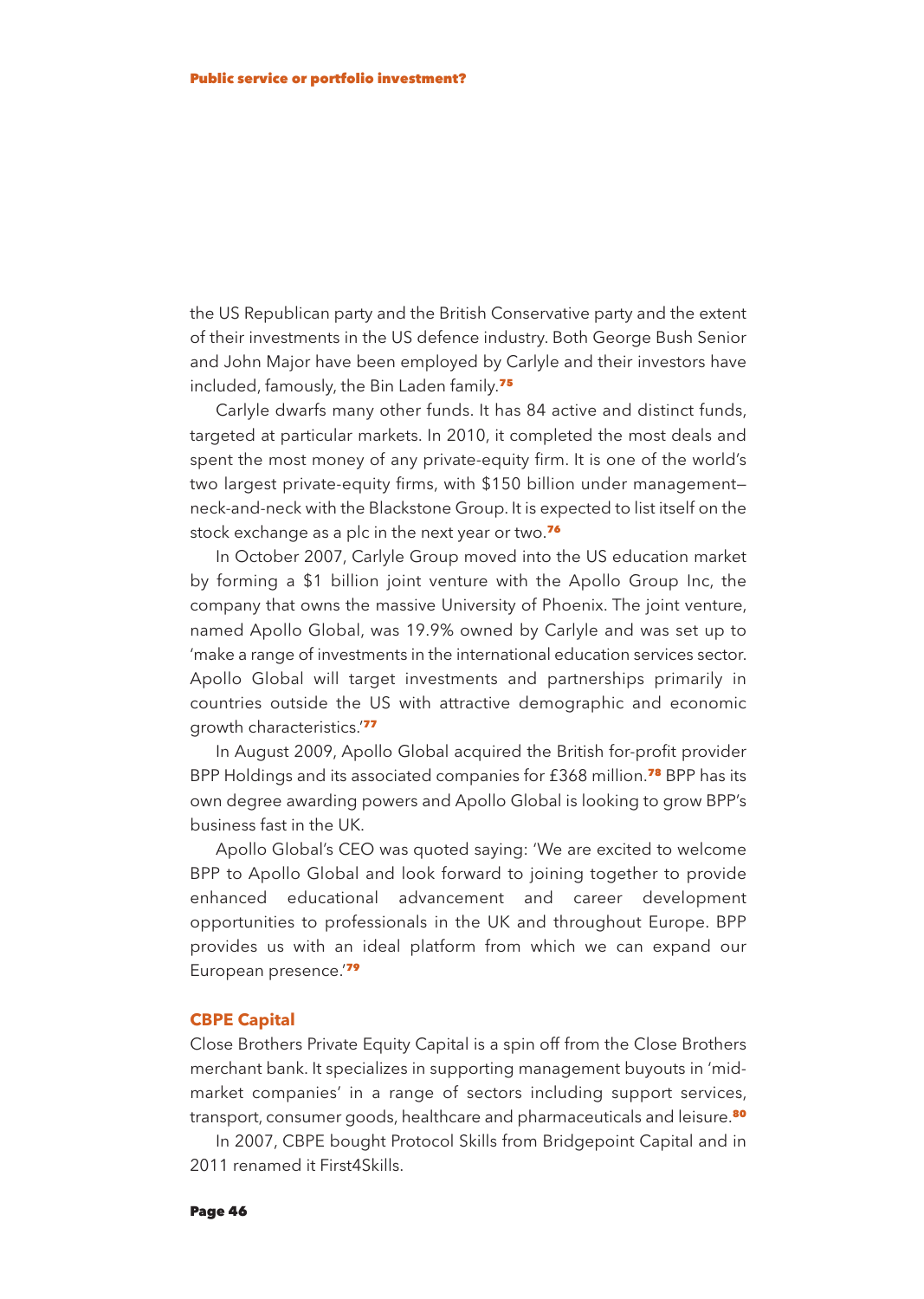### **Goldman Sachs**

Goldman Sachs is one of the most notorious companies in the world of investment banking. In 2006, one of its private equity spin-off companies, Goldman Sachs Capital Partners V, teamed up with two other private equity firms, including Providence Equity (see below) to acquire the giant US forprofit company Education Management Corporation (EDMC) in a transaction valued at \$3.4 billion. Goldman's stake was then 30% but has since risen to 41% and together the three firms control 80% of Education Management Corporation. The deal was financed by a combination of equity contributed by the firms and debt financing provided by Credit Suisse, Goldman Sachs, Merrill Lynch and Bank of America. **81**

Representatives of all three PE firms joined the company's board, and while EDMC was already a massive provider at the point of its acquisition, the private equity takeover and the massive new debt it entailed was used to finance a major expansion of online provision and saw the importation of controversial and allegedly illegal student recruitment tactics in the quest for rapid growth in student enrolments. This eventually resulted in a federal government lawsuit alleging fraud to the tune of \$11 billion. **82**

In February this year, EDMC announced a new program of buying back shares, designed to boost the share price. By February 2012, they had spent \$291 million on this buyback. At the same time, the company laid off 3,000-4,000 staff. As one commentator noted, 'this has Goldman Sachs written all over it'. **83**

### **LDC**

LDC is the private equity arm of the Lloyds Banking Group. In 2010, there was speculation that it would spin off entirely from Lloyds and become independent, though in the end this did not happen. Instead LDC has become a dominant force in the mid-market, buying out smaller firms. It has also taken a big share of the private training market in adult learning contracts. In January 2010, LDC bought JHP and funded its astonishing growth to becoming one of the biggest private training companies in the sector. **<sup>84</sup>** The following year, it completed a buyout of Learndirect and its parent company UfI from the University for Industry Charitable Trust for £40 million. **<sup>85</sup>** As a result of these acquisitions, the two biggest recipients of SFA allocations are both owned by the same private equity firm.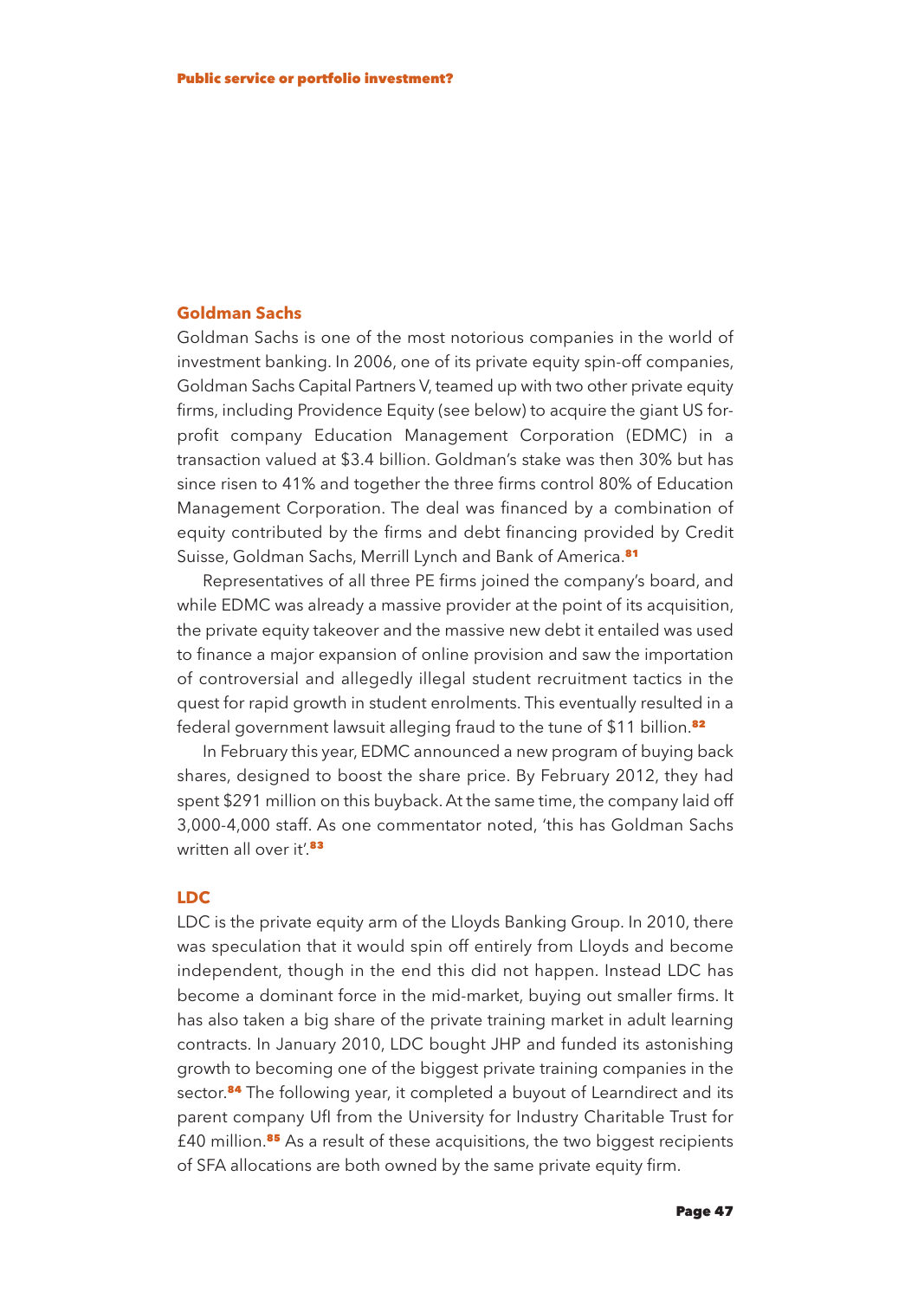### **Montagu Private Equity**

Montagu is a European private equity investor, formerly the private equity arm of HSBC bank, which sold it to a management buyout in 2003. HSBC retains a 20% share. Its portfolio is not concentrated on any particular areas, embracing waste management, transport, private healthcare, consumer credit, insurance and property management firms. David Hall has analysed Montagu as an example of the short-term ownership orientation of many private equity funds: *'Out of 34 investments made by Montagu PE in service sector companies, only 6 remain owned by Montagu. The longest lasting company has been owned by Montagu PE for 9 years since 1997; but 8 out of 13 companies bought since then have already been sold on.'* **86**

In March 2012 it was revealed that Montagu PE was poised to buy the College of Law, currently a private sector company limited by guarantee, a chartered institution and charitable body with its own degree awarding powers. In that sense it is a strong proxy for the way in which private equity will look to enter the pre-92 university market. The model currently being discussed would see the company transfer its assets to a subsidiary company, which can then be spun off to the new owner with the sale of the proceeds going into a charitable trust to be used for charitable purposes. The sale price is currently rumoured to be around £150 million. **87**

### **Palamon Capital Partners Ltd**

Palamon Capital Partners is a European mid-market private equity firm specializing in buyouts and managing more than £1 billion in funds on behalf of its investors. Its portfolio is typical of many private equity firms in being extremely diverse, often including little more than one acquisition in any particular market. They hold companies in the leisure industry, business services, healthcare and media and communications. Their portfolio indicates that typically, they look to sell on a company within seven years of acquisition.

In 2007, Palamon bought a majority stake in Cambridge Education Group, a for-profit company specializing in educating international students from GCSE through to foundation level for degree programmes. CEG's management team retained a minority equity stake and Palamon brought in some of their own team to manage CEG's growth. One of their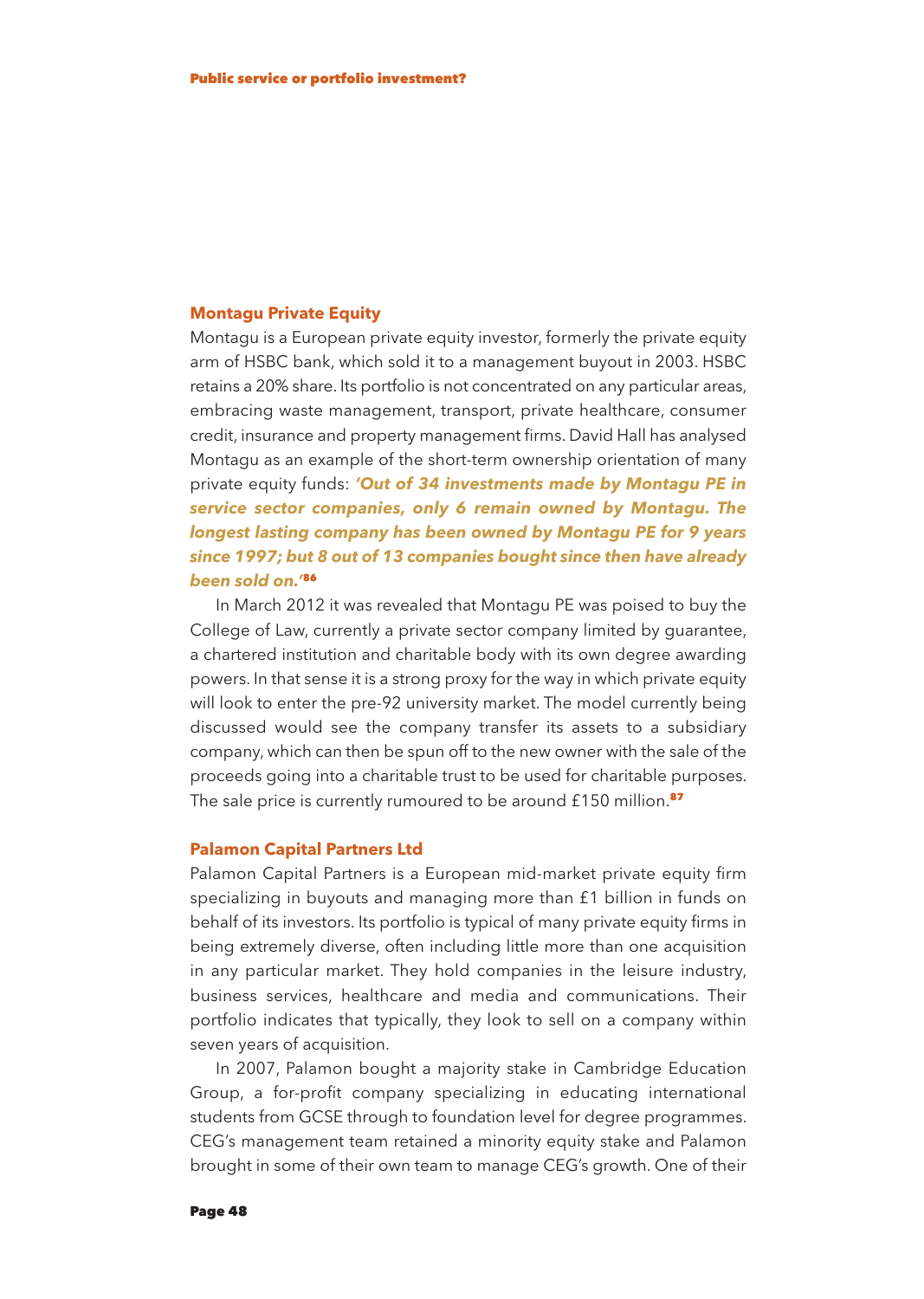targets was the growing market in foundation level education for degree programmes. In the firm's press release, Andrew Hawkins, a partner at Palamon, commented: *'We are delighted to have concluded this investment. The sector, which we have been studying for almost a year, has tremendous growth potential given the strong appetite worldwide for UK university education and the demand from universities for non-EU students. CEG is in prime position to take advantage of this very buoyant environment. We are also fortunate to have secured the services of a top-flight management team to pursue consolidation opportunities in a highly fragmented market thereby building on the successful base which the founders have laid.'* **88**

In 2008, Palamon and CEG launched a subsidiary to push forward a series of partnerships with UK universities to recruit and teach international students called FoundationCampus. FoundationCampus has established partnerships with UCLAN, Coventry, London South Bank Sunderland Universities and in 2010, it announced a new partnership with six University of London institutions, including Birkbeck, Queen Mary, IOE, Royal Holloway, Royal Veterinary College and Goldsmiths. **89**

#### **Providence Equity**

Providence Equity is a large US private equity fund with a growing education portfolio, which calls itself: 'the leading global private equity firm specializing in equity investments in media, entertainment, communications and information services companies around the world. The principals of Providence manage funds with over \$22 billion in equity commitments and have invested in more than 100 companies operating in over 20 countries since the firm's inception in 1989.'

Significant existing and prior investments include Altegrity, Archipelago Learning, AutoTrader.com, Bresnan Broadband Holdings, Casema, Com Hem, Digiturk, Edline, Education Management Corporation, eircom, Hulu, Idea Cellular, Kabel Deutschland, NexTag, Ono, PanAmSat, ProSiebenSat.1, Recoletos, TDC, Univision, VoiceStream Wireless, Warner Music Group, Western Wireless and Yankees Entertainment and Sports Network. Providence is headquartered in Providence, RI (USA) and has offices in New York, London, Los Angeles, Hong Kong and New Delhi. **90**

Providence Equity has moved into the education market with the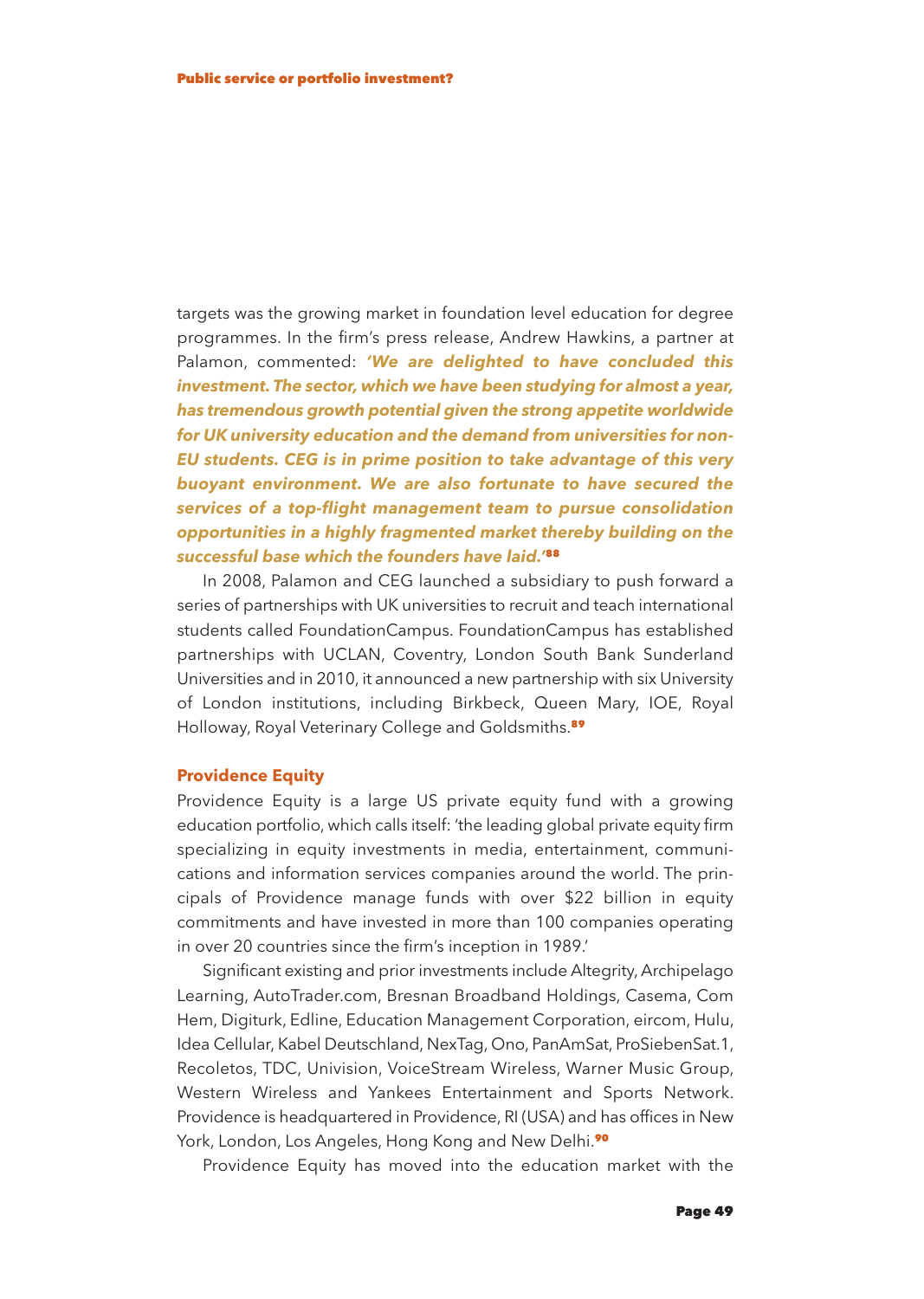acquisition of Blackboard and a major stake (with Goldman Sachs) in Education Management Corporation, the second largest for-profit education company in the USA, which is currently being sued for £11bn for fraud by the US government. In 2010, Providence Equity acquired Study Group International from another private equity firm, Castle Harlan Asset Management Partners (CHAMP), for \$570 million. **91**

Study Group international is a private education company, specializing in providing English language courses at various levels for international students. SGI was set up by Andrew Colin, now owner of INTO. They describe themselves as: 'global leaders in international education, providing the highest quality educational opportunities for students from over 120 countries.'

Study Group has more than 55,000 students at 38 campuses in the United States, the United Kingdom, Australia and New Zealand, and a market-leading network of alliances with internationally focused universities in these markets, with 70 university and college partnerships in the US, 12 in the UK and seven in Australia and New Zealand. Its standalone schools include Bellerbys College in the UK, Taylors College in Australia and New Zealand, the Australian College of Physical Education, the Australian Institute of Applied Science, and Martin College in Australia. In addition, Study Group owns and operates 19 year-round Embassy CES language schools. **92**

#### **Sovereign Capital**

Sovereign Capital specialize in buyouts of services companies, particularly in education and healthcare. Sovereign is now a major provider of domiciliary care and fostering services through its buyout of small agencies and fostering firms. According to UNISON, Sovereign Capital achieved a growth in value of around 100% after buying Tracscare for £26m in 2004 and then another four care businesses for £20m and selling the enlarged group for £200m. It owns City & County Healthcare who are currently undertaking a programme of acquisitions of other businesses in the domiciliary care sector.

They have also moved into the education market with acquisitions of Greenwich School of Management and Brighton Institute of Music.

Sovereign are well connected politically. In August 2010, John Nash, a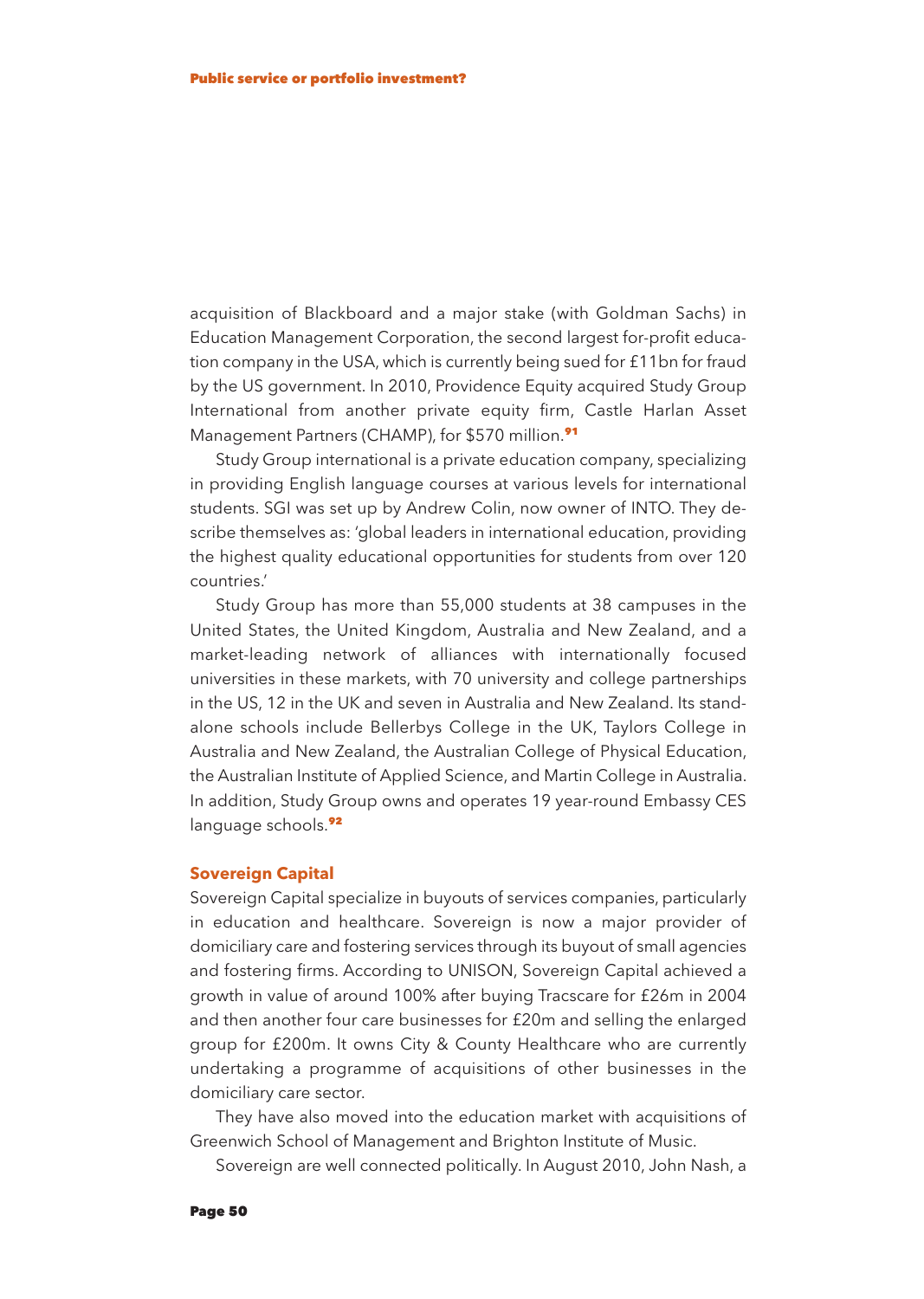partner at Sovereign Capital, was appointed by George Osborne as part of a 'red team' of experts to 'think the unthinkable' about ways to reduce public spending. In September 2010, Michael Gove appointed Nash as a non-executive board member at the Department of Education. Sovereign Capital also sponsor the Pimlico Academy. **93**

In March 2011, it was revealed that Greenwich School of Management and Brighton Institute were the two top recipients of public subsidies in the form of student loans for courses designated by the Secretary of State for support. Greenwich School of Management receive £4,873,000 in 2010, while Brighton Institute received £ 4,504,000 in the same year. **94** Sovereign Capital's two investments are doing very well out of the support they are receiving from David Willetts.

### **Warburg Pincus**

Warburg Pincus LLC is one of the largest private equity firms in the world. It specializes in all stages of a company's life cycle from founding startups, early-stage financings, growth equity investments, and developing companies to restructurings, recapitalizations, and management buyouts of mature businesses. The firm also invests in change in control leveraged buyout transactions, divisional spin-outs of non-core corporate assets, minority private investments in public companies, and special situations transactions with a focus on acquisition of undervalued companies. It typically invests in financial services; healthcare; biopharmaceuticals; media, information and communication technology, and telecommunications; energy; consumer and industrials; and real estate sectors. Unlike many companies, Warburg Pincus is used to taking minority stakes in companies.

In 2004, Warburg Pincus acquired a 65% stake in Bridgepoint Education, a new US for-profit higher education company founded by former executives of the University of Phoenix who used Warburg Pincus's funds to buy a struggling but accredited religious school which they marketed as 'Ashford University', providing distance learning courses. In 2010, Bridgepoint Education was investigated by the US Senate for its appalling drop-out rates and the heavy debts it placed on students who were then unable to find employment.

Senator Tom Harkin, leading the Senate subcommittee hearings said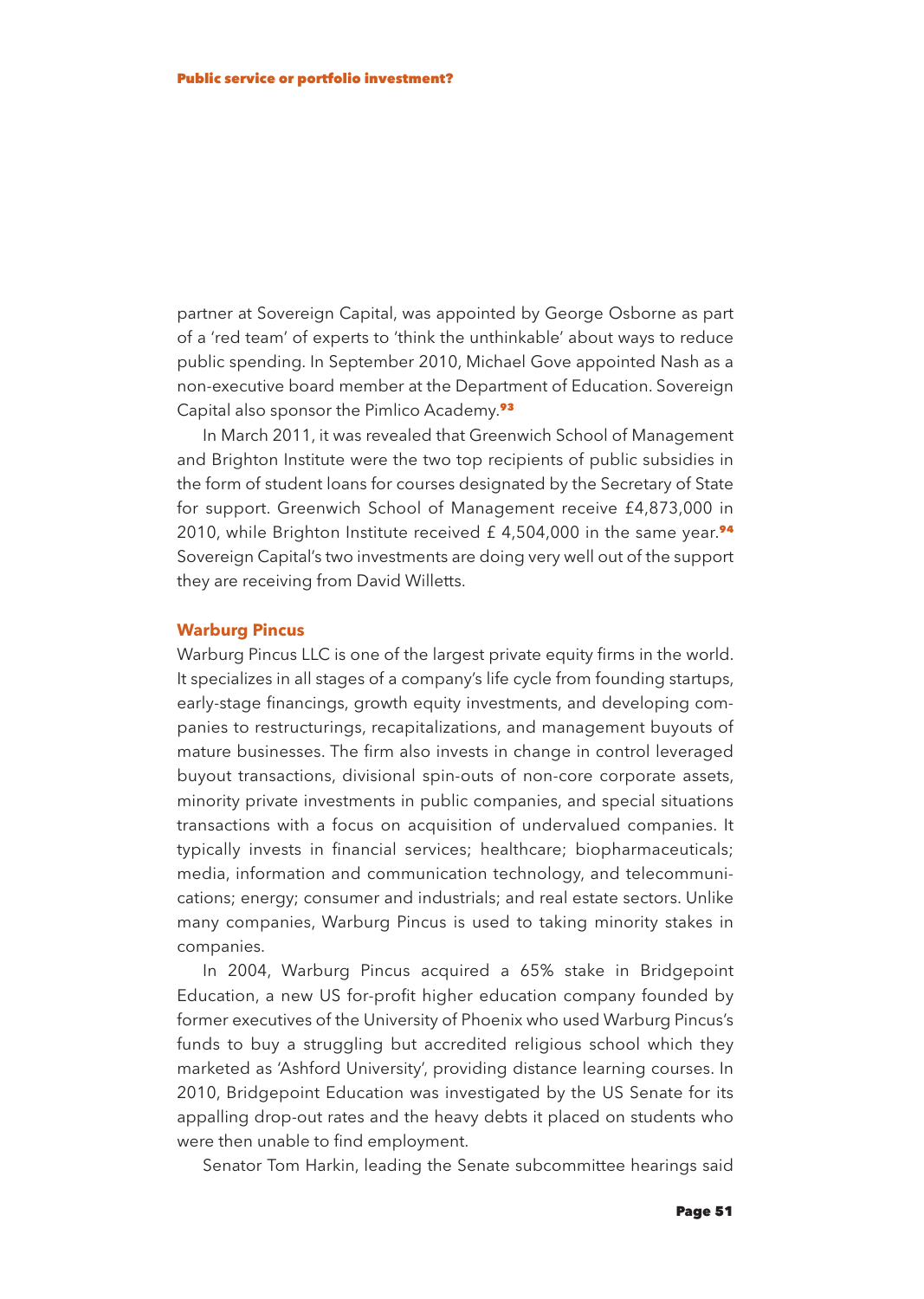of Bridgepoint: *'Data reviewed by this Committee paints a picture of a company—and perhaps an industry—that is premised on aggressively recruiting largely low-income, disadvantaged students...collecting their federal grants and loans even as the vast majority of students drop out...and lavishly rewarding executives and shareholders with mostly taxpayer dollars. From a strictly business perspective, this is a highly successful model. But, I must say, from an educational perspective—and, frankly, from an ethical perspective—it is a deeply disturbing model.'* **95**

Following new regulations that forced for-profit companies to tighten up their admissions procedures, Bridgepoint's enrolments growth has dropped. In July 2011, Warburg Pincus, looking for a seven year exit on their investments, put their entire stake up for sale, prompting a plunge in the price of shares for other stockholders.

In December 2011, it was revealed that David Willetts had met with representatives of a range of private equity companies with an interest in higher education, including from Warburg Pincus. **96**

### **University Ventures**

University Ventures is a new private equity fund set up by US private equity investor Ryan Craig, with the aim of establishing partnerships with universities to develop new online learning courses provision. Craig was formerly a partner at Warburg Pincus, responsible for education investments. Craig was one of the founding directors to Bridgepoint Education in the US. Craig was responsible for the investment side of the deal that bought out the two struggling colleges that formed the initial platform for the rolling out of online learning to tens of thousands of students via Bridgepoint. He remains a director of Bridgepoint but has now formed a new private equity fund, University Ventures, with a wholly-owned sub-sidiary company called HE Online Ltd. The main investors behind University Ventures are the private equity investment arm of the Ontario Teachers' Pension fund, the German media giant Bertelsmann and the partners themselves, including Ryan Craig. On the board of HE Online are former executives of both Bridgepoint and the University of Phoenix. **<sup>97</sup>** At the time of publication, HE Online is known to be in discussions with the University of Aberdeen and the University of Leicester.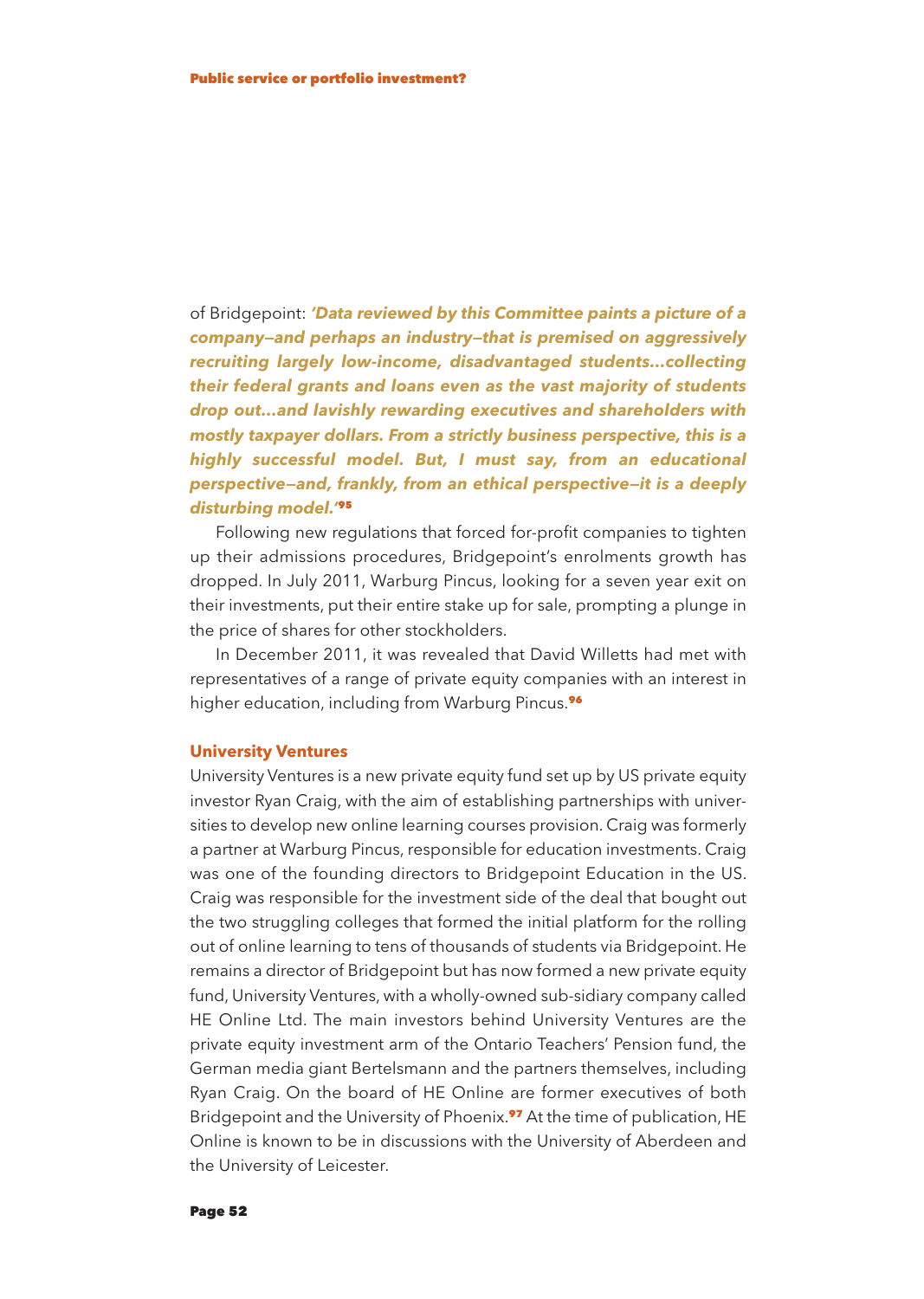# **Appendix 2**

Private equity-backed companies and LSC and SFA contracts 2005-8 and 2011-12

**Sources:** 'Allocation data for providers funded by the LSC for the academic years 2005/06 to 2008/09' and 'Skills Funding Agency Allocations 2011/12'. Both datasets are available here: *http://skillsfundingagency.bis.gov.uk/ providers/programmes*.

| <b>Provider</b>                         | Sum of 2005/06 allocations | <b>Ownership</b> |
|-----------------------------------------|----------------------------|------------------|
| Protocol Skills Ltd                     | £23,870,863                | Close Broth      |
| Carter & Carter Apprentice Learning Ltd | £22,282,000                | Bridgepoint      |
| Retail Motor Industry Training Ltd      | £21,026,752                | Bridgepoint      |
| <b>Sheffield Trainers Ltd</b>           | £5,469,244                 | Sovereign        |
| <b>Total</b>                            | £72,648,859                |                  |

## e Brothers PE gepoint Capital gepoint Capital

| <b>Provider</b>                     | Sum of 2006/07 allocations | <b>Ownership</b>           |
|-------------------------------------|----------------------------|----------------------------|
| Carter & Carter Group plc           | £50,291,664                | <b>Bridgepoint Capital</b> |
| Protocol Skills Ltd                 | £29,805,902                | Close Brothers PE          |
| <b>Sheffield Trainers Ltd</b>       | £8,551,563                 | Sovereign Capital          |
| Constant Browning Edmonds Ltd       | £8,318,961                 | <b>Bridgepoint Capital</b> |
| Construction Learning World Ltd     | £3,984,130                 | Melorio                    |
| Quantica Ltd                        | £3,372,540                 | <b>Bridgepoint Capital</b> |
| Interactive Training Management Ltd | £580,999                   | Bridgepoint                |
| Total                               | £104,905,759               |                            |

| <b>Provider</b>                              | Sum of 2007/08 allocations | <b>Ownership</b>           |
|----------------------------------------------|----------------------------|----------------------------|
| Carter & Carter Group plc                    | 47637790                   | <b>Bridgepoint Capital</b> |
| Protocol Skills Ltd                          | £33,370,837                | Close Brothers PE          |
| Zenos Ltd                                    | £12,971,803                | Melorio                    |
| <b>Sheffield Trainers Ltd</b>                | £11,829,210                | Sovereign Capital          |
| Constant Browning Edmonds Ltd                | £7,064,026                 | <b>Bridgepoint Capital</b> |
| Paragon Education & Skills Ltd               | £6,865,689                 | Sovereign Capital          |
| Construction Learning World Ltd              | £6,079,647                 | Melorio                    |
| Triangle Traing Ltd                          | £5,174,973                 | Sovereign Capital          |
| Quantica Ltd                                 | £4,338,493                 | <b>Bridgepoint Capital</b> |
| Sencia Ltd                                   | £1,650,000                 | Sovereign Capital          |
| Carter & Carter Employability and Skills Ltd | £135,968                   | <b>Bridgepoint Capital</b> |
| Total                                        | £137,118,436               |                            |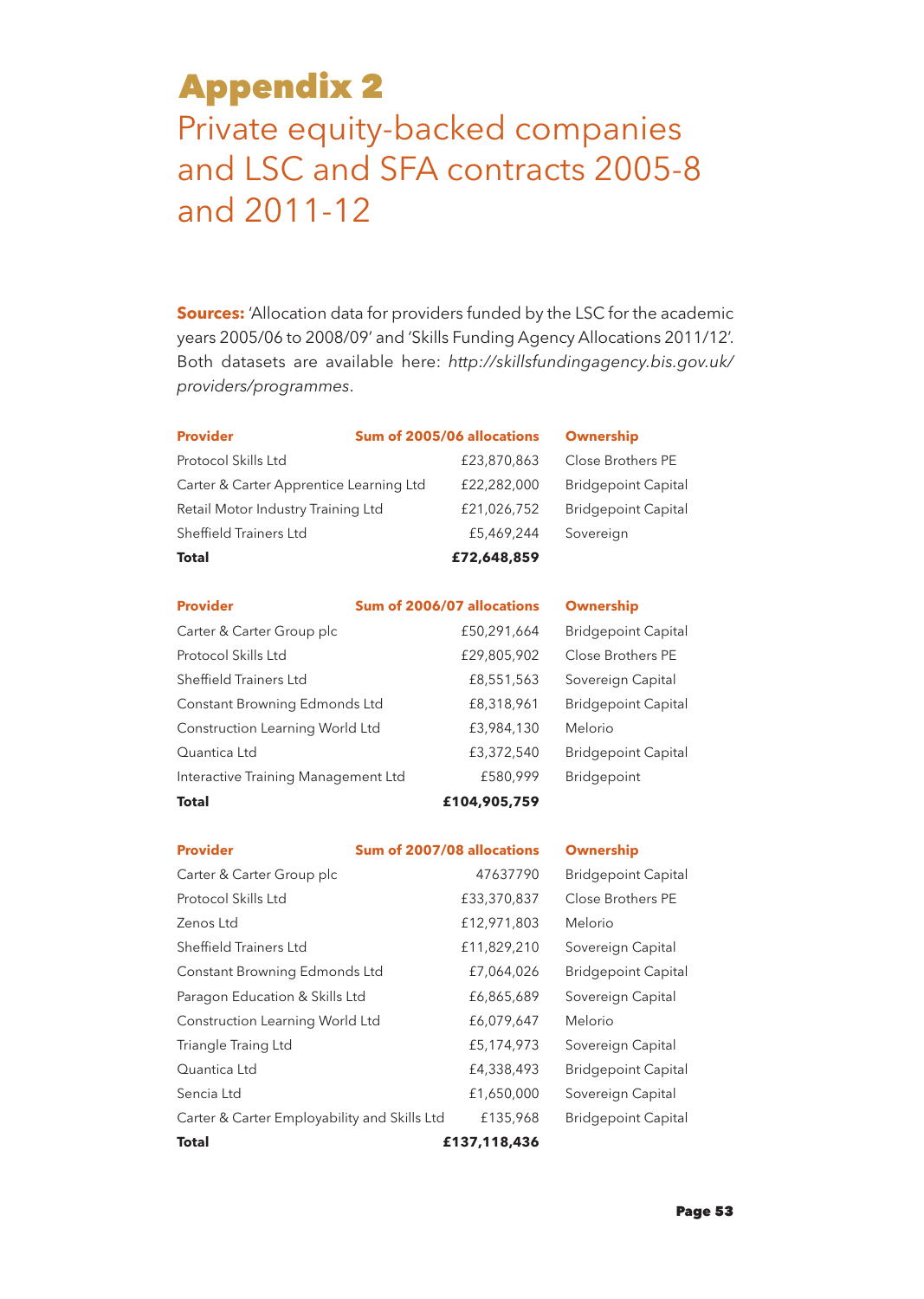| <b>Provider</b>                           | <b>Sum of 2011/12 allocations</b> |              | <b>Ownership</b>  |
|-------------------------------------------|-----------------------------------|--------------|-------------------|
| UFI Ltd                                   |                                   | £130,334,005 | <b>LDC</b>        |
| Zenos Ltd                                 |                                   | £46,647,644  | Melorio           |
| JHP Group Ltd                             |                                   | £41,540,502  | <b>LDC</b>        |
| Lifetime Training Group Ltd               |                                   | £24,270,288  | Sovereign Capital |
| ESG (Skills) Ltd                          |                                   | £20,210,339  | Sovereign Capital |
| First4Skills Ltd                          |                                   | £19,537,302  | Close Brothers PE |
| Construction Learning World Ltd           |                                   | £17,103,383  | Melorio           |
| Paragon Education & Skills Ltd            |                                   | £11,231,663  | Sovereign Capital |
| Platinum Employment Advice & Training Ltd |                                   | £47,657      | Sovereign Capital |
| <b>Total</b>                              |                                   | £310,922,783 |                   |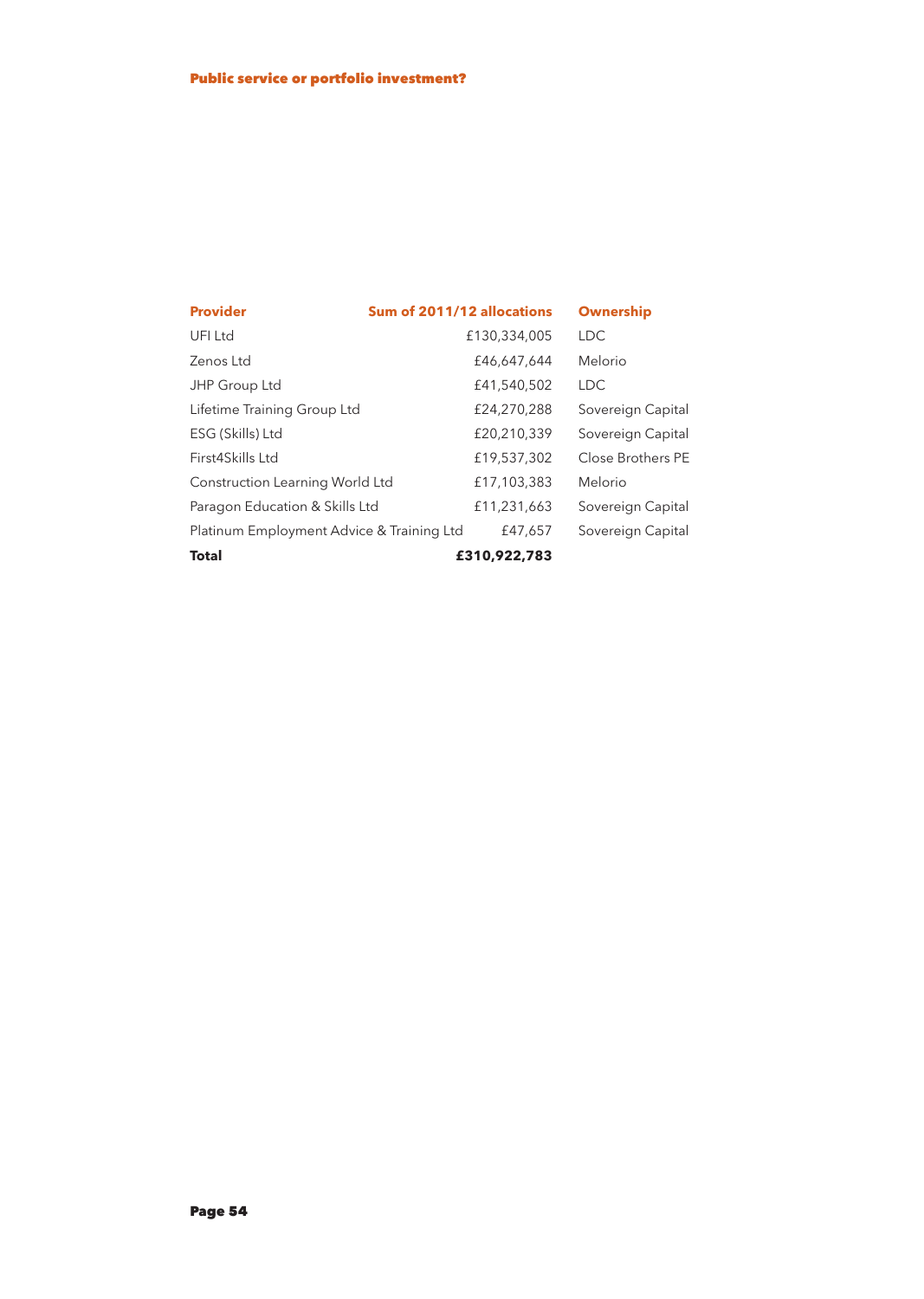# **References**

- **1** John Morgan, 'Private Equity Firm enters Exclusive Talks on College of Law Purchase', *Times Higher*, 12 March 2012; Jonathan Bacon 'Academic Pursuits', *Education Investor*, October 2011, pp. 24-27.
- **2** Jeevan Vasagar, 'Academy schools federation hopes to run college for profit', *The Guardian*, 25 March 2012, *http://www.guardian.co.uk/education/2012/mar/25/ academy-federation-run-college-profit?INTCMP=SRCH*.
- **3** John Morgan, 'Private equity firm enters 'exclusive' talks on College of Law purchase', *Times Higher*, 8 March 2012; 'Montagu set to nab College of Law', *Education Investor*, April 2012; Andrew McGettigan, 'The Sale of College of Law - broader implications', Critical Education, 2 February 2012, *http://andrewmcgettigan.org/2012/02/02/thesale-of-college-of-law-broader-implications*.
- **4** John Morgan, 'Private Equity Firm enters Exclusive Talks on College of Law Purchase', *Times Higher*, 12 March 2012; Jonathan Bacon, 'Academic Pursuits', *Education Investor*, October 2011, pp. 24-27.
- **5** *The rise of the private sector in adult and vocational learning: a UCU report* (August, 2010), p. 14, *http://www.ucu.org.uk/media/pdf/0/7/ucu\_cme\_fereport\_aug10.pdf*. Sarah Arnott, 'Struggling Carter and Carter goes into Administration', *Independent*, 11 March, 2008, *http://www.independent.co.uk/news/business/ news/strugglingcarter--carter-goes-into-administration-794063.html?afid=af*; 'Bridgepoint Exits Carter and Carter following UK listing', Bridgepoint Press Release, 2 February 2005, *http://bridgepoint-staging.sasdesign.co.uk/en/news/press-releases/ 2005/ bridgepoint-exits-carter-carter-following-uk-listing/*; Peter Kingston, 'Brought to Account', The Guardian, 18 December 2007, *http://www.guardian.co.uk/education/ 2007/dec/18/furthereducation.uk*.
- **6** ESG website: *http://www.esggroup.co.uk/Who-we-are/Our-history/*; Rajeev Syal and Solomon Hughes, 'Firm established by two Tory donors made millions from workschemes', *The Guardian*, 29 July 2012, *http://www.guardian.co.uk/politics/2012/ jul/29/sovereign-capital-tory-donors-millions*.
- **7** *The rise of the private sector in adult and vocational learning: a UCU report* (August, 2010), p. 14, *http://www.ucu.org.uk/media/pdf/0/7/ucu\_cme\_fereport\_aug10.pdf*; Marwyn website: *http://www.marwyn.com/companies.stm?article\_id=16*; Ben Fenton, 'Pearson Buys Melorio', *Financial Times*, 19 May 2010, *http://www.ft.com/cms/s/0/ f9b7d668-6361-11df-a844-00144feab49a.html#axzz22rIoGCZE*.
- **8** As above, the companies are LDC, Close Brothers Private Equity, Marwyn/Melorio, Bridgepoint Capital and Sovereign Capital. UCU research based on 'Allocation data for providers funded by the LSC for the academic years 2005/06 to 2008/09' and 'Skills Funding Agency Allocations 2011/12': *http://skillsfundingagency.bis.gov.uk/ providers/programmes/*.
- **9** UK Education: Vocational & Professional Training Sector, Nexus Corporate Finance Newsletter, November 2011, *http://www.nexuscf.com/Pdfs/Newsletters/Education\_ Newsletter\_November\_2011.pdf*.
- **10** See chapter four below.
- **11** CHAMP Press release, 1 July 2010, *http://www.champequity.com.au/01-07-10-studygroup-sold-to-providence-equity/w1/i1001904/*; *What is HE Online Ltd?: A UCU Briefing* (May 2012), *http://www.ucu.org.uk/media/pdf/5/h/HE\_Online\_briefing.pdf*.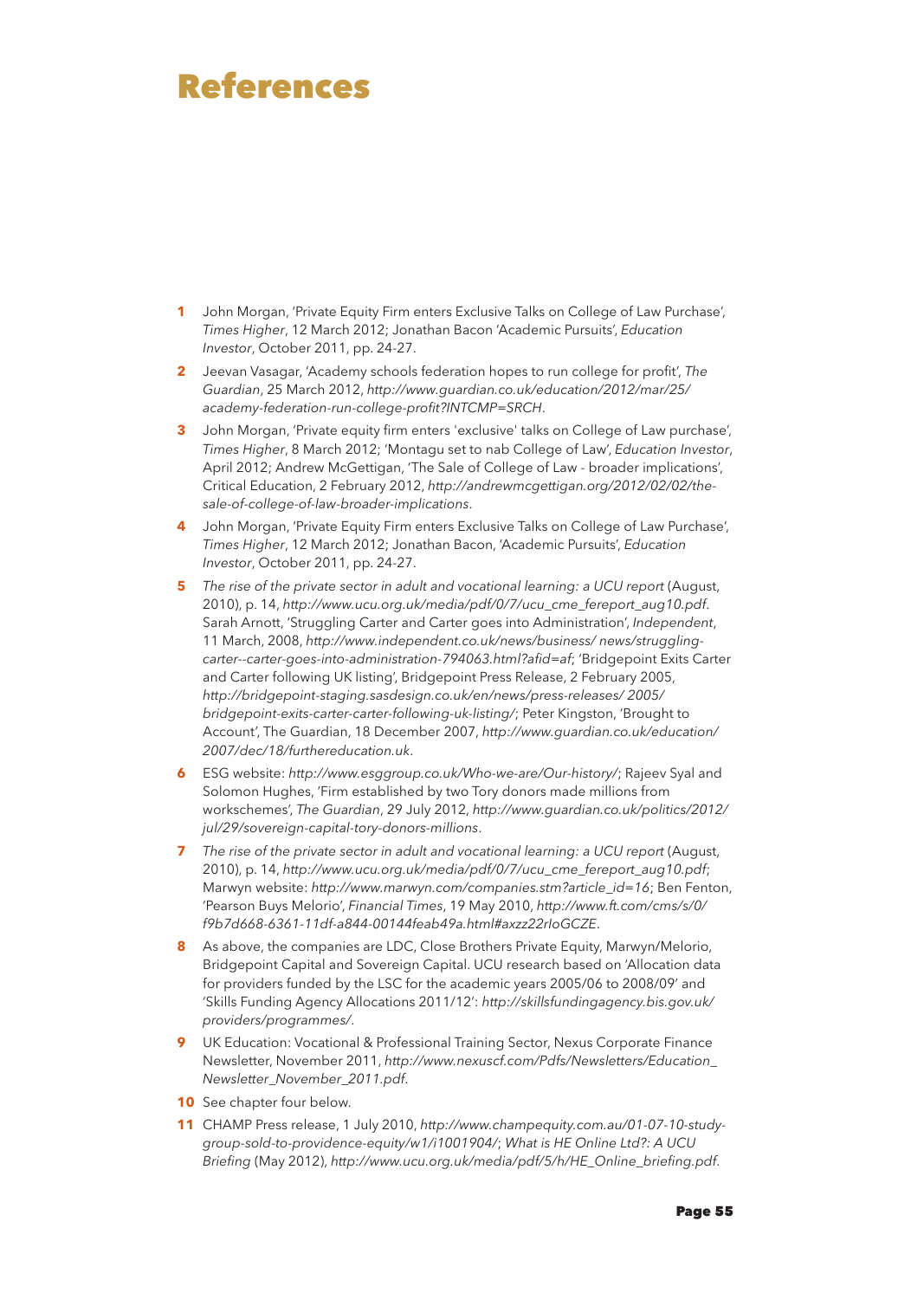- **12** 'Palamon acquires majority shareholding in Cambridge Education Group Ltd' Palamon Press release, 5 March 2007, *http://www.palamon.com/press/ index.php?read=28*; John Morgan, 'Enigma Variations', *Times Higher Education*, 1 March 2012, *http://www.timeshighereducation.co.uk/story.asp?storycode=419175*.
- 13 'Report reveals care industry on brink of collapse', UNISON Press release, 8 June 2011; *http://www.swamb.com/p/news/report-reveals-care-industry-on-brink-ofcollapse-08-06-2011*; Rajeev Syal and Solomon Hughes, 'Firm established by two Tory donors made millions from workschemes', *The Guardian*, 29 July 2012, *http://www.guardian.co.uk/politics/2012/jul/29/sovereign-capital-tory-donorsmillions*.
- **14** John Morgan, 'Enigma Variations', *Times Higher Education*, 1 March 2012; *http://www.timeshighereducation.co.uk/story.asp?storycode=419175*.
- 15 Rajeev Syal, Jill Treanor, Nick Mathiason, 'City's influence over Conservatives laid bare by research into donations', *The Guardian*, Friday 30 September 2011, *http://www.guardian.co.uk/politics/2011/sep/30/city-conservatives-donations*.
- **16** Will Fitzgibbon and Nicholas Mathiason, 'Britain's 10 most powerful finance lobbyists', *Bureau of Investigative Journalism*, 13 July 2012, *http://www.thebureauinvestigates.com/2012/07/13/britains-10-most-powerfulfinance-lobbyists/*.
- **17** Nick Mathiason and Yuba Bessaoud, 'The data: Top ten City financiers of the Tory Party', *Bureau of Investigative Journalism*, 8 February 2011, *http://www.thebureauinvestigates.com/2011/02/08/the-data-top-ten-city-financiersof-the-tory-party/*.
- **18** James Lyons, 'NHS reform leaves Tory backers with links to private healthcare firms set for bonanza', *Daily Mirror*, 19 January 2011, *http://www.mirror.co.uk/news/uknews/nhs-reform-leaves-tory-backers-105302*; Rajeev Syal and Solomon Hughes, 'Firm established by two Tory donors made millions from workschemes', *The Guardian*, 29 July 2012, *http://www.guardian.co.uk/politics/2012/jul/29/sovereigncapital-tory-donors-millions*.
- **19** *http://www.ft.com/cms/s/0/941f54ee-a3fc-11df-a872- 00144feabdc0.html#axzz1qVueO9FS*; *http://www.education.gov.uk/inthenews/ inthenews/a0070659/board-members*.
- **20** John Morgan, 'Willetts meets with private equity firms', Times Higher, 22 December 2011; *http://www.timeshighereducation.co.uk/story.asp?storycode=418548*.
- **21** *Higher Education in the Age of Austerity: the role of private providers* (Policy Exchange, 2010), pp. 70-71.
- **22** *Delivering Value for Money through Infrastructural Change* (KPMG, 20 May 2010), p. 62.
- **23** *Delivering Value for Money*, p. 73.
- **24** *Delivering Value for Money*, p. 72.
- **25** 'Danny Alexander confirms agreements over public sector pension reforms', *The Guardian*, 20 December 2011, *http://www.guardian.co.uk/politics/2011/dec/ 20/danny-alexander-public-sector-pensions*.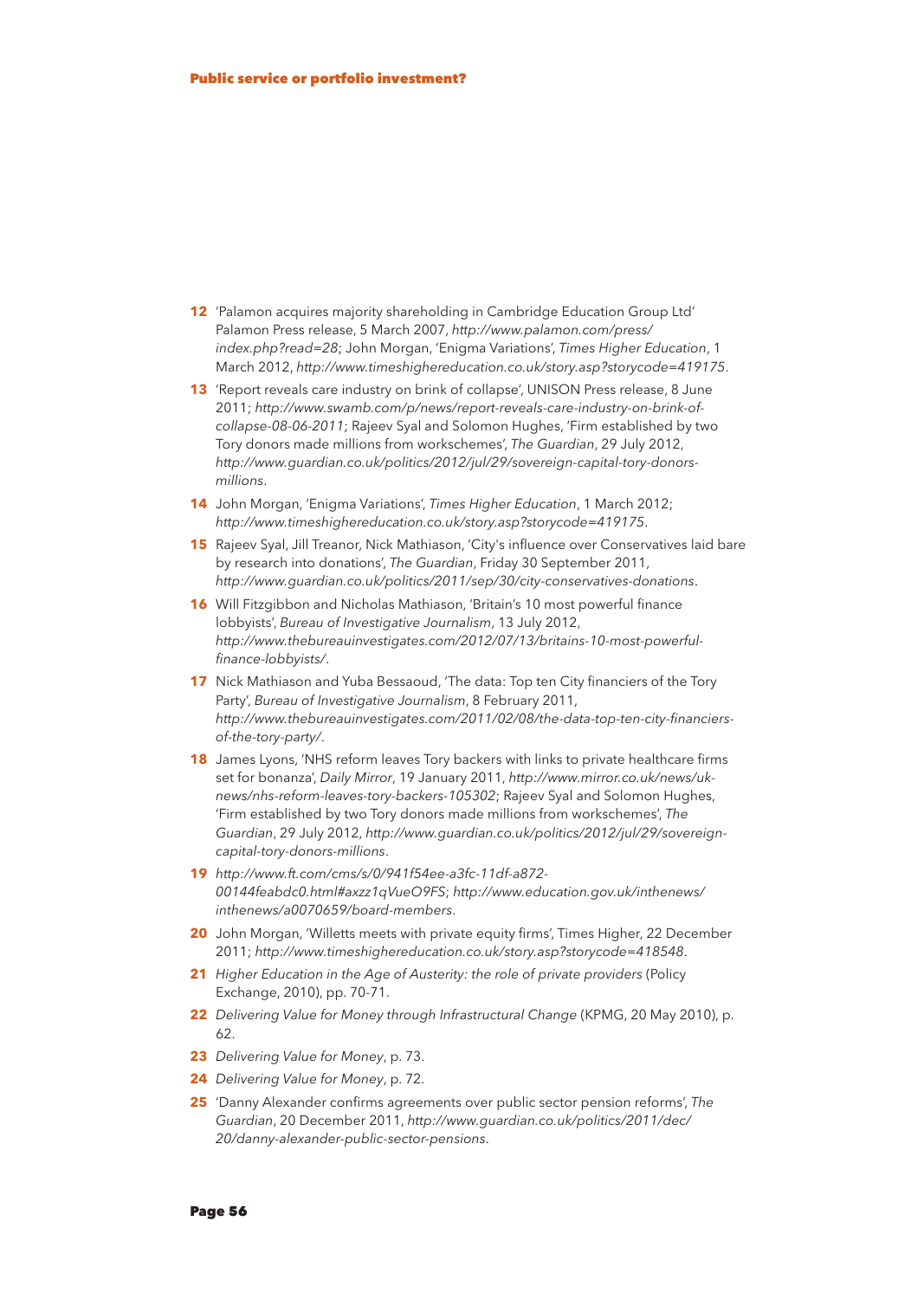- **26** Budget 2012, House of Commons, p. 74, *http://cdn.hm-treasury.gov.uk/ budget2012\_complete.pdf*. This was picked up first by Andrew McGettigan, 'The Budget and Universities', *Critical Education*, 22 March 2012, *http://andrewmcgettigan.org/2012/03/22/the-budget-and-universities/*.
- **27** *A New Fit-for-Purpose Regulatory Framework for the Higher Education Sector: Technical Consultation*, (BIS, August 2011), p. 35.
- **28** Robert Winnett and Graeme Paton, 'American-backed private universities plan dropped', *The Telegraph*, 23 Jan 2012, *http://www.telegraph.co.uk/education/ educationnews/9034279/American-backed-private-universities-plan-dropped.html*. The government's Charities Act Review has been set up to ask many of the same questions about universities and colleges 'corporate forms'.
- **29** *New Challenges, New Chances: Further Education and Skills System Reform Plan: building a world-class skills system* (BIS, December 2011), *http://www.bis.gov.uk/ assets/biscore/further-education-skills/docs/f/11-1380-further-education-skillssystem-reform-plan.pdf*.
- **30** *Developing Future University Structures: New Funding and Legal Models*, (Eversheds report for Universities UK, 2009), pp. 7-8; *Preparing Colleges for the Future* (Eversheds report for 157 Group, 2010), pp. 14-15.
- **31** Charity Commission response to the BIS Technical Consultation. The commission was responding to Andrew McGettigan, 'The Truth about Middlesex', *Research Fortnight*, 7 September, 2011.
- **32** Andrew Malin, HEFCE, email dated 27 October 2011.
- **33** Andrew Malin, HEFCE, email dated 27 October 2011
- **34** Edge website: *http://www.edge.co.uk/about-edge*; Pearson/Edexcel: Our History: *http://www.edexcel.com/Aboutus/who-we-are/our-history/Pages/Ourhistory.aspx*.
- **35** Andew McGettigan, 'The Sale of College of Law broader implications', *Critical Education*, 2 February 2012; *http://andrewmcgettigan.org/2012/02/02/the-sale-ofcollege-of-law-broader-implications/*.
- **36** Julia Kollewe, 'College of Law sale prompts call for private equity veto', *The Guardian*, Tuesday 17 April 2012; *http://www.guardian.co.uk/education/2012/apr/17/collegelaw-sale-private-equity*.
- **37** *http://www.college-of-law.co.uk/About-the-College/College-of-Law-change-ofownership---FAQs/#Does\_this\_affect\_your\_degree\_awarding\_powers*.
- **38** *Public Bodies: A Guide for Departments: Chapter 10: Dissolving a Public Body* (Cabinet Office, 2006), p. 1; *http://www.civilservice.gov.uk/wp-content/uploads/ 2011/09/10\_dissolving\_tcm6-2477.pdf*.
- **39** Letter to the Times Higher magazine, 26 April 2012; *http://www.timeshighereducation.co.uk/story.asp? storyCode=419757&sectioncode=26*
- **40** *http://www.legislation.gov.uk/ukpga/1988/40*.
- **41** A point made in Andrew McGettigan, 'The Truth about Middlesex', *Research Fortnight*, 7 September 2011, p. 7.
- **42** *Developing Future University Structures*, pp. 7-8.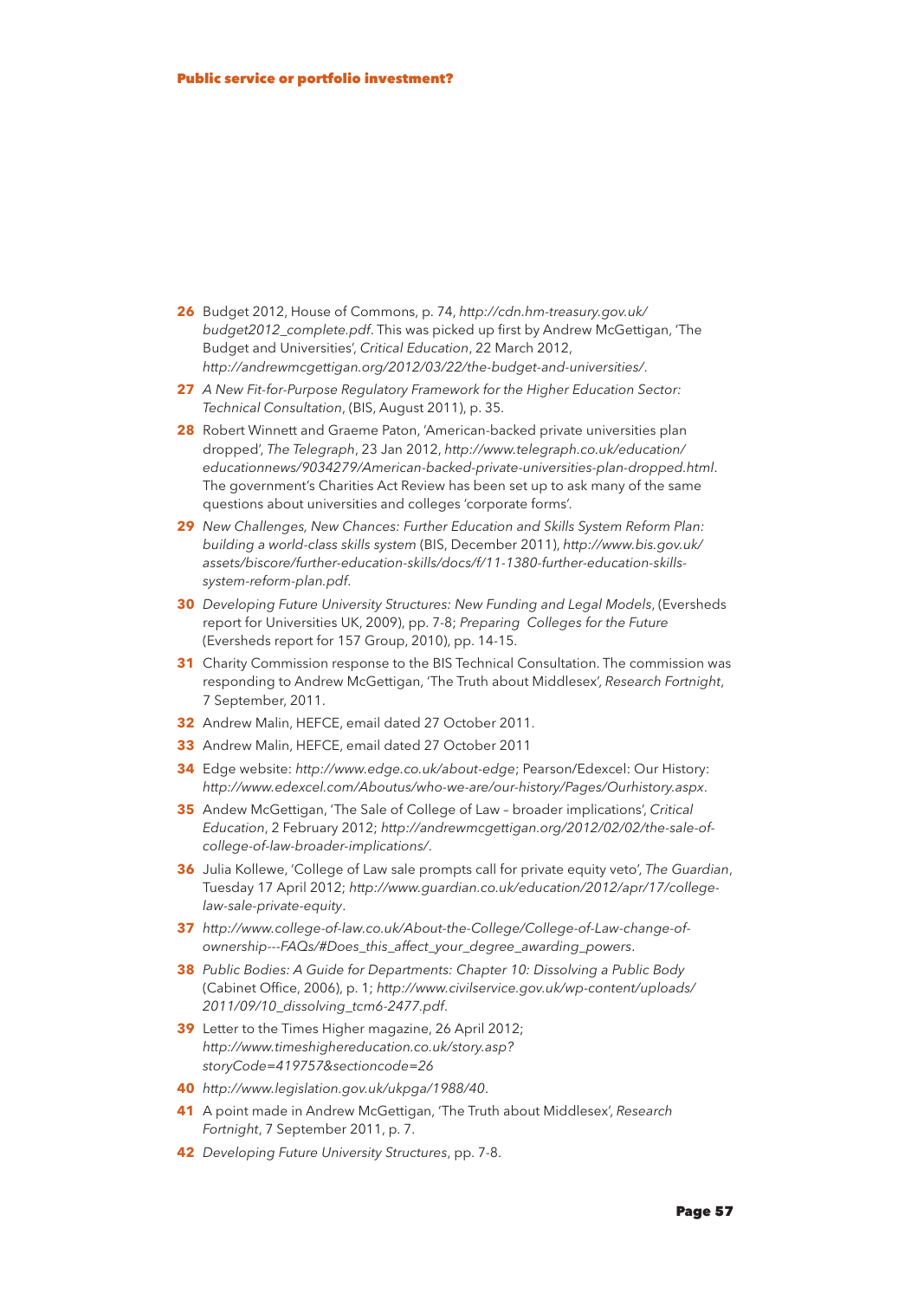- **43** See the original section of the legislation here: *http://www.legislation.gov.uk/ukpga/ 2011/21/schedule/12/enacted*.
- **44** 'Education e-briefing: Education Act 2011 New Freedoms for Colleges', *Eversheds*, 14 March 2012, *https://www.eversheds.com/uk/Home/Articles/ index1.page?ArticleID=templatedata/Eversheds/articles/data/en/Education/ educ\_education\_act\_2011\_march\_14*.
- **45** Pete Birkett, 'Why Barnfield College is seeking private investment', *FE Week*, 20 April 2012; *http://feweek.co.uk/2012/04/20/why-barnfield-college-is-seeking-privateinvestment/*.
- **46** John Elledge, 'Further Developments', *Education Investor*, April 2012. pp. 20-23.
- **47** For a useful overview and analysis of the growth of private equity see Glenn Morgan, 'Private Equity in the UK context', *Transfer: European Review of Labour and Research* 15,2, 209-228.
- **48** For overviews of the industry in 2007, when private equity came into the public spotlight, see Phil Thornton, *Inside the Dark Box: Shedding Light on Private Equity* (The Work Foundation, 2006); Johanna Montgomerie, Adam Leaver and Adriana Nilsson, 'Losing the Battle but Winning the War: the case of UK Private Equity Industry and the mediated scandal of summer 2007', (*CRESC Working Paper Series*: University of Manchester, 2008).
- **49** This section draws on Julie Froud and Karel Williams, 'Private Equity and the Culture of Value Extraction', *New Political Economy* 12 (3), pp. 405-420; David Hall, *Private Equity and Infrastructure Funds in Public Services and Utilities* (PSIRU, 2006), Glenn Morgan, 'Private Equity in the UK context', p. 214; Peter Rossman and Gerard Greenfield, 'Financialisation: New Routes to Profit, New Challenges for Trade Unions', *Labour Education*, (1/2006).
- **50** Morgan, Private Equity in the UK context', p. 10; Marc Goergen, Noel O'Sullivan and Geoff Wood, Private Equity Takeovers and Employment in the UK: Some Empirical Evidence', *Corporate Governance: An International Review*, 2011, pp. 259-275; Hall, *Private Equity and Infrastructure Funds*, Peter Rossman and Gerard Greenfield, 'Financialisation: New Routes to Profit, New Challenges for Trade Unions', *Labour Education*, (1/2006).
- **51** Froud and Williams, 'Private Equity and the Culture of Value Extraction', p. 411; Thornton, *Inside the Dark Box*, p. 19. For Southern Cross, see below.
- **52** Richard Partington, 'Sunday Times Rich List 2012: The Financiers', *Financial News*, 30 April, 2012; *http://www.efinancialnews.com/story/2012-04-30/rich-list-2012-thefinanciers*.
- **53** Morgan, 'Private Equity in the UK Context', p. 15, Hall, 'Private Equity and Infrastructure Funds', p. 8,
- **54** Hall, *Private Equity*, pp. 13-16.
- **55** UNISON written evidence to the Health Committee, October 2011: *http://www.publications.parliament.uk/pa/cm201012/cmselect/cmhealth/1583/ 1583vw58.htm*; Anna Bawden and Alison Benjamin, 'Private equity and care: a sector propped up by debt', *The Guardian*, 1 November 2011.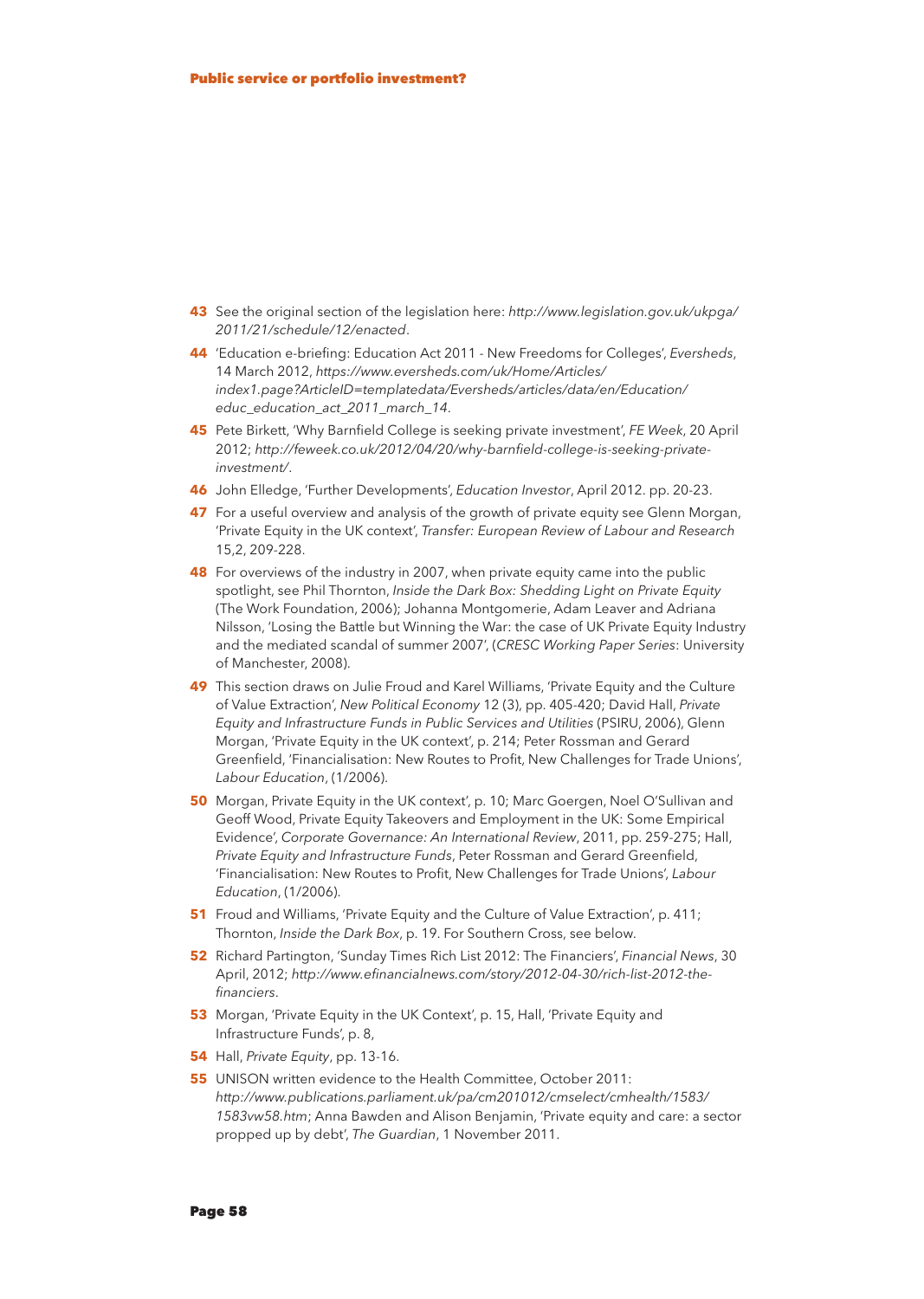- **56** Simon Goodley, 'Southern Cross care fiasco sheds light on secretive world of private equity', *The Guardian*, 3 June 2012.
- **57** *http://www.unison.org.uk/asppresspack/pressrelease\_view.asp?id=2325*; Simon Mundy, 'Four Seasons Races to Refinance £780 m in debt', *Financial Times*, 8 February 2012; 'Terra Firma buys Four Seasons', GMB press release, Monday 30 April 2012; Jennifer Thompson, 'Terra Firma to buy Four Seasons for £825m', *Financial Times*, 30 April, 2012.
- **58** Claudia Zeisberger, 'Outlook on the Private Equity Potential in India's Education Sector Based on Lessons from the US', pp. 24-27; *http://www.insead.edu/ facultyresearch/centres/global\_private\_equity\_initiative/students/documents/ PEPaper-IndianEducationSector.pdf*.
- **59** Stephen Burd, 'How EDMC Went Bad', October 20, 2011, *Higher Ed Watch: A Blog from New America's Higher Education Initiative*; *http://higheredwatch.newamerica. net/node/59329*.
- **60** Chris Kirkham, 'With Goldman's Foray Into Higher Education, A Predatory Pursuit Of Students And Revenues', *Huffington Post*, 14 October, 2011; *http://www.huffingtonpost.com/2011/10/14/goldman-sachs-for-profitcollege\_n\_997409.html?page=1*.
- **61** Charlie Deitch, 'For-profit educator EDMC gives employees a tough lesson in modern business', *Pittsburgh City Paper*, 1 February 2012; *http://www.pittsburghcitypaper.ws/pittsburgh/for-profit-educator-edmc-givesemployees-a-tough-lesson-in-modern-business/Content?oid=1487478*.
- **62** Opening Statement, Chairman Tom Harkin, HELP Committee Hearing, March 10, 2011, pp. 5-9, *http://harkin.senate.gov/documents/pdf/4d7e2c906a83c.pdf*.
- **63** Harkin, 'Opening Statement', p. 9, *http://harkin.senate.gov/documents/ pdf/4d7e2c906a83c.pdf*.
- **64** Peter Kingston, 'Brought to Account', *The Guardian*, 17 December, 2007; *Challenging the Market in Further Education: a briefing on the rise of the private sector in adult and vocational learning*, UCU, 2008.
- **65** *A New Fit-for-Purpose Regulatory Framework for the Higher Education Sector: Technical Consultation*, (BIS, August 2011), p. 35.
- **66** *Public Bodies: A Guide for Departments: Chapter 10: Dissolving a Public Body* (Cabinet Office, 2006), p. 1; *http://www.civilservice.gov.uk/wp-content/uploads/ 2011/09/10\_dissolving\_tcm6-2477.pdf*.
- **67** Committee of Public Accounts, *The Privatisation of Qinetiq:Twenty–fourth Report of Session 2007–08* (House of Commons, 2008), *http://www.publications.parliament.uk/ pa/cm200708/cmselect/cmpubacc/151/151.pdf*.
- **68** Simon Baker, 'Takeover of online provider reignites debate over degree-awarding powers', *Times Higher*, 11 August, 2011, *http://www.timeshighereducation.co.uk/ story.asp?storycode=417096*.
- **69** Harriet Swain, 'Could universities be sold off?', *The Guardian*, 23 April 2012; *http://www.guardian.co.uk/education/2012/apr/23/college-of-law-private-sale*.
- **70** 'When owners change, keep check on powers', Letter in *Times Higher*, 26 April 2012; *http://www.timeshighereducation.co.uk/story.asp?storycode=419756*.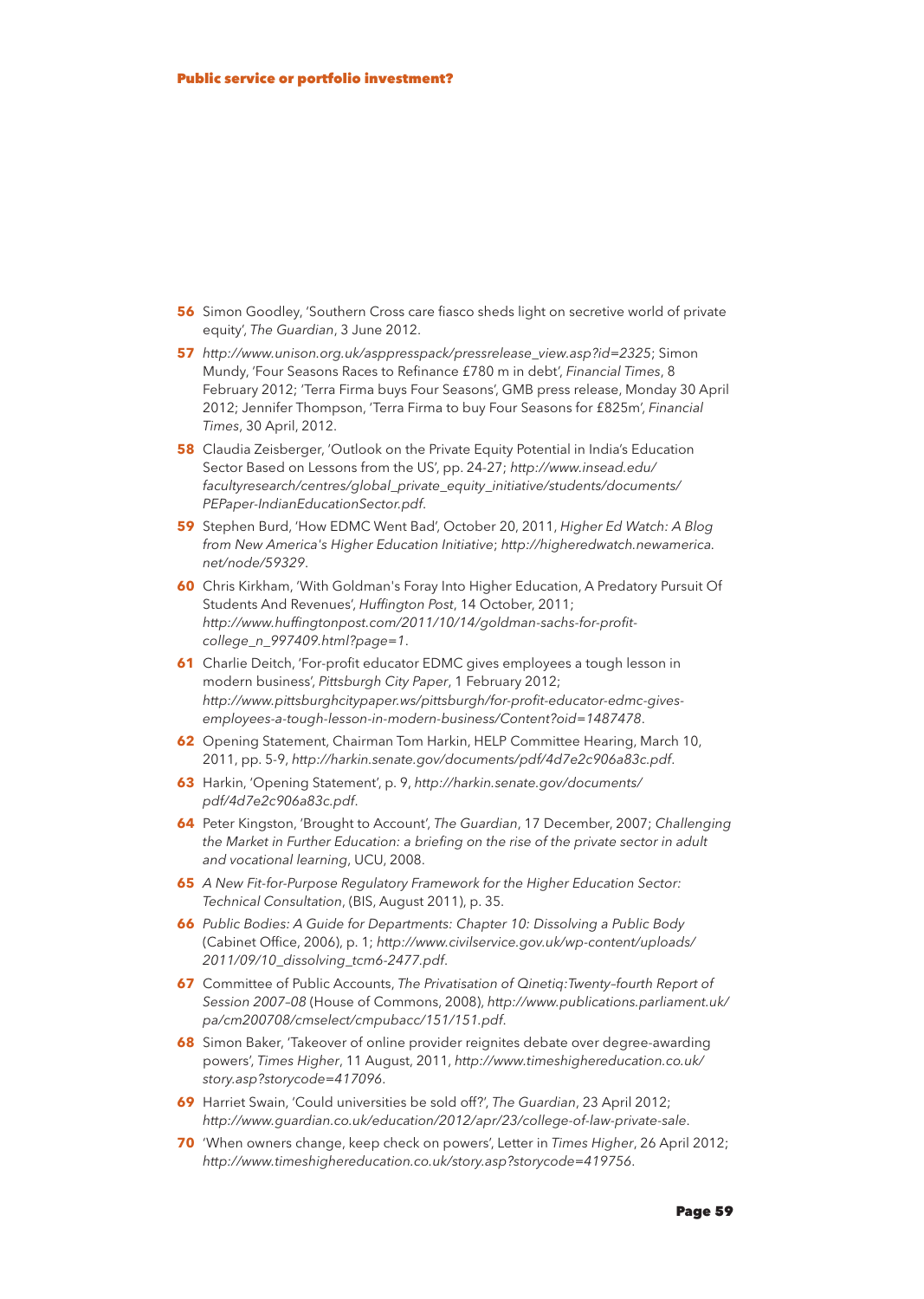- **71** Business, Innovation and Skills Committee Twelfth Report: Government reform of Higher Education, 10 November 2011, *http://www.publications.parliament.uk/pa/ cm201012/cmselect/cmbis/885/88511.htm*.
- **72** Health and Social Care (Community Health and Standards) Act 2003 (c. 43) s. 16.
- **73** Peter Kingston, 'Brought to Account', *The Guardian*, 17 December, 2007.
- **74** Steve Hook, 'Supply agency purchase creates largest private training company', TES, 11 May, 2008, http://www.tes.co.uk/article.aspx?storycode=343938; 'Teaching Personnel acquires Protocol Education', Education Investor, 16 August 2011, *http://www.educationinvestor.co.uk/(A(V66pL9qSzAEkAAAAMmJjMmVhNmEtMTYw MC00NTkyLWFiN2QtNGRjNDc5YTM0ZGJlT4slULGYcpZQ3GbCAJCy7T9kDz01)S (rnjspo55ftd2yy45o2khdgqe))/ShowArticleNews.aspx?ID=2404*; *The rise of the private sector in adult and vocational learning*, UCU, 2008, pp. 7-9.
- **75** Oliver Burkeman and Julian Borger, 'The ex-presidents' club', *The Guardian*, Wednesday 31 October 2001, *http://www.guardian.co.uk/world/2001/oct/31/ september11.usa4*.
- **76** 'The Carlyle Group: Time for a threesome?' *The Economist*, 28 April 2011, *http://www.economist.com/node/18620824*; Sree Vidya Bhaktavatsalam and Cristina Alesci, 'Rubenstein Says Carlyle Moving Beyond Buyouts Ahead of IPO', *Bloomberg News*, 2 May 2011, *http://www.bloomberg.com/news/2011-05-02/ rubenstein-sayscarlyle-moving-beyond-buyouts-ahead-of-ipo.html*.
- **77** Apollo News Release, 'Apollo Group and the Carlyle Group Form \$1 Billion Joint Venture to Make Investments in the International Education Services', *http://investors. apollogrp.edu/phoenix.zhtml?c=79624&p=irol-newsArticle\_print&ID=1065753 &highlight=*.
- **78** Hannah Fearn, 'Apollo completes BPP takeover', *Times Higher*, 4 August 2009, *http://www.timeshighereducation.co.uk/story.asp?storycode=407663*.
- **79** Apollo News Release: Apollo Global Completes Acquisition of UK-Based BPP Holdings plc, *http://investors.apollogrp.edu/phoenix.zhtml?c=79624&p=irol-news Article&ID=1314231&highlight=.*
- **80** Close Brothers Private Equity, *http://www.cbpel.com*.
- **81** 'Providence Equity Partners and Goldman Sachs Capital Partners Complete \$3.4 Billion Acquisition of Education Management Corporation', *EDMC press release*, 1 June 2006, *http://phx.corporate-ir.net/phoenix.zhtml?c=87813&p=irol-newsArticle& ID=863007&highlight=*.
- **82** Chris Kirkham, 'With Goldman's Foray Into Higher Education, A Predatory Pursuit Of Students And Revenues', *Huffington Post*, 14 October, 2011; *http://www.huffingtonpost.com/2011/10/14/goldman-sachs-for-profit-college\_n\_ 997409.html?page=1*.
- **83** Charlie Deitch, 'For-profit educator EDMC gives employees a tough lesson in modern business', *Pittsburgh City Paper*, 1 February 2012, *http://www.pittsburghcitypaper.ws/pittsburgh/for-profit-educator-edmc-givesemployees-a-tough-lesson-in-modern-business/Content?oid=1487478*.
- **84** Matthew Arnold, 'Lloyds to spin off buy-out arm', *Financial Times*, 14 November 2010.
- **85** 'LDC Acquires UK's Leading Online Learning Provider Learndirect' , LDC Press release, 4 Oct 2011.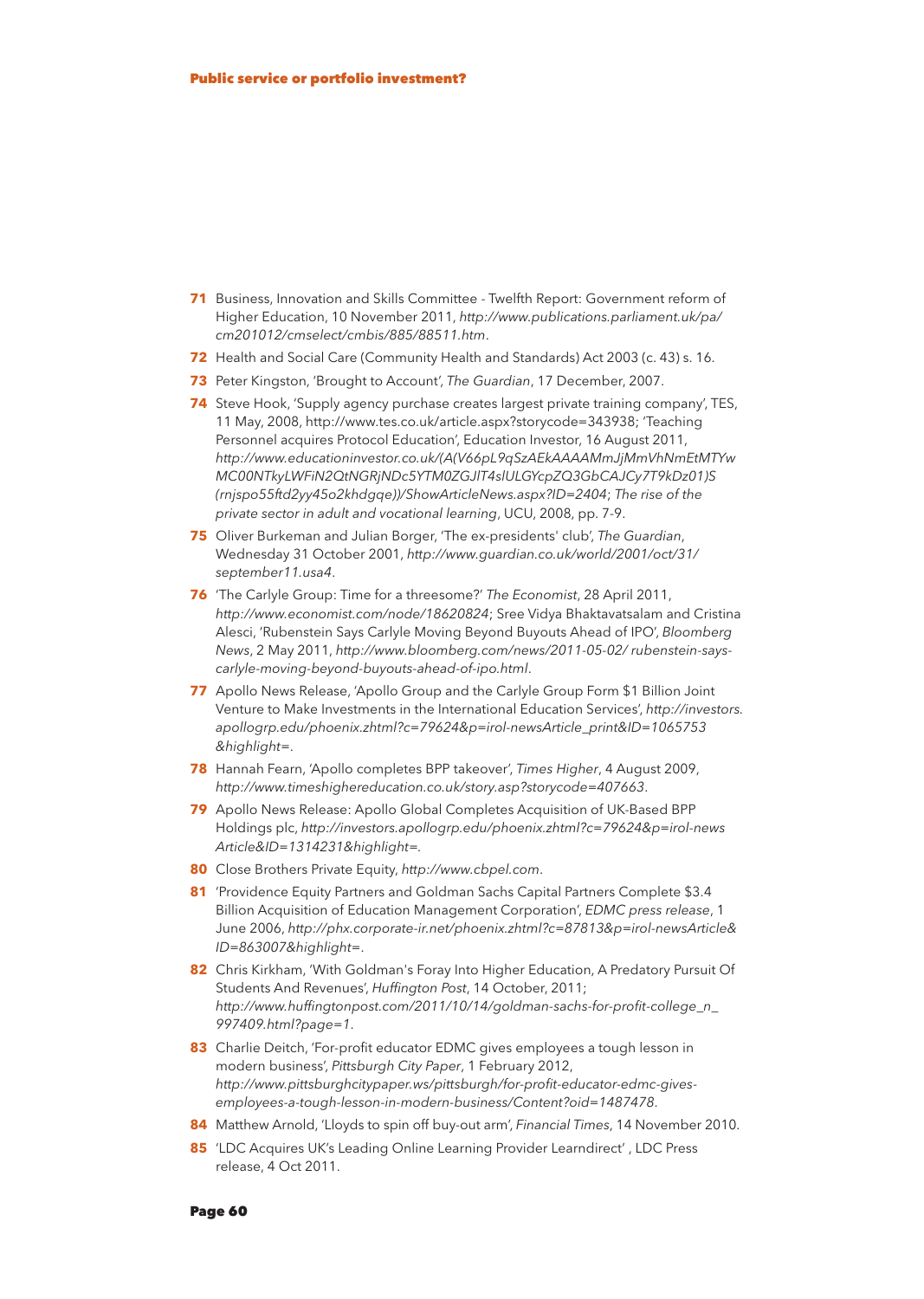- **86** David Hall, *Private Equity and Infrastructure Funds in Public Services and Utilities* (PSIRU, 2006), pp, 22, 31-32.
- **87** John Morgan, 'Private equity firm enters 'exclusive' talks on College of Law purchase', *Times Higher*, 8 March 2012; 'Montagu set to nab College of Law', Education Investor, April 2012; Andrew McGettigan, 'The Sale of College of Law - broader implications', *Critical Education*, 2 February 2012, *http://andrewmcgettigan.org/2012/02/02/thesale-of-college-of-law-broader-implications/*.
- **88** Palamon Capital Partners' website, *http://www.palamon.com/index.php; http://www.palamon.com/press/index.php?read=28*.
- **89** FoundationCampus' website, *http://www.foundationcampus.com*.
- **90** Providence Equity website, *http://www.provequity.com*.
- **91** Study Group website, *http://www.studygroup.com/media\_centre/Providence\_Equity\_ Partners\_Acquires\_Study\_Group.aspx.*
- **92** Study Group website, *http://www.studygroup.com*.
- **93** Alan Barker, City quartet joins Osborne spending panel, *Financial Times*, 9 August 2010, *http://www.ft.com/cms/s/0/941f54ee-a3fc-11df-a872-00144feabdc0.html #axzz1qVueO9FS*; 'Michael Gove appoints four new board members', Department for Education Press Release, 16 December 2010, *http://www.education.gov.uk/inthenews/inthenews/a0070659/board-members*.
- **94** John Morgan, 'Enigma Variations', *Times Higher*, 1 March 2012, *http://www.timeshighereducation.co.uk/story.asp?storycode=419175*.
- **95** Opening Statement, Chairman Tom Harkin, HELP Committee Hearing, March 10, 2011, pp. 5-9, *http://harkin.senate.gov/documents/pdf/4d7e2c906a83c.pdf*.
- **96** John Morgan, 'Willetts meets with private equity firms', *Times Higher*, 22 December 2011; *http://www.timeshighereducation.co.uk/story.asp?storycode=418548*.
- **97** *What is HE Online Ltd?: A UCU Briefing* (May 2012), *http://www.ucu.org.uk/media/ pdf/5/h/HE\_Online\_briefing.pdf*.